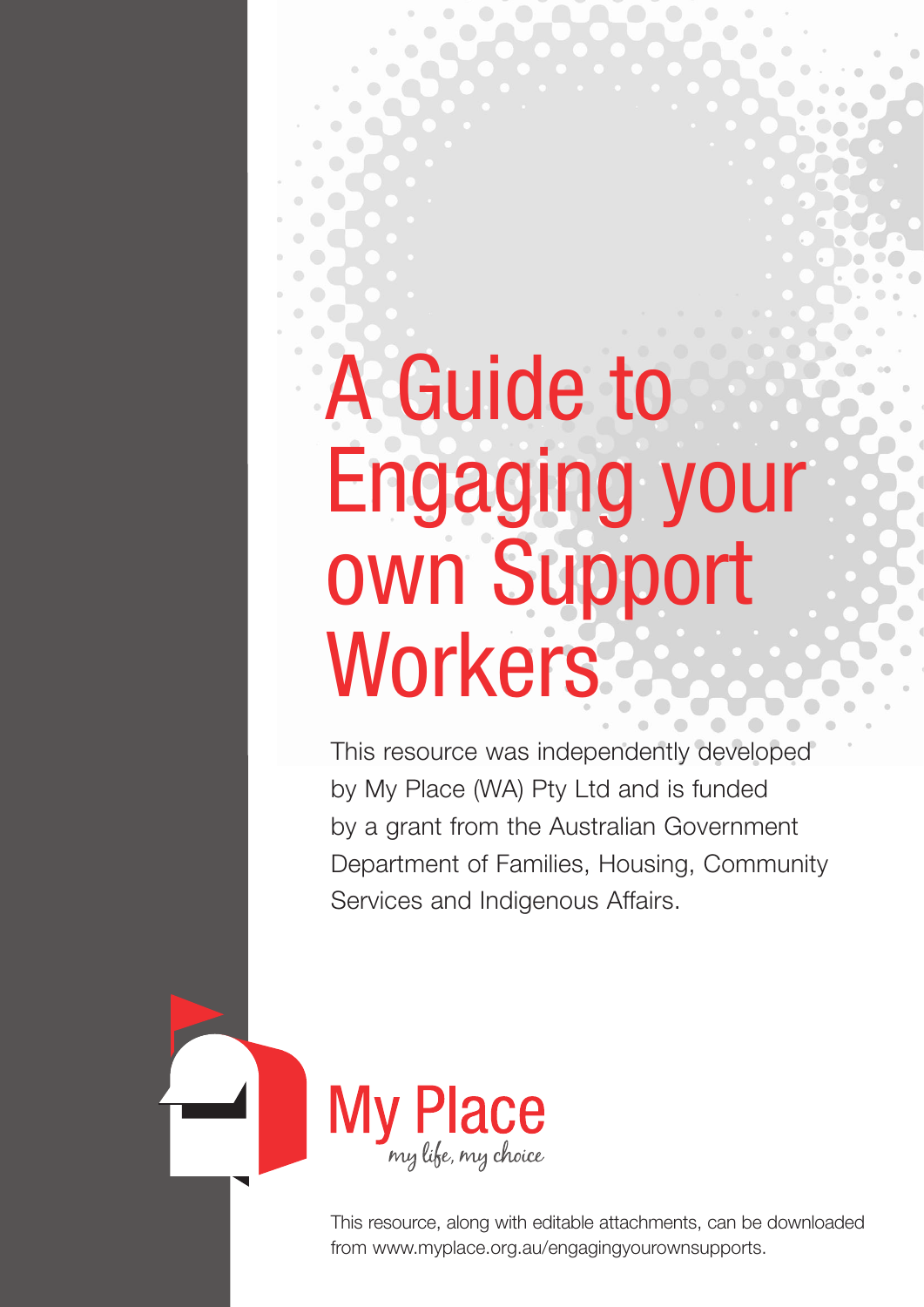

a

The opinions, comments and/or analysis expressed in this consultation process are those of the author, do not necessarily represent the views of the Minister for Disability Reform and cannot be taken in any way as expressions of government policy.

 $\circ$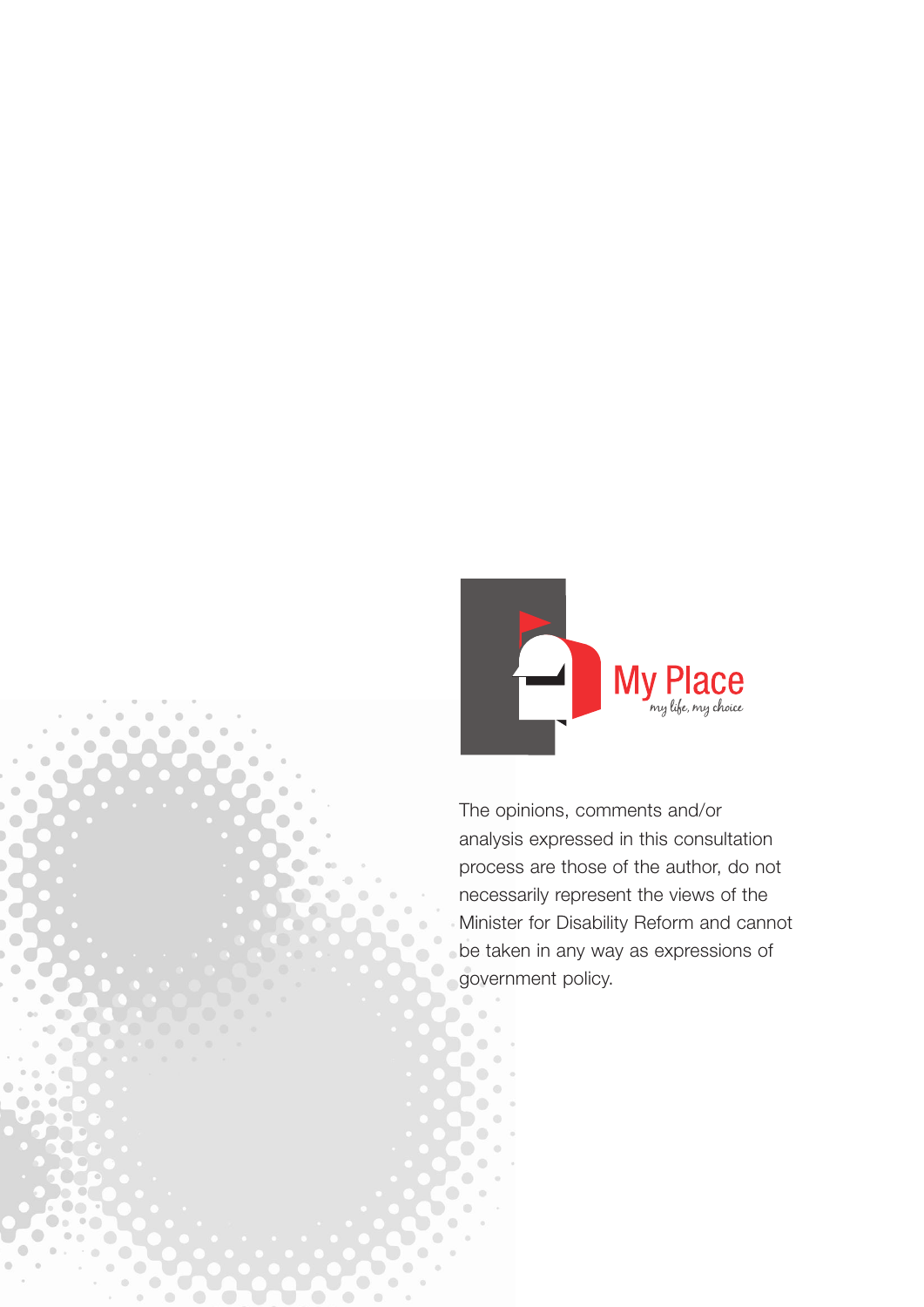# This booklet will help you if:

- 1. You have funding for your personal support through a funding body,
- 2. You have thought about the best ways to arrange your support (that is, through an agency that provides these services versus organising it all yourself), and
- 3. You have decided to employ or contract your own support workers and manage your funding yourself.

If you have not carefully explored points 2 and 3 above, it is strongly recommended that you work through Attachments 9 and 10 at the end of this resource, and decide what will work best for you.

If you decide to employ your support workers yourself then follow the steps in this booklet. Even if you choose to have a provider employ your support workers, you may find the material in this resource useful.

> **Note:** *Support workers are people who are paid to assist people with disability with personal care and other health and lifestyle activities. They also sometimes called support persons, paid carers or personal assistants.*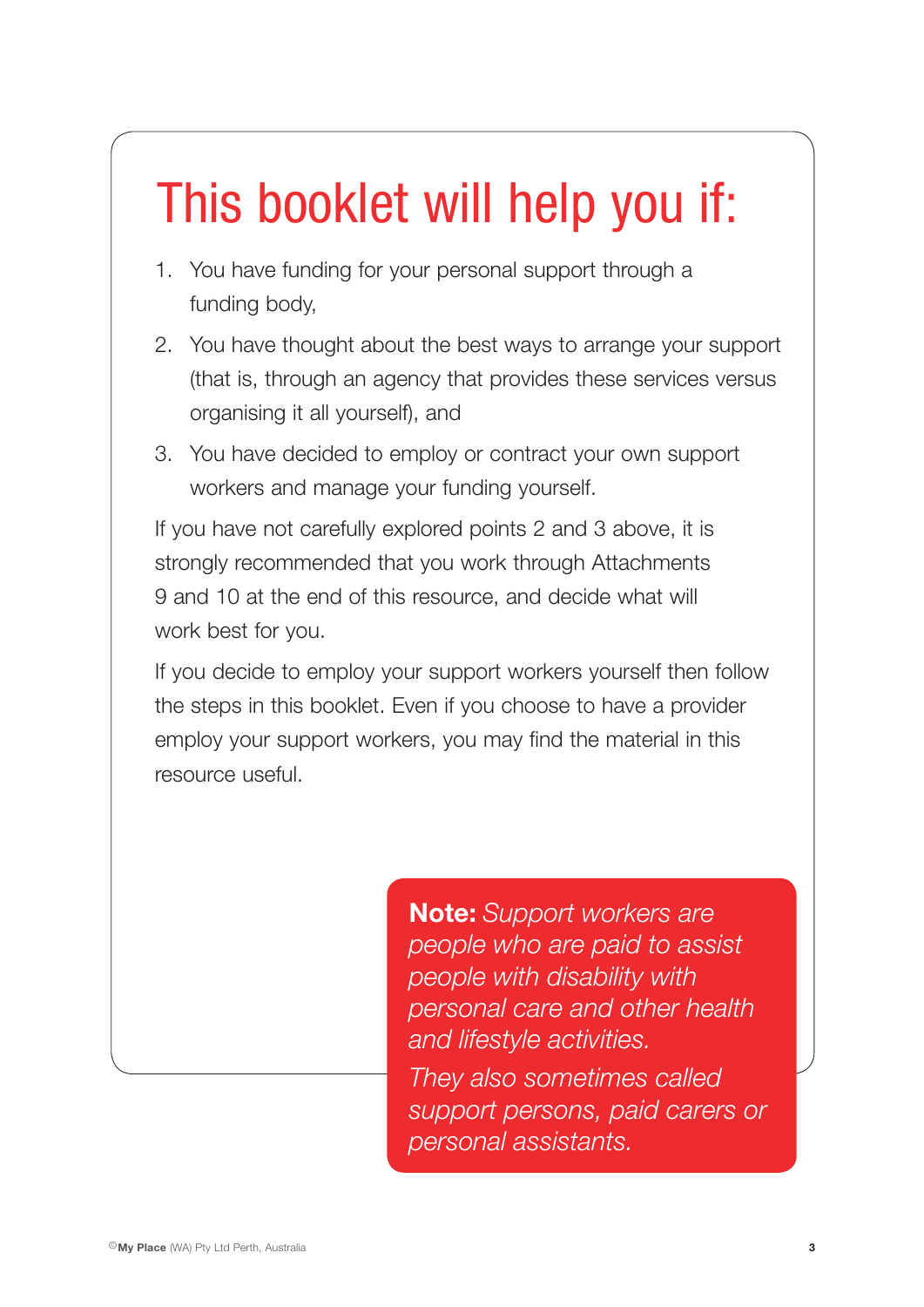### Do I want to employ my own support workers?

Many people with disability feel more in control of their life if they can choose their own support workers and manage the employment arrangements themselves. However, being the employer or engaging an independent contractor requires you to accept responsibilities and meet certain legal and regulatory responsibilities, such as:

- **n** taxation
- $\blacksquare$  superannuation
- insurance and
- work health and safety

Each of these topics is discussed in Attachment 9. It is vital that you read through these topics to understand your legal obligations before you choose to employ or engage your own support workers. If after reading through these obligations, you choose not to employ your support workers yourself, you will have a clear idea about the services you want and will be in a better position to purchase those services from a provider.

After you have carefully read Attachment 9, you should work through Attachment 10 to decide which "management model" will work for you.

### What will this resource help me to do?

- 1. Employ or engage or your own support workers
- 2. Prepare a Budget, Weekly Plan and Roster
- 3. Prepare a Duty Statement
- 4. Prepare an Application for Employment form
- 5. Advertise for support workers
- 6. Determine what you are looking for in a support worker
- 7. Interview applicants
- 8. Choose the best applicant
- 9. Conduct a pre-employment interview
- 10. Appoint your support workers
- 11. Train your support workers
- 12. Keep your support workers safe
- 13. Manage and supervise your support workers
- 14. Terminate your support workers

**Note:** *It will be tempting to skip some of these steps and hope perhaps to complete them later.*

*It is very important not to do this, because all of the steps are important. Issues that might not seem important at the moment can become extremely important and lead to serious disagreements that can have legal consequences.*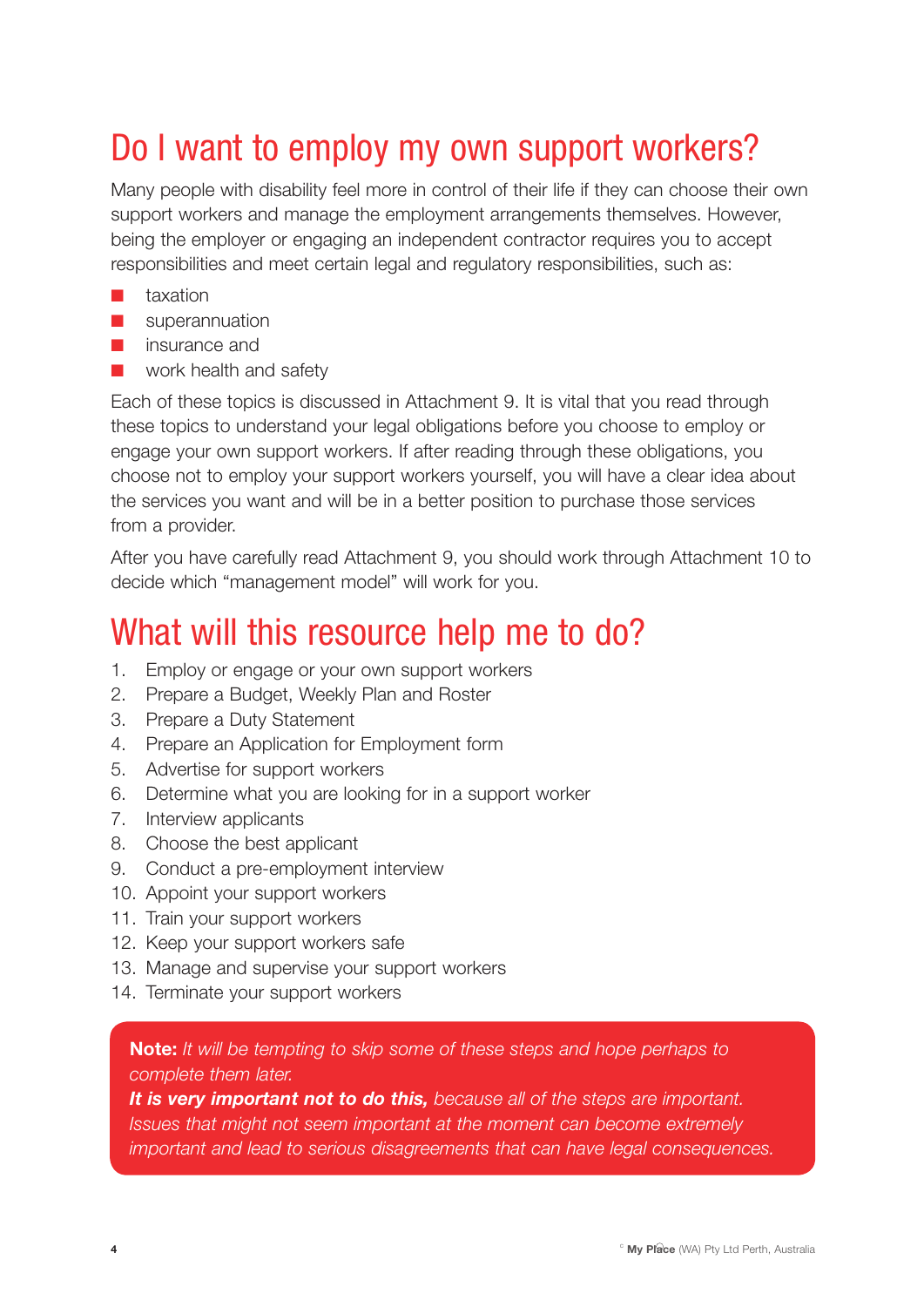### 1 Planning to employ or engage your own support workers

You should start by making a list of the areas of your life where you want the help of a support worker. Begin by listing any help you need with your personal care. Next, think about whether you want help with your health care (such as attending doctors, dentists, therapists or hospitals). Think about whether you need assistance in getting out and about in your community: perhaps to go to the library, attend a class, visit a friend, do your shopping or go on an outing.

Also think about whether you will need any assistance to write letters, send e-mails, pay your bills, call your service provider, keep a record of your expenses and payments, or acquit your funds to your funder.

It will take some time to make this list, so expect to work on it several times before it covers all of your needs and interests.

|              | <b>MORNINGS</b>                             | <b>AFTERNOONS</b>                      | <b>EVENINGS</b>                                |
|--------------|---------------------------------------------|----------------------------------------|------------------------------------------------|
| Monday       | Showering, dressing,<br>breakfast, clean up | Shopping                               | Cooking, tidy up,<br>transfer to bed           |
| Tuesday      | Showering, dressing,<br>breakfast, clean up | Visit sister                           | Cooking, tidy up,<br>transfer to bed           |
| Wednesday    | Showering, dressing,<br>breakfast, clean up | Go for a drive                         | Cooking, tidy up,<br>transfer to bed           |
| Thursday     | Showering, dressing,<br>breakfast, clean up | Shopping<br>transfer to bed            | Cooking, tidy up,                              |
| Friday       | Showering, dressing,<br>breakfast, clean up | Pay bills<br>transfer to bed           | Cooking, tidy up,                              |
| Saturday     | Showering, dressing,<br>breakfast, clean up | Shopping and<br>Football               | Cooking, tidy up,<br>transfer to bed           |
| Sunday       | Showering, dressing,<br>breakfast, clean up | Go to movies                           | Cooking, tidy up,<br>transfer to bed           |
| Occasionally |                                             | Visit doctor,<br>paperwork for funding | Entertain friends at<br>home, go out to dinner |

### Example of a Weekly Plan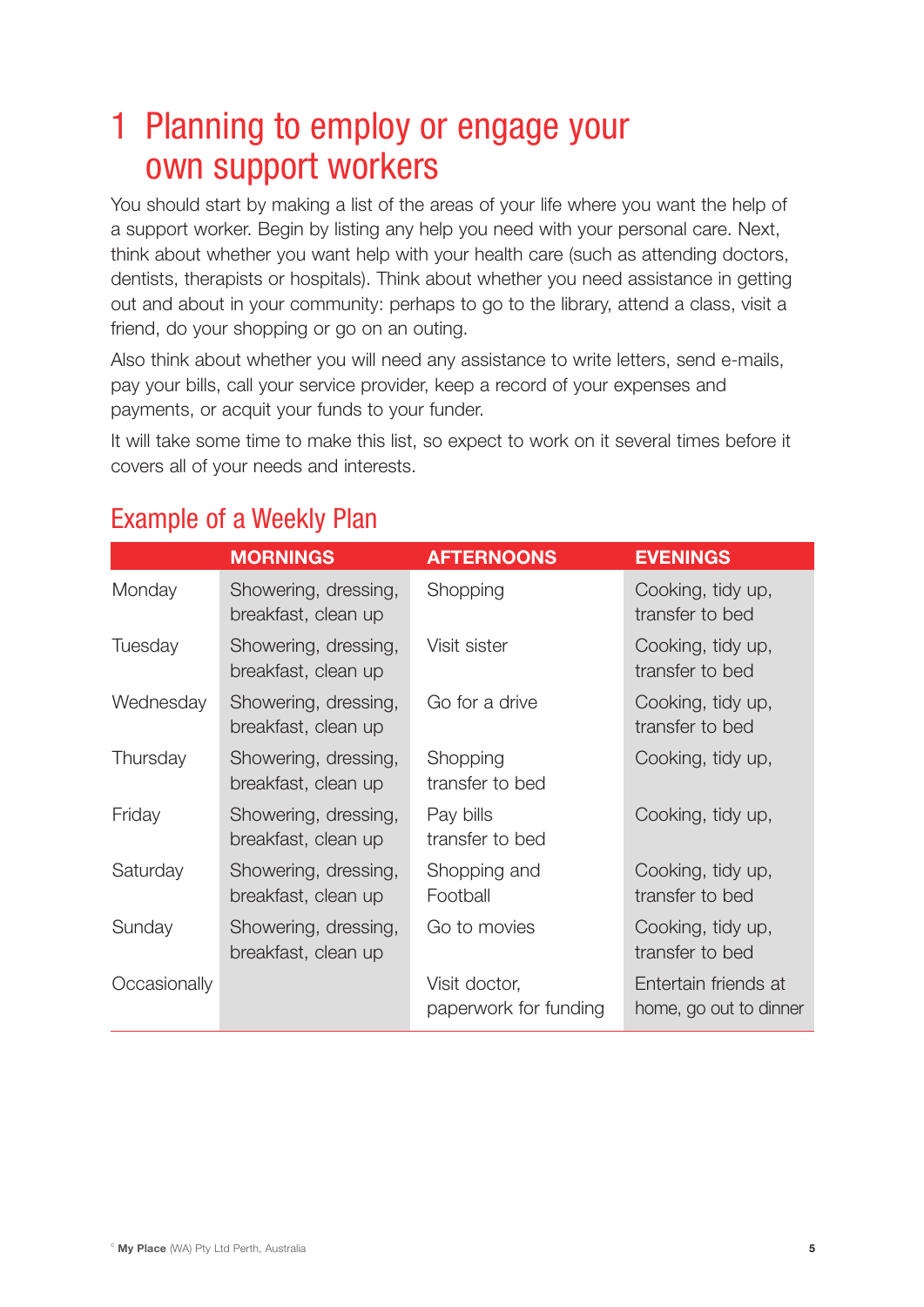## 2 Preparing a Budget, Weekly Plan and Roster

Your funder will provide you with information about the amount of funding available to you per year. The funder may also have guidelines as to rates per hour to pay your support workers.

You will need to reserve some of your funds for expenses such as: worker's compensation, personal liability insurance, home or vehicle insurance, superannuation, annual leave or leave relief, and training. You can then estimate the funding you have left each week for paying support workers.

To do this, divide the annual funding by 52.

If you divide the amount of funding available each week by the hourly rate you intend to pay your support workers, you will know the number of hours of support you have available each week.

### **Week Funding = Hours of support available per week Rate per hour**

Now you can develop a Weekly Plan showing the number of hours of support you want each day of the week (there is a blank version for you to use in Attachment 1). While these might be similar for every day of the week for some people, others might have quite different needs for different days of the week.

**Note:** *On your Weekly Plan it is wise not to plan to use all of the hours available to you. It is important to keep some support hours for use if you need extra assistance because you are not well, if you need extra help to go to medical appointments, or even to go on vacation.*

If you employ more than one support worker, it will be helpful to show on your Roster which support worker will be on duty for each day of the week and each time period (there is a blank version for you to use in Attachment 1).

When you have a clear idea of the types of support that you want and when you want those supports, you can start preparing a Duty Statement.

### 3 Preparing a Duty Statement

A Duty Statement is just a list of the sorts of things that you want your support workers to do for you. The example in Attachment 2 is not likely to be exactly right for you. You will need to develop your own, or modify the sample Duty Statement, until you are satisfied that it lists all of the assistance that you need and want.

This is a good time to think about whether you want your support worker to have a First Aid Certificate and to list any special needs you might have such as to be able to prepare and give you your medications, be able to assist with transfers, operate a hoist, drive a car (yours or theirs), or use other special equipment.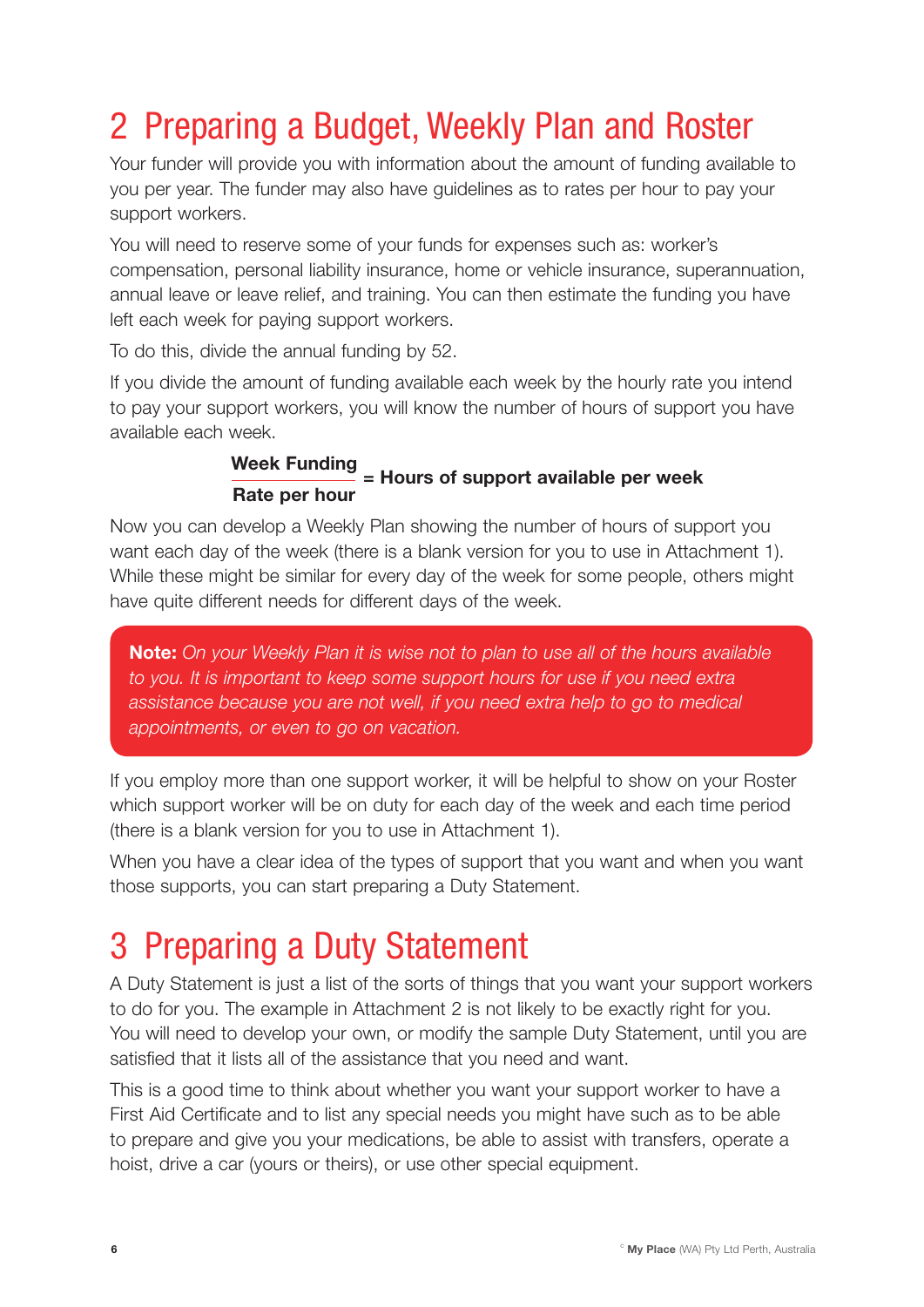# 4 Preparing an Application for Employment form

When you have completed your Duty Statement and Weekly Plan, you are ready to advertise for support workers. You will need to decide whether you want people to contact you by telephone or to complete a written application form.

**Note:** *While you might not want the bother of a lot of telephone calls you can often learn quite a lot about the applicant – especially if you ask them to tell you something about themselves. You can also tell them a little about the job and they can start thinking about whether it interests them. This may save you and the*  applicant time and energy. You might be better able to choose those who you will *interview if you have already had a telephone conversation with them.*

If you do not want to show your private address on the advertisement, you can always arrange a post office box and have all applications posted there. Alternatively, you can ask them to send an electronic application to your e-mail address. Even if you do not want to ask people to complete an application form, it is worthwhile preparing one so that you know the questions to ask when they contact you.

It is also very useful to have an application form if a lot of people apply for the advertisement, because it is not always easy to remember the details of all of those telephone conversations. If you ask people to complete an application form (see the sample in Attachment 3) this will provide you with a lot of the information you will need if you decide if they are suitable.

Of course, you will need to change the example given to suit your Duty Statement and to add any other questions you might want to ask.

If you have a partner or other people living with you, when you have drafted the application it is a good idea to discuss it with them to see if they can think of anything else that should be included.

### 5 Advertising for support workers

Now that you know the tasks you want your support worker to do and the days and times you want them to work, you can prepare your advertisement. Your advertisement should be short and clear (see the samples in Attachment 4).

It is important to say if you want them to have such things as:

- a First Aid Certificate.
- $\blacksquare$  ability to assist with lifting and transfers, or
- experience working with people with disability.

You might like to say whether they need to have prior experience or whether you will arrange training after the support worker has been appointed.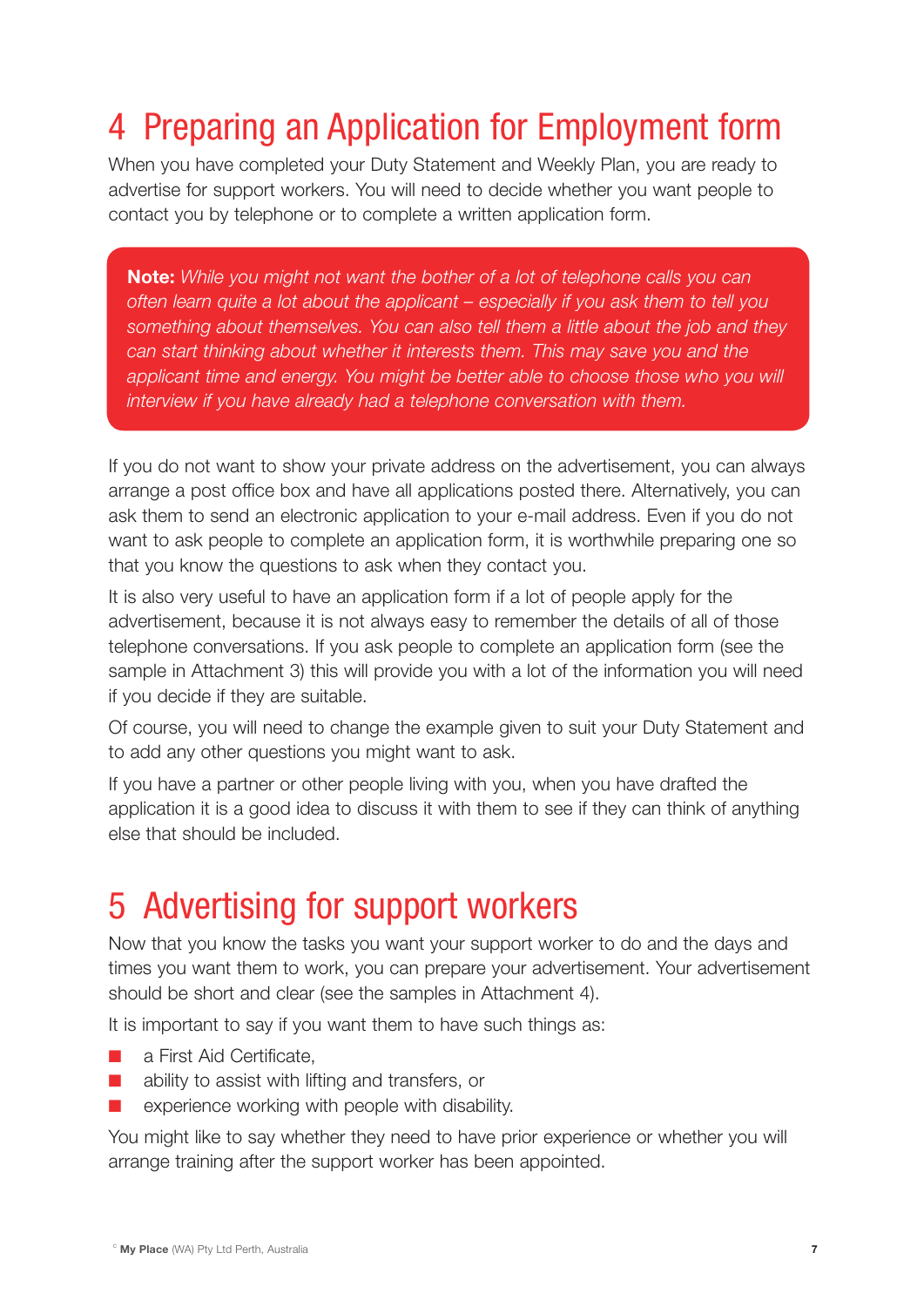Advertising in major newspapers can be quite expensive and can result in enquiries from people from distant suburbs. Local community newspapers sometimes have a free advertisement section. Some employment agencies will advertise for you for no cost or for a very low fee.

Local libraries, shopping centres and community centres often have notice-boards where you can place free advertisements. These have the advantage of usually attracting people who live locally.

Universities, TAFEs and other training institutions often have students looking for part-time work. Institutions that provide training in health care such as nursing, physiotherapy and occupational therapy have students who might have knowledge and skills that could be useful for you.

You should also consider your own family and friends network. Many people seek work by asking their friends. The advantage of your family and friend network is that they know you well and are likely to suggest people who would be right for you.

| Note: When writing an advertisement it is important to remember that it is<br>against the law to discriminate between people on the basis of:                                                                                                                                                             |
|-----------------------------------------------------------------------------------------------------------------------------------------------------------------------------------------------------------------------------------------------------------------------------------------------------------|
| Race or ethnic origin<br>ш<br>Religion or religious beliefs<br>Gender, marital status, family responsibilities or sexual preference<br>Pregnancy or potential pregnancy<br>Physical, intellectual or psychiatric disability or disfigurement<br>ш<br>Trade union activity or political opinion, or<br>Age |
| f you need your support worker to assist you with personal matters such as showerir                                                                                                                                                                                                                       |

If you need your support worker to assist you with personal matters such as showering and dressing, then it can be appropriate to state whether you want a male or female.

### 6 Qualities you want in your support workers

It is worthwhile making a list of the qualities you want in your support workers.

These qualities could include:

- $\blacksquare$  friendly and easy-going
- $\blacksquare$  punctual and reliable
- **n** possessing common sense
- n discreet around visitors and others
- $\blacksquare$  sensitive to what is happening in your home
- $\blacksquare$  able to maintain confidentiality
- $\blacksquare$  flexible and adaptable
- $\blacksquare$  suitable for accompanying you to appointments/activities
- $\blacksquare$  patient and understanding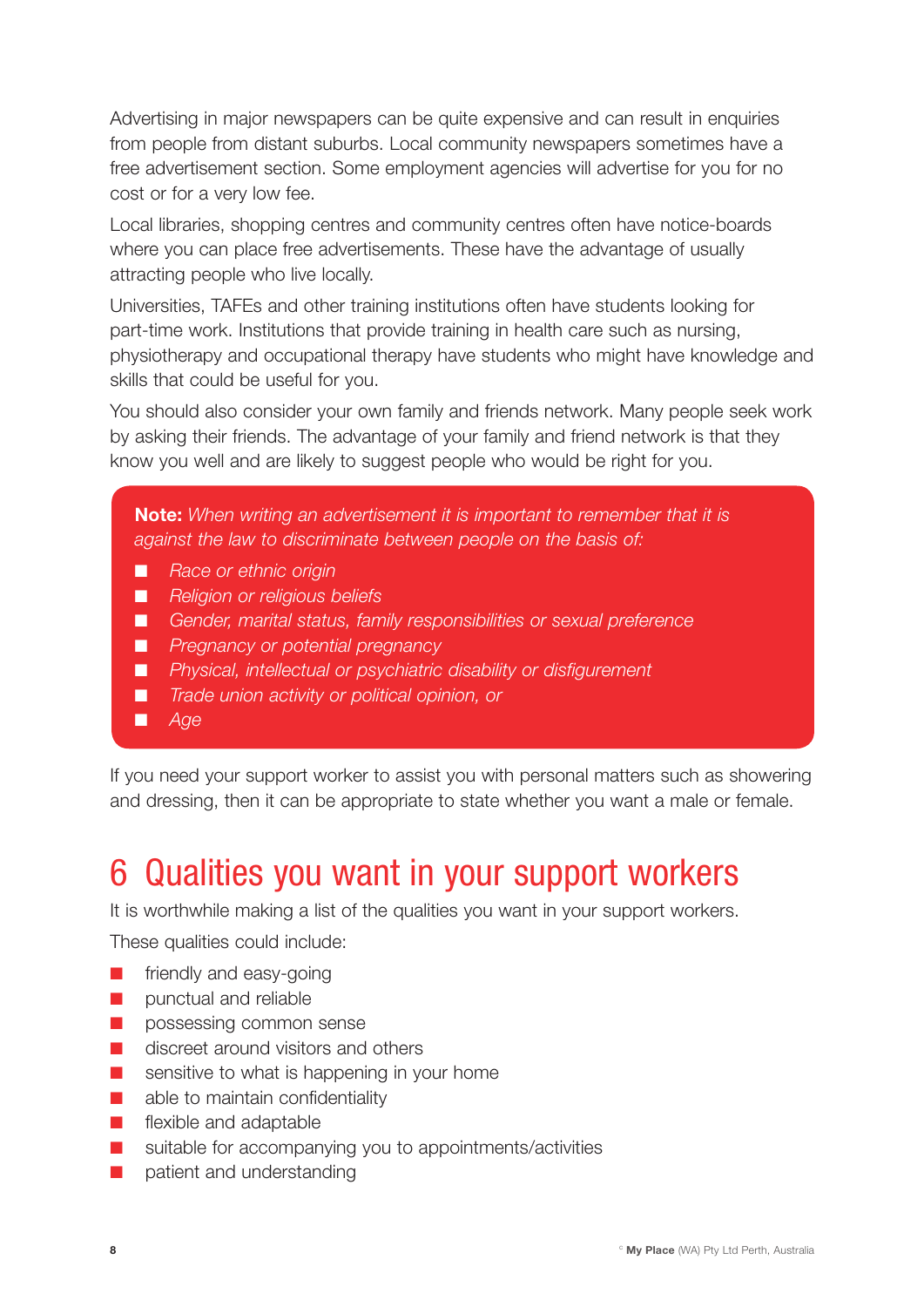- $\blacksquare$  not likely to try to take over from you
- $\blacksquare$  willing to learn new skills
- $\blacksquare$  dressing suitably
- $\blacksquare$  being able to communicate easily with them
- $\blacksquare$  feeling comfortable about being with them
- $\blacksquare$  having some initiative
- $\blacksquare$  anticipating difficulties
- $\blacksquare$  being calm in an emergency
- n understanding their role as a support worker

### 7 Interviewing applicants

After you (hopefully) have several applicants, it is time to look through them to choose the best ones to interview. It is not necessary to interview all applicants.

It is very important to interview applicants before considering them for employment. You get a chance to meet them and listen to their answers and questions.

You should begin by choosing the top two or three on the basis of your telephone conversation and/or their written application. Of course, if none of these seem suitable, you can always interview some more.

When you have enough applicants that seem likely to be suitable, it is important to cancel your advertisement.

**Note:** *It is strongly recommended that you interview people away from your own home. Interviews could be held at the local library, shopping centre or other safe place. As you do not know the applicants, you might not want them to know where you live or what you have in your house. It is important to be careful.*

Before setting times for the interviews, you need to decide the list of questions that you intend to ask (see sample in Attachment 5).

Allow at least 30 minutes for each interview. It is recommended that you ask your partner (if you have one), a friend or family member to join you for the interview. It is important that the people living in the house feel comfortable with your support worker - especially if you have a partner. Having more than one interviewer will enable you to discuss the applicants after each interview and, if you share asking the questions, this will give you greater opportunity to watch how the applicant reacts during the interview.

At the beginning of the interview you should introduce yourself and any other interviewers, tell the applicant that you have a list of questions you would like to ask them and say that there will be an opportunity at the end of the interview for them to ask you questions. It is polite and friendly to ask at the beginning if they are comfortable to begin or whether they have any questions they would like to ask for getting started.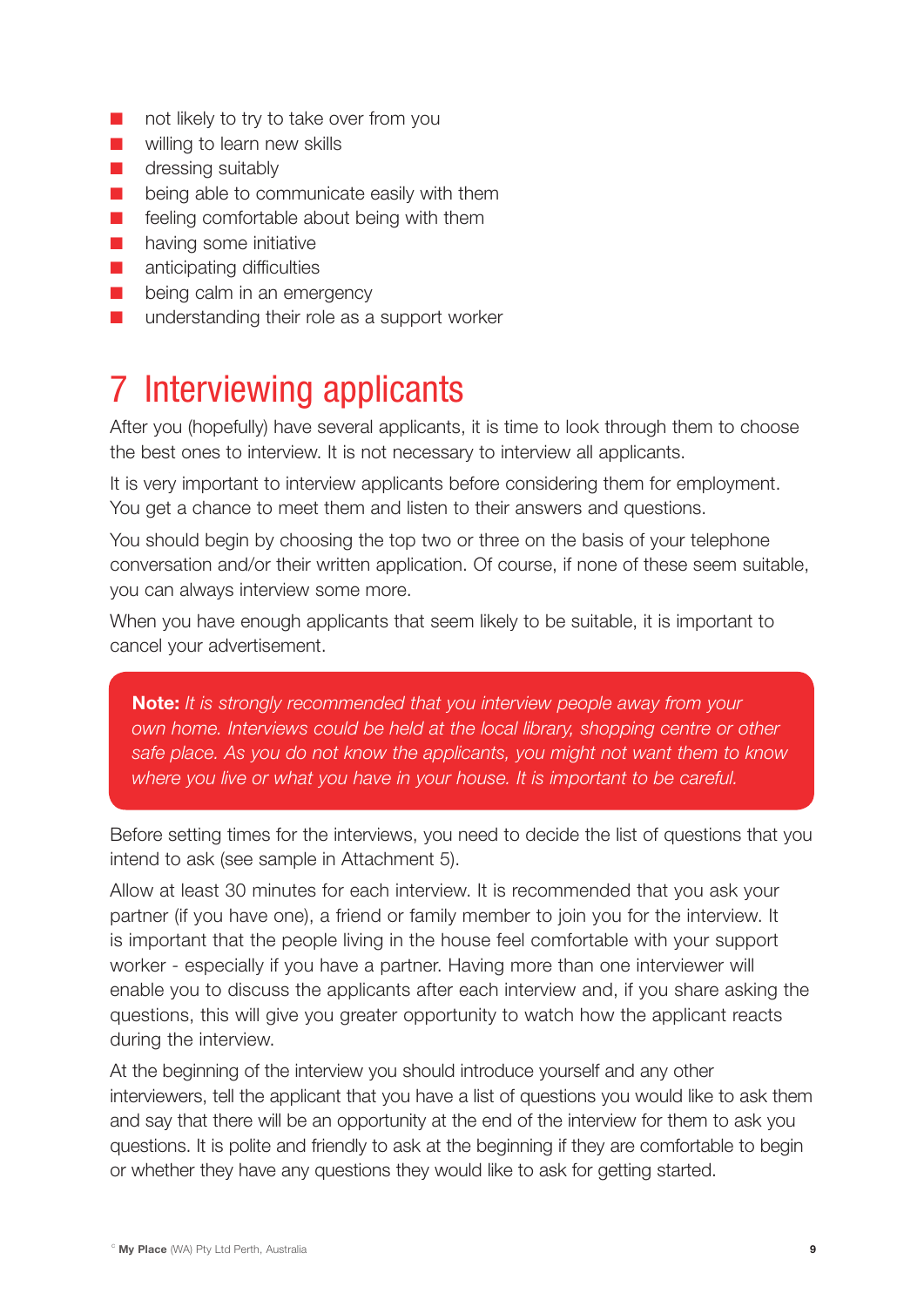When they are ready, an easy way to get started is to ask the applicant to tell you something about themselves. This gives you an opportunity to learn something about them and it shows that you are interested in them.

A relaxed and comfortable applicant will give you a more accurate understanding of how they might be as your support worker.

**Note:** *It is not necessary to decide on who you will choose on the day of the interview - if indeed you decide to choose any of the applicants. It is better that you to take time to think about your choice, and even to invite someone back for a second interview if you are not certain about them and want to ask further questions.*

### 8 Choosing the best applicant

When you are choosing between the applicants you have interviewed, it is helpful to go back to your Duty Statement and ask yourself how you feel about each of them performing those tasks.

It is not sufficient that the applicant can do the tasks. The support worker comes into your home and works extremely closely with you: helping you perhaps with showering and toileting. It is very important that you feel comfortable with the support worker performing those sorts of tasks – and that they feel comfortable also.

You should re-read your list of the qualities you want in a support worker and ask yourself whether you think that each applicant has those qualities. It is, of course, difficult to guess whether people will have these qualities on the basis of a short interview.

Some indication can be gained from the way they are dressed and the way they handled the interview questions. However, a big part of the choice depends upon the sort of people you like.

For example, if you are easily frustrated when people do not have a good grasp of English, or talk continuously, or who speak very quietly (or loudly), it might not be a good idea to employ such people.

If you have doubts about the suitability of a particular person, it is usually a good idea to choose a different person. If you think that a person might be suitable, but are not quite sure, you could invite them to a second interview.

### 9 Conducting a pre-appointment interview

Even if you are confident that one of the applicants will be suitable, it is wise to arrange a second interview with them. You might like to say that you are thinking about offering them a position, but that before you do, you want to:

- ask a few more questions,
- provide further information about the role,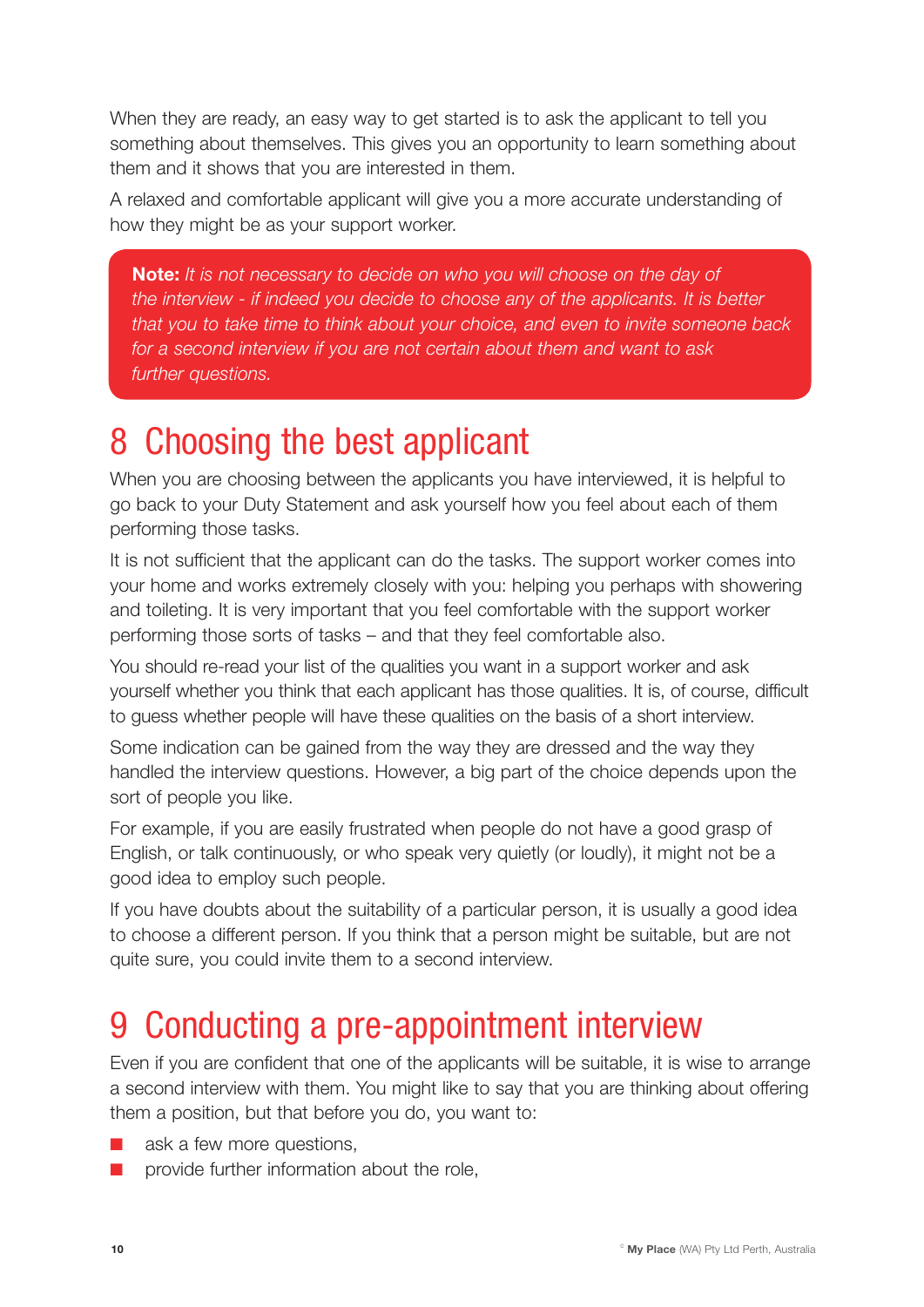- $\blacksquare$  answer any questions they have, and
- $\blacksquare$  tell them the forms they need to complete before they can be appointed.

The second interview should cover the following matters in some detail.

- a. Detailed discussion of the Duty Statement
- b. Your Personal Profile
- c. Getting a Medical Certificate and Police Clearance (or Working with Children Clearance)
- d. Letter of Appointment
- e. Work Health and Safety

It is important that all of these issues are clarified. Misunderstanding can easily occur and can complicate future working relationships, or even put you or the support worker in danger.

#### *a Detailed discussion of the Duty Statement*

A useful starting place for the second interview is a detailed discussion of the Duty Statement. At this stage you could describe typical working sessions and explain what is expected of them. You should describe any training provided such as whether they can watch another support worker for some sessions before they undertake the tasks themselves.

During this discussion, or at the end, you should ask the interviewee whether they have any questions or concerns and then discuss these with them until they are satisfactorily resolved.

#### *b Personal Profile*

The next step in the second interview would be to provide them with a copy of your Personal Profile (see sample in Attachment 6). It can be extremely helpful for the new support workers to know something about you such as:

- $\blacksquare$  your disability
- $\blacksquare$  what assistance you need
- $\blacksquare$  vour likes and dislikes
- $\blacksquare$  how you like to be addressed
- $\blacksquare$  what you do and don't like to eat
- $\blacksquare$  the things you do (if this is applicable to their role)
- $\Box$  any other people living in the house and how the support worker should interact with them

Support workers need to know what to do if they have an emergency and can't come when they are expected, or what to do if you have some emergency when they are working with you. A simple Personal Profile can help you remember all of the things you want to cover and, if you give the support worker a copy, it will be a valuable reminder for them.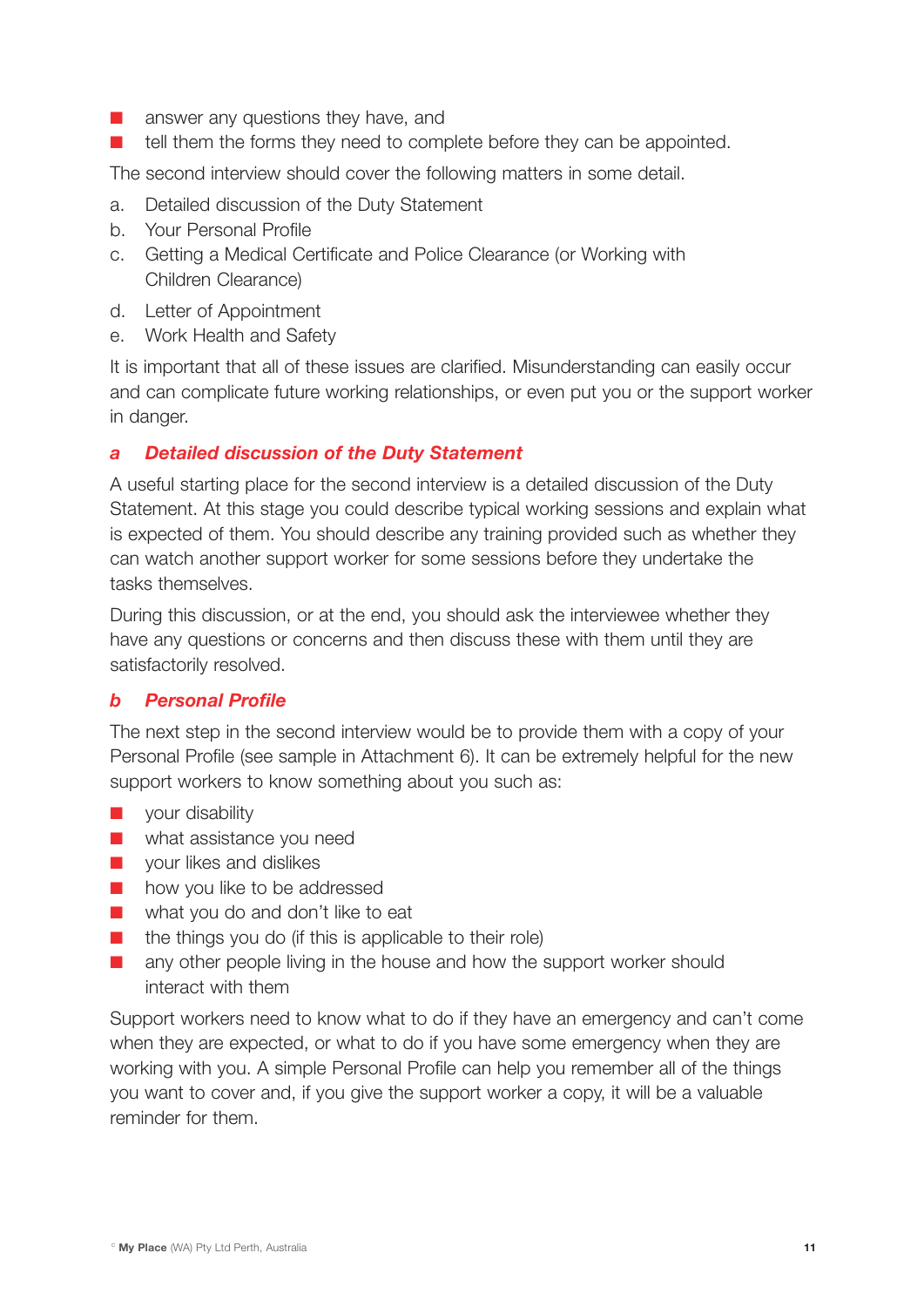#### *c. Medical Clearance & Police Clearance (or Working with Children Clearance)*

At this second interview it is useful to tell the applicant that you and/or the funder requires that they have a Medical Clearance and Police Clearance (or Working with Children Check if they are supporting a person with disability under the age of 17 or there are children in the house) before they can be engaged.

**Note:** *National Police Clearances can be applied for at most post offices or on-line at https://www.nationalcrimecheck.com.au. Information about a Working with Children Check can be found by entering those words into your Internet browser along with the initials of your state or territory.*

#### *d Letter of Appointment*

If you have decided to offer the applicant the position of support worker, then this is an appropriate time to begin working through the Letter of Appointment (see the sample in Attachment 7). Once signed by both parties this will become a legal document that shows the agreement between you and the support worker.

It is important that you and your support worker understand and agree upon all of the details and that both of you know that it is a legal agreement.

Changes can be made to the document if both parties agree. In such cases a replacement document needs to be prepared. The replacement document will become legally binding after being signed by you and your support worker.

The Letter of Appointment also should set out the terms under which the agreement can be ended by either party.

The Letter of Appointment should set out the details of the financial agreement between you and the support worker. That includes:

- $\blacksquare$  the rates of pay per hour,
- $\blacksquare$  approximate number of hours per week that they will be expected to work,
- $\blacksquare$  sick pay, holiday pay, parental leave
- whether there is a salary loading for weekends, evenings and public holidays.

Your funder will probably require regular information from you about how your funding is being spent and the wages your support workers are receiving. It is vital that you understand what is expected of you and that you arrange any support you need in order to maintain these records and forward the required information to your funder within the required timeframe.

The Letter of Appointment should set out how taxation will be managed. It is very important that this information is part of your legal agreement and that it has been arranged appropriately for your situation (see Attachment 9 for further information).

The Letter of Appointment should set out whether the support worker will receive superannuation payments under the Superannuation Guarantee legislation (see Attachment 9 for further information).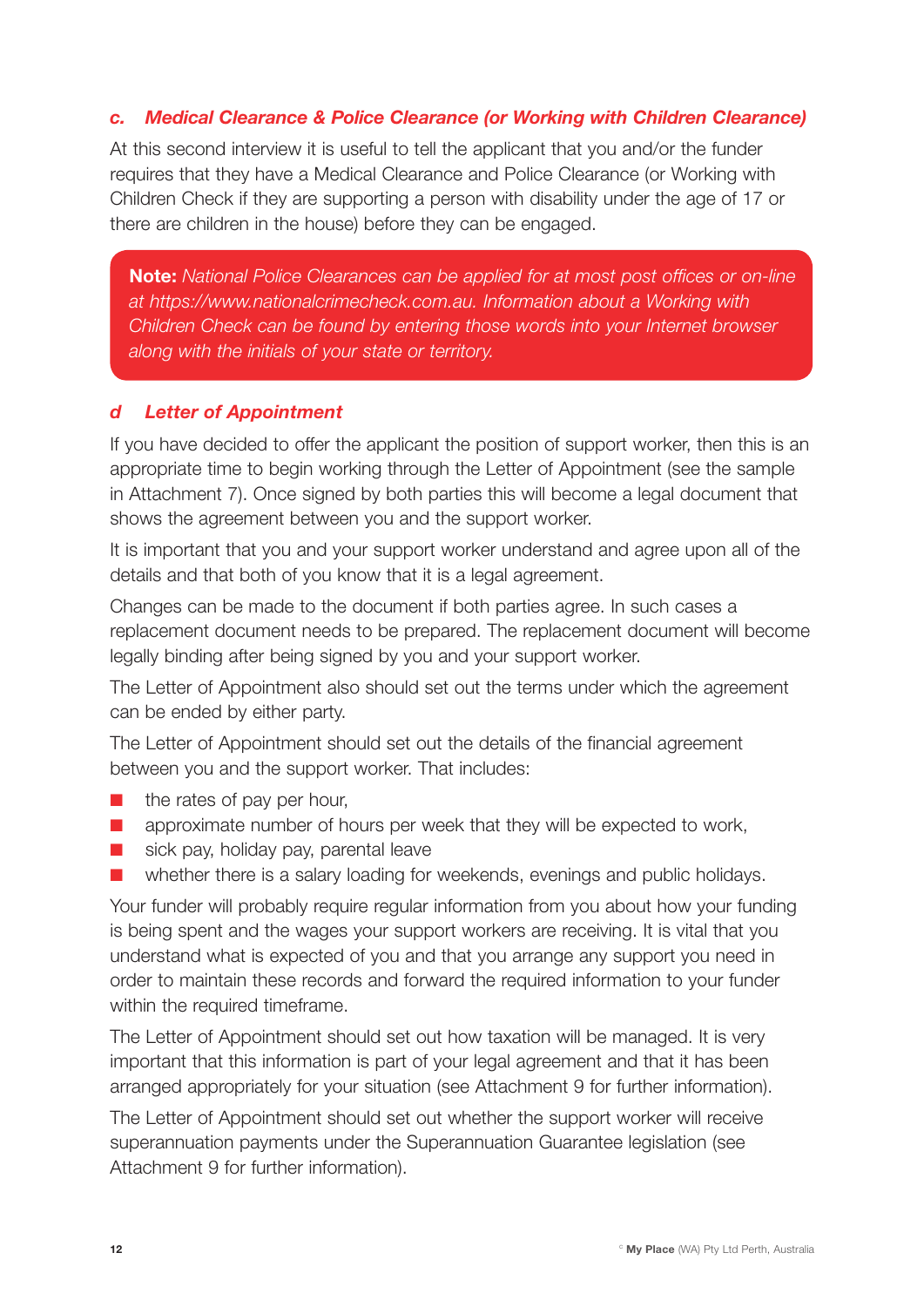# 10 Appointing your support workers

When you have worked through the Letter of Appointment with the applicant you have selected, it is a good time to ask them how they feel about the job and whether they have any questions or concerns.

You may also want to offer them a chance to take home a copy of the Letter of Appointment so that they can think about it and discuss it with family or friends.

If they are comfortable with the proposed conditions as set out in the Letter of Appointment, then you can both sign the contract. It is important to remind the applicant that the contract will not apply until an appropriate Medical Clearance and Police Clearance (and any other requirements you have listed) have been received by you and/or the funder.

You will need information about how your newly appointed support worker would like their wages to be paid. It is best to get them to complete a Payment Instruction form (see sample in Attachment 8). If payments are being made through your funder, it is likely that they will have a payment form that they would want you to use.

When the Letter of Appointment has been signed by you and your chosen applicant and you and/or your funder has received an acceptable Medical Clearance and Police Clearance (or Working with Children Clearance if required), then you will be able to confirm the appointment of the applicant as your support worker.

### 11 Training your support workers

During the second interview with your chosen applicant you should discuss with them the training program that you have in mind and seek their suggestions as to any areas where they might like some additional training. You will need to clarify how much you are willing to contribute to any such training and whether and how much they will be paid during the training sessions.

It is almost always useful (if this is possible) to enable your new support worker to watch the people who are currently providing support. After watching several times your new support worker can be invited to undertake some of the tasks themselves under the supervision of the more experienced support worker or family/friends whoever is currently providing your services.

It is important to remember that people will vary enormously in their level of confidence, their skills and their ability to learn. Some will be extremely nervous, some might be over confident, some will listen carefully and others might think they understood what you said, but really have misunderstood in important ways.

In these early stages building the relationship between you and your support worker will be as important as the speed at which they are learning to perform the tasks you need.

Most people will thrive on words of encouragement, whereas criticism or any negative comments are almost guaranteed to slow their progress. Feedback that begins "That is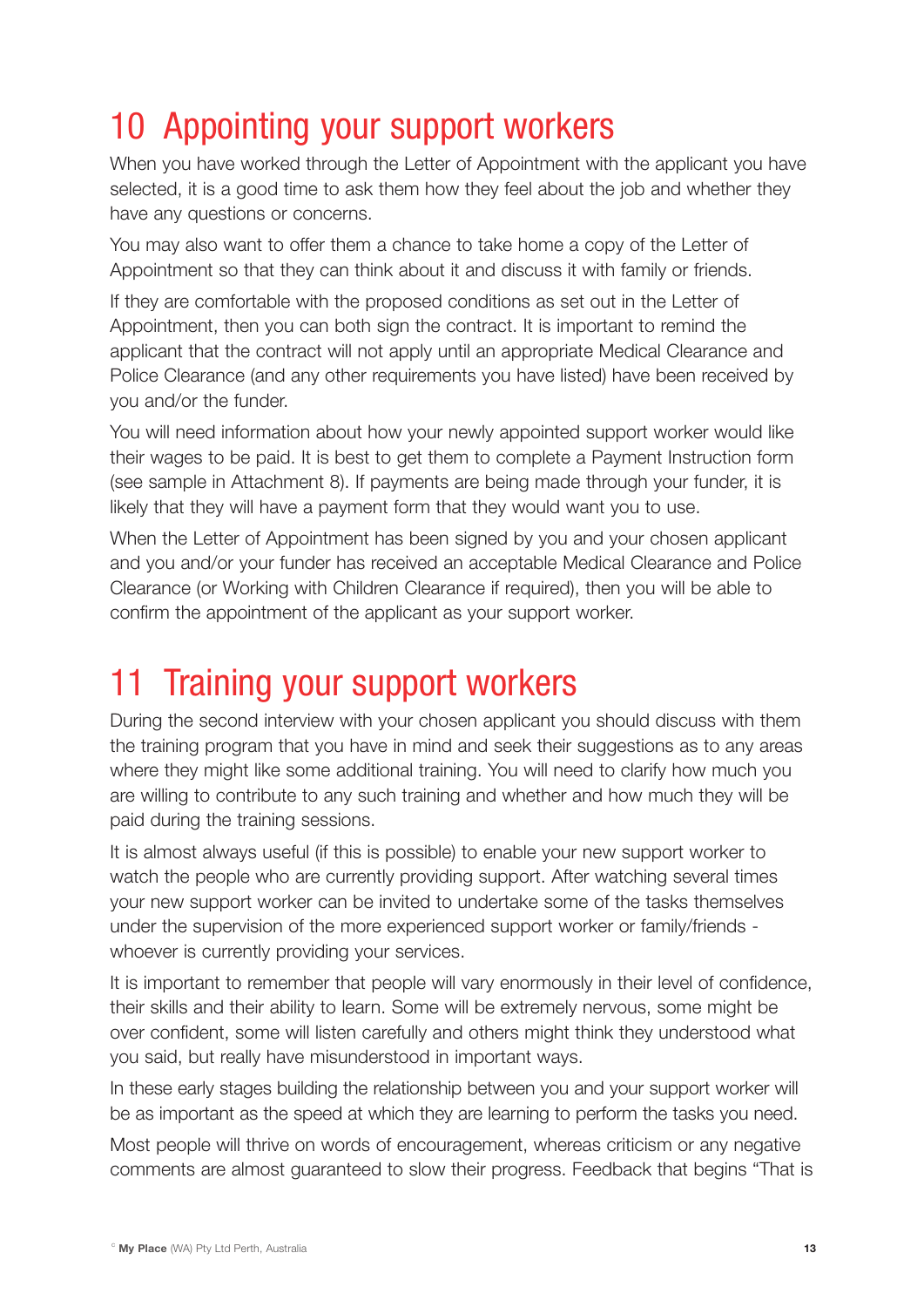really well done. I'm amazed at how quickly you have learnt to do that!" can be followed by "Next time it would be even better if you were able to ...".This will make your new support worker feel useful, valued and supported.

Training should continue until you and your support worker are confident that they can complete the tasks themselves, or you decide that they are just not suitable for the role. If you decide at the end of extensive training that they just cannot perform the required tasks, then it will be a time for a polite and frank discussion about what they are not able to do to the required standard.

### 12. Work Health and Safety

If you employ or engage a support worker, you must ensure, so far as is reasonably practicable, their health and safety while they are providing support to you. Remember, while it is your home, it is their workplace. Your legal obligations under the Work Health and Safety Act (2011) include:

- $\blacksquare$  maintaining your home so that it is free of risks to health and safety
- $\blacksquare$  providing and maintaining safe equipment
- $\blacksquare$  providing and maintaining safe systems of work
- n providing for safe use and storage of substances
- $\blacksquare$  providing adequate facilities for your support worker's welfare
- $\Box$  providing proper information, training, instruction and supervision to minimise injury or illness
- $\blacksquare$  monitoring the heath of your support worker, and the work conditions in your home to minimise injury or illness

At a practical level you should look for obvious things such as electrical cords or mats where they might trip people, slippery tiles, uneven steps, obstructions, limited access or inadequate equipment for lifting and transferring, poor lighting, inadequate ventilation, unsafe electrical equipment. Think about whether there are any dangerous situations that you have been ignoring. Fixing these could also benefit you. Also consider whether you have all of the lifting equipment such as hoists, wheelchair tie down equipment and vehicles or any other safety equipment such as RCDs, smoke detectors, first aid kits, fire extinguishers, fire blankets or any other equipment that might help make life safer for you and your support workers. Think about how you will go about training them to do their job properly and safely.

Work health and safety is becoming increasingly complex, far-reaching and punitive in the event of non-compliance. The Worksafe departments in each state and territory will be able to provide advice and resources about making your home a safe workplace. Just type 'worksafe' and the initials of your state or territory into your Internet search engine. Alternatively, you may wish to engage a WHS consultant to give you comfort that you are doing all you reasonably can and are not at risk of breaching any laws.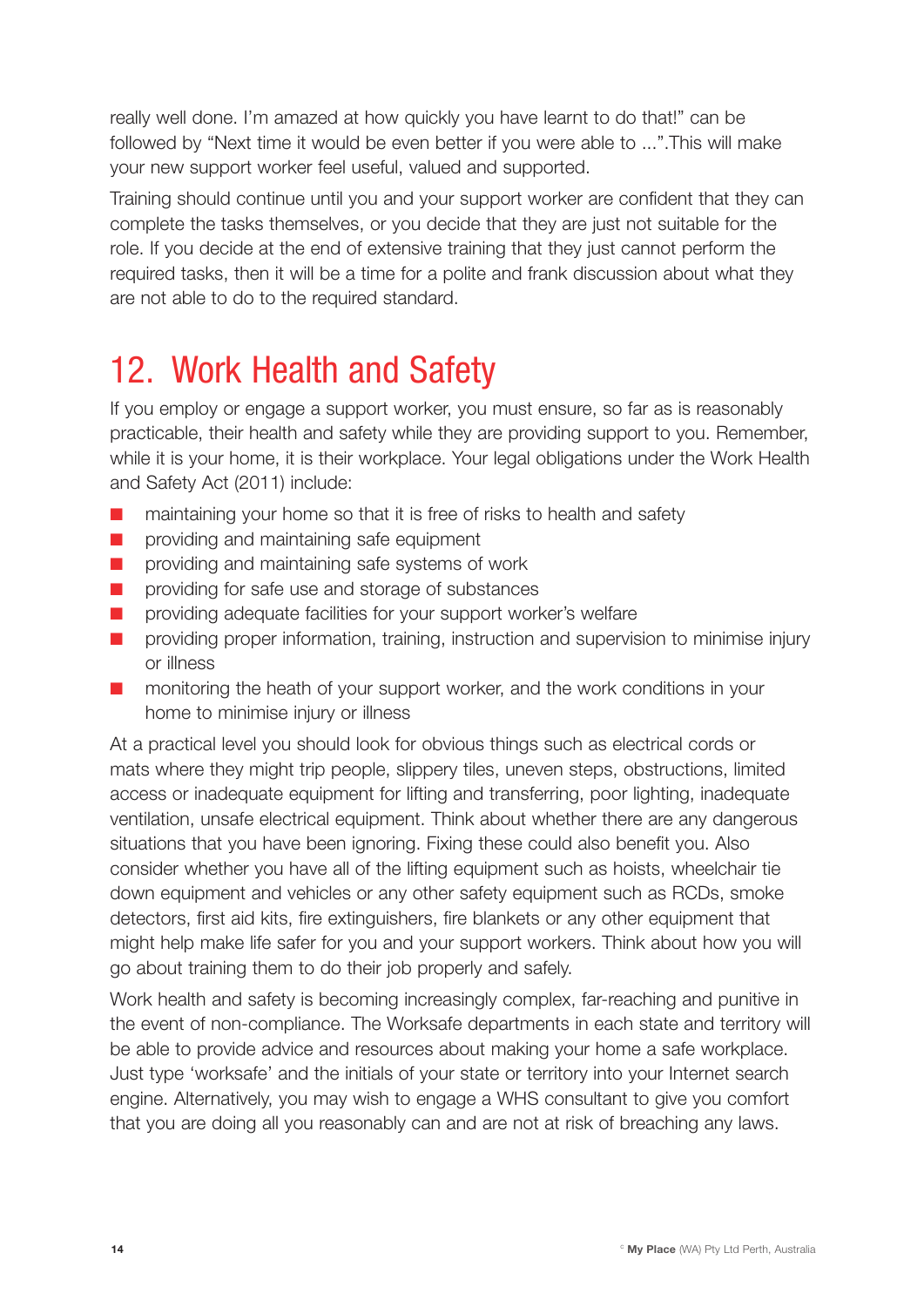**Note:** *A comprehensive Work Health and Safety checklist for home - based support can be downloaded at http://www.commerce.wa.gov.au/WorkSafe/PDF/ Infokits/Home\_based\_care.pdf*

### 13 Managing and supervising your support workers

At the end of the first week, the first month and perhaps every month in the early stages it is important to provide your new support worker with feedback on how they are progressing with regard to meeting your needs.

It is polite and constructive to begin feedback sessions by inviting them to say how they are finding their role and whether they see any areas where they need further training or support. If they make suggestions regarding further technical training, then it might be useful to contact your funder to see whether they provide or know of any such training.

If you have included a probationary period in your letter of appointment, then you need to have a formal meeting before the probationary period expires to give the support worker feedback tell them whether you intend to keep them on after the probationary period.

### 14 Terminating the employment of a support worker

If after extra training and several discussions you become convinced that a support worker is just not going to be suitable for you then it is important to plan carefully before taking any action to end their employment.

The steps required depend on the nature of the agreement between the two of you. If the arrangement is completely informal and no contract has been signed, then it may be possible simply to tell the support worker that their help will not be required after a particular date - or to give them payment in lieu of notice. (See Attachment 9 for further information about termination).

However there are state and federal laws regarding unfair dismissal designed to protect workers and it is important to know whether these apply in your situation.

### 15 Conclusion

Employing your own support workers can be empowering and deeply satisfying. It puts you more firmly in charge of your own life. However, you will need to plan carefully and make good decisions to achieve these benefits.

The approach will not suit everybody. Some people will prefer to have an agency to do the hiring/firing, training, preparing of rosters, payroll, staff evaluation and maintaining of administrative records. Some agencies offer models whereby they undertake some of the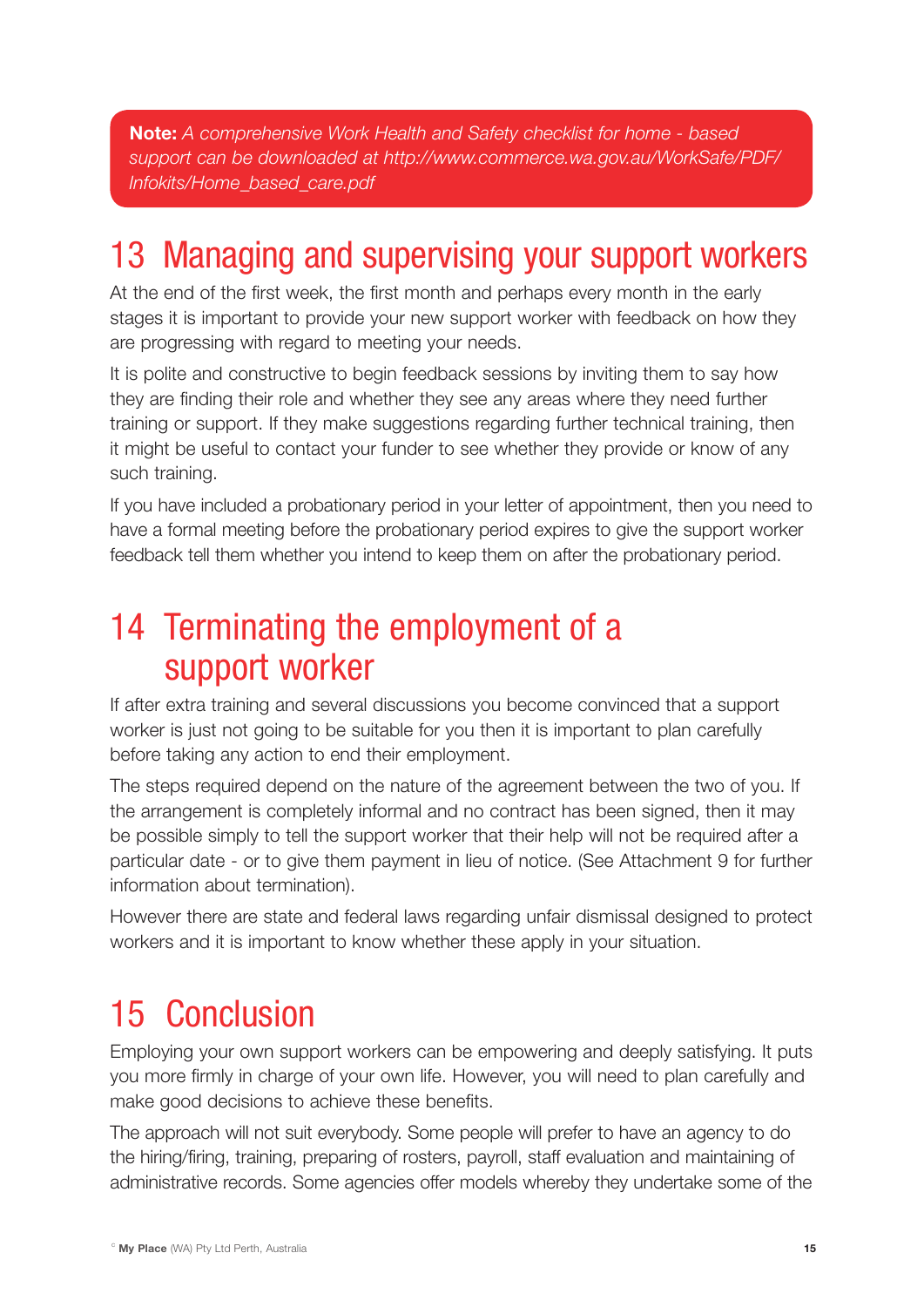above tasks while person with a disability chooses the tasks that fit within their interests.

You are encouraged to choose the model that suits you best. If you choose to employ your own support workers then you are urged to act upon the information provided in this booklet and so enjoy the benefits of this approach.

**Note:** *The documents in the Attachments are examples only. It is not anticipated that they will be appropriate for you in their present form. It is expected that you will change them to meet your needs. Some of the Attachments are quite technical and it is recommended that you seek your own advice from a suitably qualified person. You can download a modifiable version of the Attachments from www.myplace.org.au/engagingyourownsupports*.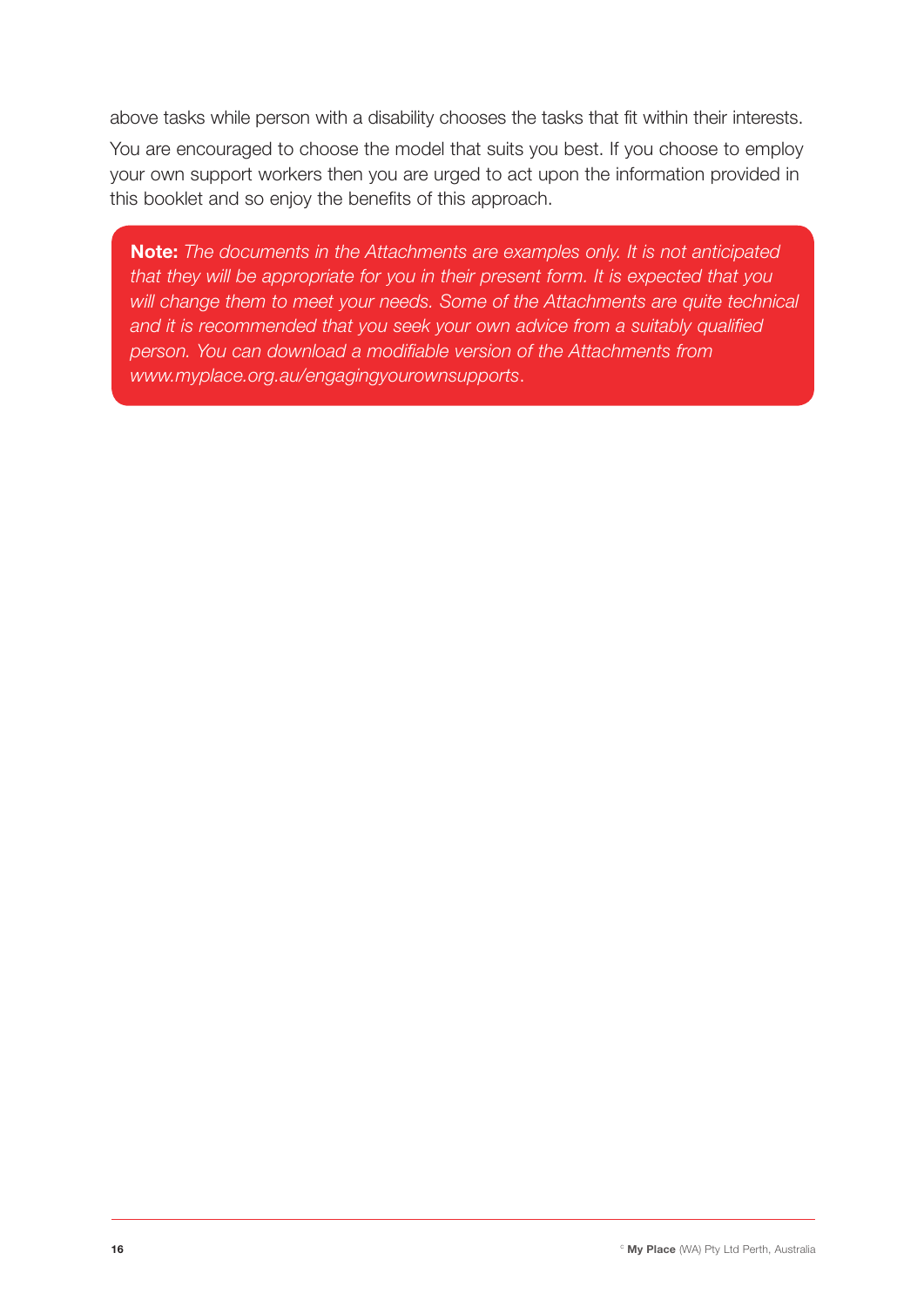#### **Attachment 1 Sample Weekly Plan and Roster**

 $\sim 10^{10}$  m  $^{-1}$ 

| Total funding per year               |          |
|--------------------------------------|----------|
| Total funding per month              |          |
| Total funding per month              |          |
| Hourly rate suggested by your funder | per hour |

Number of hours of support per week you have available

#### **Weekly Plan of Available Hours**

|           | <b>Mornings</b> | <b>Afternoons</b> | <b>Evenings</b> | <b>Total</b> |
|-----------|-----------------|-------------------|-----------------|--------------|
| Monday    |                 |                   |                 |              |
| Tuesday   |                 |                   |                 |              |
| Wednesday |                 |                   |                 |              |
| Thursday  |                 |                   |                 |              |
| Friday    |                 |                   |                 |              |
| Saturday  |                 |                   |                 |              |
| Sunday    |                 |                   |                 |              |
| Total     |                 |                   |                 |              |

**Note:** *The above Roster can also be used as a Timesheet where you or your support worker can record the actual hours worked.*

#### **Roster showing the times each support worker is on duty**

|           | <b>Mornings</b> | <b>Afternoons</b> | <b>Evenings</b> | <b>Total</b> |
|-----------|-----------------|-------------------|-----------------|--------------|
| Monday    |                 |                   |                 |              |
| Tuesday   |                 |                   |                 |              |
| Wednesday |                 |                   |                 |              |
| Thursday  |                 |                   |                 |              |
| Friday    |                 |                   |                 |              |
| Saturday  |                 |                   |                 |              |
| Sunday    |                 |                   |                 |              |
| Total     |                 |                   |                 |              |

**Note:** *The above Roster can also be used as a Timesheet where you or your support worker can record the actual hours worked.*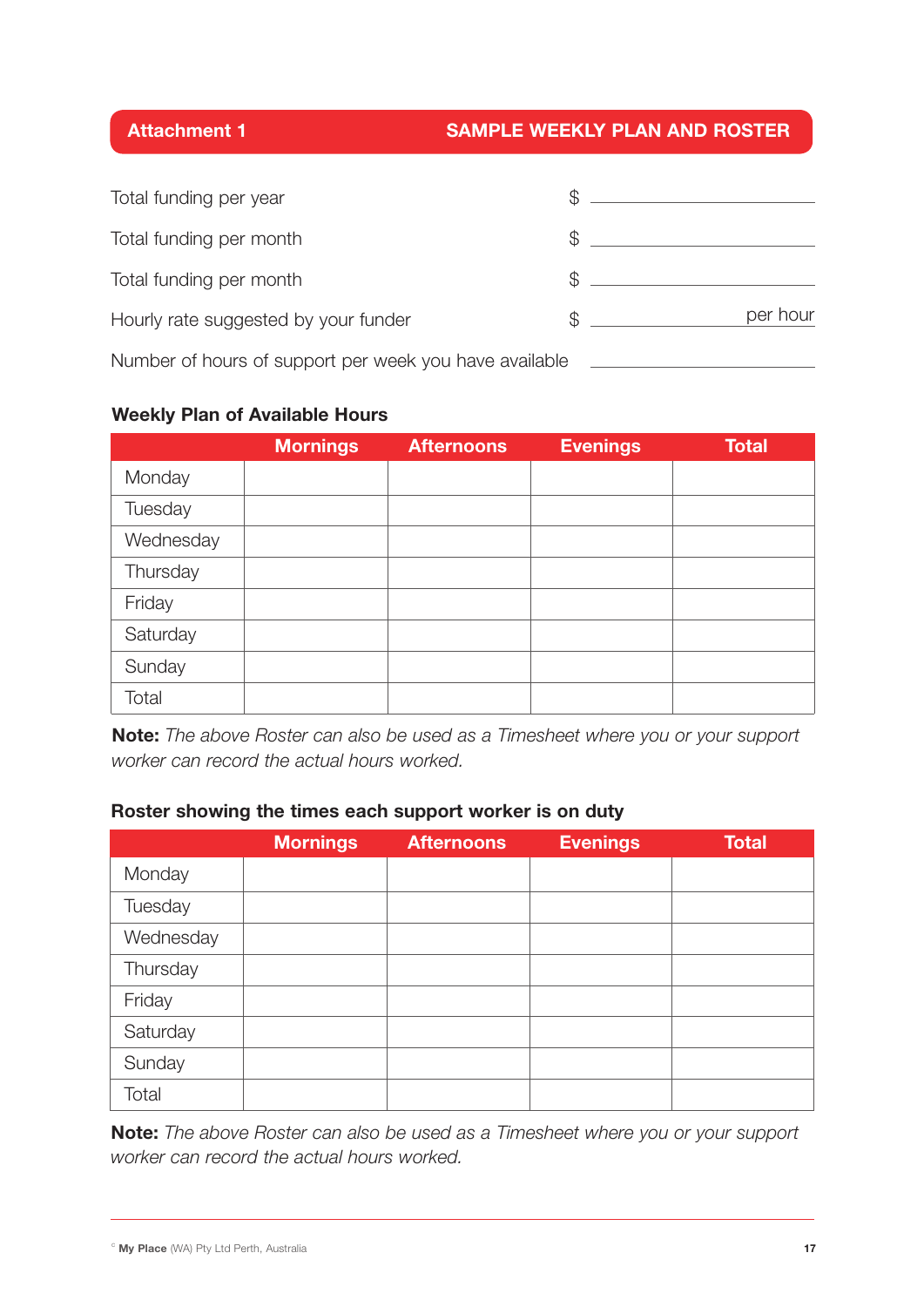#### **Attachment 2 Sample Duty Statement for a Support Worker**

#### **1 Lifestyle support**

- 1. Provide personal and practical assistance to enable the person to live their chosen lifestyle.
- 2. Liaise with the person, other support workers and family members to ensure consistency and continuity of care.
- 3. Advocate for and with the person, where appropriate.
- 4. Respect the person's right to privacy and maintain confidentiality at all times.
- 5. Immediately inform the person of anything which may impact on the person's living arrangement (such as health issues, accidents, or hazards).

#### **2 Health care support**

- 1. Arrange and collect prescriptions, where requested.
- 2. Attend medical appointments, where requested.
- 3. Monitor the person's general health.

#### **3 Daily living support**

- 1. Assist with showering, dressing and basic hygiene, where requested.
- 2. Assist the person to transfer to and from the bed to the wheelchair/shower chair/ vehicles, where requested.
- 3. Assist with washing, ironing and personal presentation, where requested.
- 4. Assist with shopping for food, domestic and personal requirements, where requested.
- 5. Assist with preparation and cooking of meals, where requested.
- 6. Assist with eating and drinking, where requested.
- 7. Assist with setting, clearing and washing of dishes, where requested.
- 8. Assist with home cleaning duties, where requested.
- 9. Drive the person to and from appointments and events, where requested.

#### **4 Community access support**

1. Accompany the person on outings and activities, where requested.

#### **5 General**

- 1. Maintain proper records, where requested.
- 2. Undertake other duties, where requested.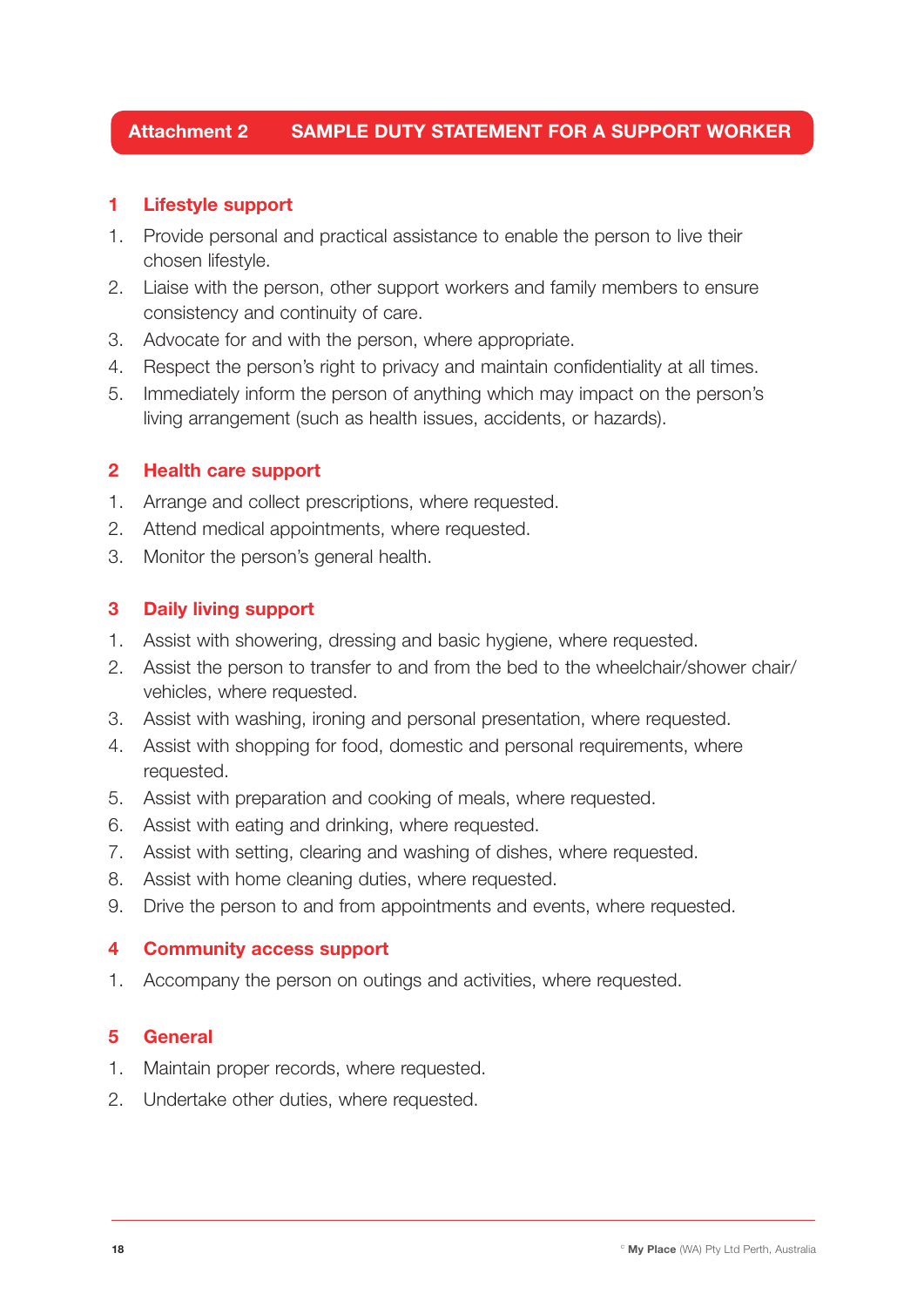### **Attachment 3 Sample Application For Employment**

| <b>Personal Details</b>                                                   |                  |                                                                                                             |  |
|---------------------------------------------------------------------------|------------------|-------------------------------------------------------------------------------------------------------------|--|
| Surname:                                                                  |                  |                                                                                                             |  |
| <b>First Names:</b>                                                       |                  | D.O.B.                                                                                                      |  |
| Address:                                                                  |                  |                                                                                                             |  |
| Postcode:                                                                 | Tax File Number: |                                                                                                             |  |
| Telephone:                                                                | Private:         | Other:                                                                                                      |  |
| Male/Female (circle)                                                      |                  | Married/Single (circle)                                                                                     |  |
| Driver's Licence:                                                         |                  | Number Class State                                                                                          |  |
| Do you have any previous driving convictions? (If so, please describe)    |                  |                                                                                                             |  |
| Can you provide a vehicle if requested?<br>Are you an Australian Citizen? |                  | Yes / No<br>Yes / No<br>If no, do you have a valid working visa? Yes / No (provide evidence of visa status) |  |

| <b>Recent Employment Record (last job first)</b> |       |                   |  |
|--------------------------------------------------|-------|-------------------|--|
| Employer:                                        | From: | To:               |  |
| Main duties:                                     |       |                   |  |
| Employer:                                        | From: | $\overline{1}$ o: |  |
| Main duties:                                     |       |                   |  |

Relevant qualifications or Training Courses **Date Completed** Date Completed

Proof of qualifications and training listed above may be requested.

<sup>c</sup> **My Place** (WA) Pty Ltd Perth, Australia **19**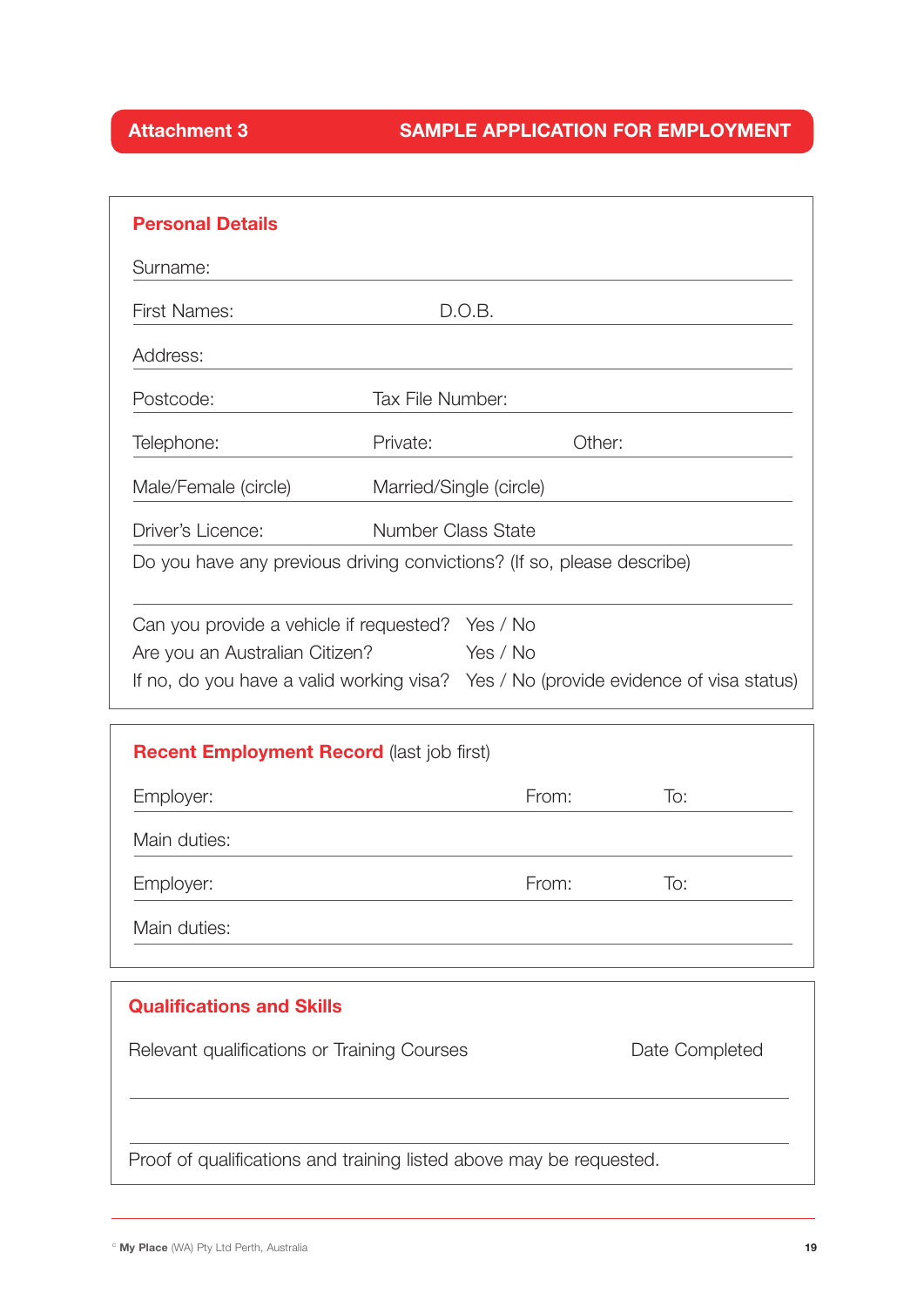#### **Health**

Do you have a current workers compensation claim? Yes / No If you answered "yes" please give details:

Have you ever had a work related injury, illness or workers compensation claim? Yes / No If you answered "yes" please give details:

Has the claim been finalised? Yes / No

| <b>Referees</b>    |    |
|--------------------|----|
| Name               |    |
| Company / Position | Ph |
| Name               |    |
| Company / Position | Ph |

| Persons to be notified in case of emergency |         |    |  |
|---------------------------------------------|---------|----|--|
| <b>Name</b>                                 | Address | Рh |  |
| Name                                        | Address |    |  |

I understand that an offer of employment is subject to the employer receiving a

- a) satisfactory National Police Clearance Certificate (and Working with Children Card if the consumer or other people commonly in the house are under 18);
- b) satisfactory references;
- c) satisfactory medical examination report; and
- d) current First Aid Certificate or enrolment in an upcoming course (if required).

I declare that the information provided to me on the Application for Employment is complete and accurate. I also understand that should any information that I have provided be false or misleading I could be dismissed.

Signature of Applicant Date: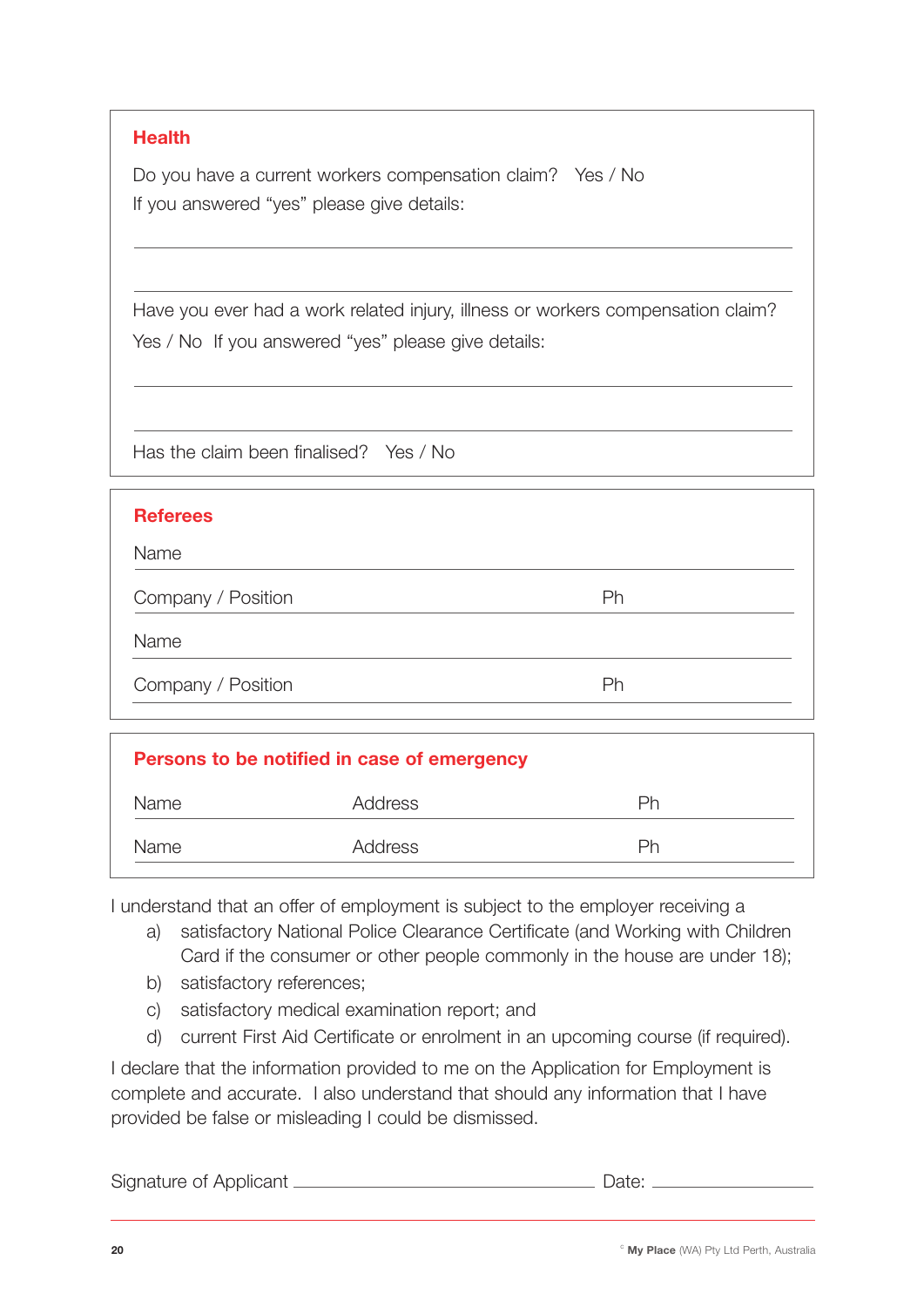#### **Attachment 4 Sample advertisements** Attachment 4 Sample advertisements

#### **1 For a newspaper or internet**

Part time support worker needed for man with quadriplegia living in \_\_\_\_\_\_\_\_\_\_\_\_\_\_\_\_ (suburb). Experience is not essential. Must have own transport and live no more than 15 minutes drive away. Ring \_\_\_\_\_\_\_\_\_\_\_\_\_\_\_\_\_\_\_\_\_\_\_\_\_ for application form.

#### **2 For a notice board or shop window**

### **Support Worker Needed Part Time Position**

Support worker required for male with quadriplegia

living in  $\frac{1}{\sqrt{1-\frac{1}{\sqrt{1-\frac{1}{\sqrt{1-\frac{1}{\sqrt{1-\frac{1}{\sqrt{1-\frac{1}{\sqrt{1-\frac{1}{\sqrt{1-\frac{1}{\sqrt{1-\frac{1}{\sqrt{1-\frac{1}{\sqrt{1-\frac{1}{\sqrt{1-\frac{1}{\sqrt{1-\frac{1}{\sqrt{1-\frac{1}{\sqrt{1-\frac{1}{\sqrt{1-\frac{1}{\sqrt{1-\frac{1}{\sqrt{1-\frac{1}{\sqrt{1-\frac{1}{\sqrt{1-\frac{1}{\sqrt{1-\frac{1}{\sqrt{1-\frac{1}{\sqrt{1-\frac{1}{\sqrt{1-\frac{1$ 

dressing, and other household activities.

Experience is not essential.

Training will be provided.

Support needed Wednesday and Saturday from 7.30 am to 11.30 am (approximately)

Own transport preferred

 $\frac{1}{2}$  per hour

Phone <u>entitled</u> for application form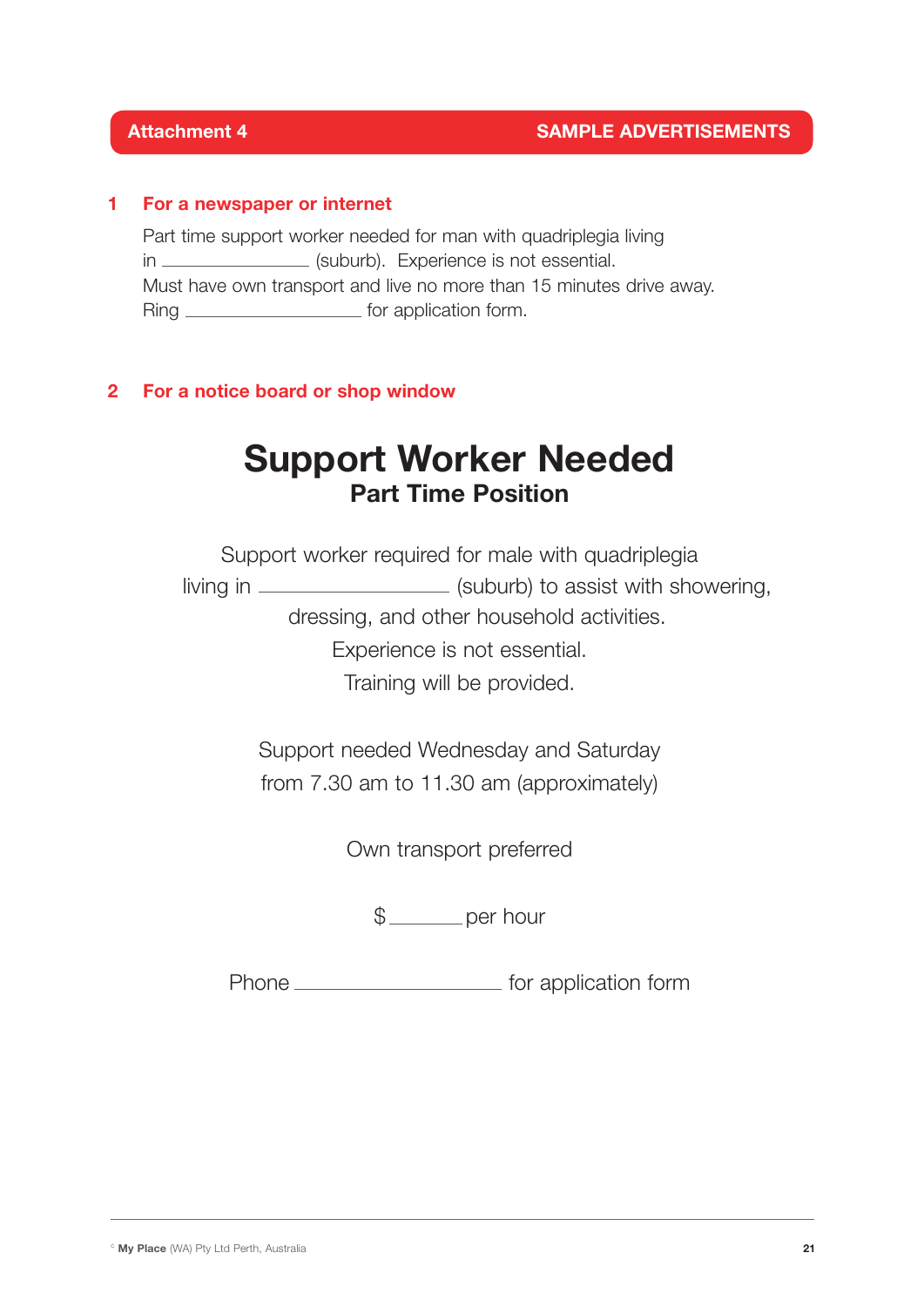#### **Attachment 5 Sample Initial Interview Questions**

- 1. Please tell us a little about yourself and your recent employment history.
- 2. Have you had any experience as a support worker or working in an area related to people with a disability? (If you have specific needs change this question to ask about them.)
- 3. How do you feel about working with a person with a disability?
- 4. What do you see as the key things to be aware of when working with a person with a disability?
- 5. Would you tell us about your general health and in particular whether you have had any problems with lifting (if this is relevant)?
- 6. It is extremely important that support workers are completely reliable. Can you give us an example where you have demonstrated reliability in your previous employment?
- 7. You will have seen in the advertisement that the request is for a person to work (state the days and times when you need support). Are you available to work some or all of those times?
- 8. You have seen in the advertisement the salary that is being offered. This is a fixed casual rate, which does not vary for weekends and evenings and (does or does not) include holiday or sick leave. Is this acceptable to you?
- 9. If you were appointed, you would observe another support worker for a few days so that you can learn what is required. At this stage can you think of any areas where you would require a different form of training before commencing?
- 10. If you were selected, when could you start?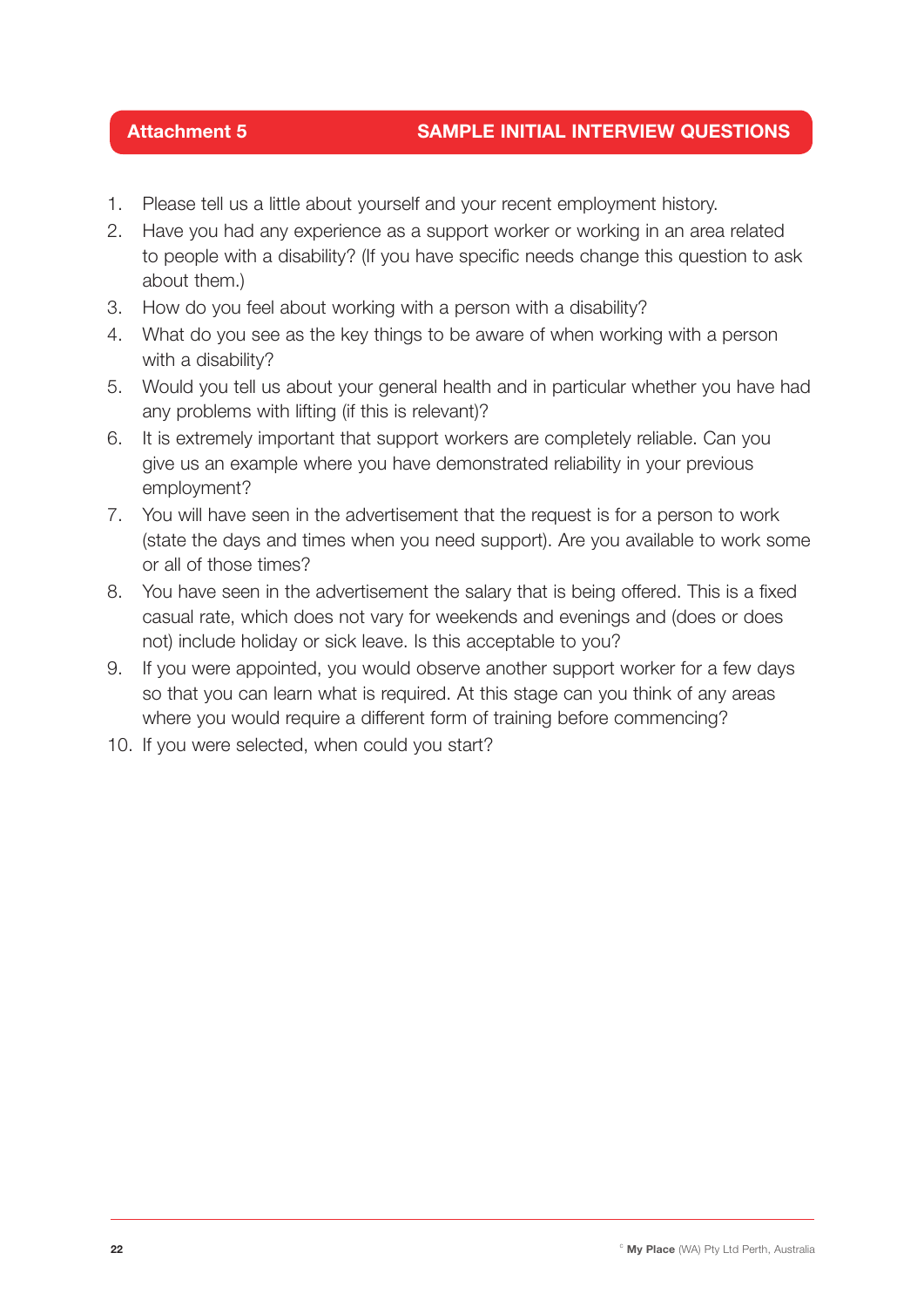### **Attachment 6 SAMPLE PERSONAL PROFILE**

| My (the person's) full name                                                                                  |                |
|--------------------------------------------------------------------------------------------------------------|----------------|
| <b>Telephone</b>                                                                                             |                |
| Preferred name for the support worker to use when addressing me                                              |                |
| My address                                                                                                   | Date of birth  |
| My family members                                                                                            |                |
| Relationship                                                                                                 | Telephone      |
| Relationship                                                                                                 | Telephone      |
| Relationship                                                                                                 | Telephone      |
| If I have an emergency contact                                                                               |                |
| Doctor                                                                                                       | Telephone      |
| or If for any reason you have an emergency such that you will be late or not able<br>to attend contact me on |                |
| Telephone 1                                                                                                  | or Telephone 2 |
| Contact information for other support workers:                                                               |                |
| Name                                                                                                         | Telephone      |
| Name                                                                                                         | Telephone      |
| Name                                                                                                         | Telephone      |
| Information about my disability and health/allergies                                                         |                |
|                                                                                                              |                |
|                                                                                                              |                |
| Information about my life                                                                                    |                |
|                                                                                                              |                |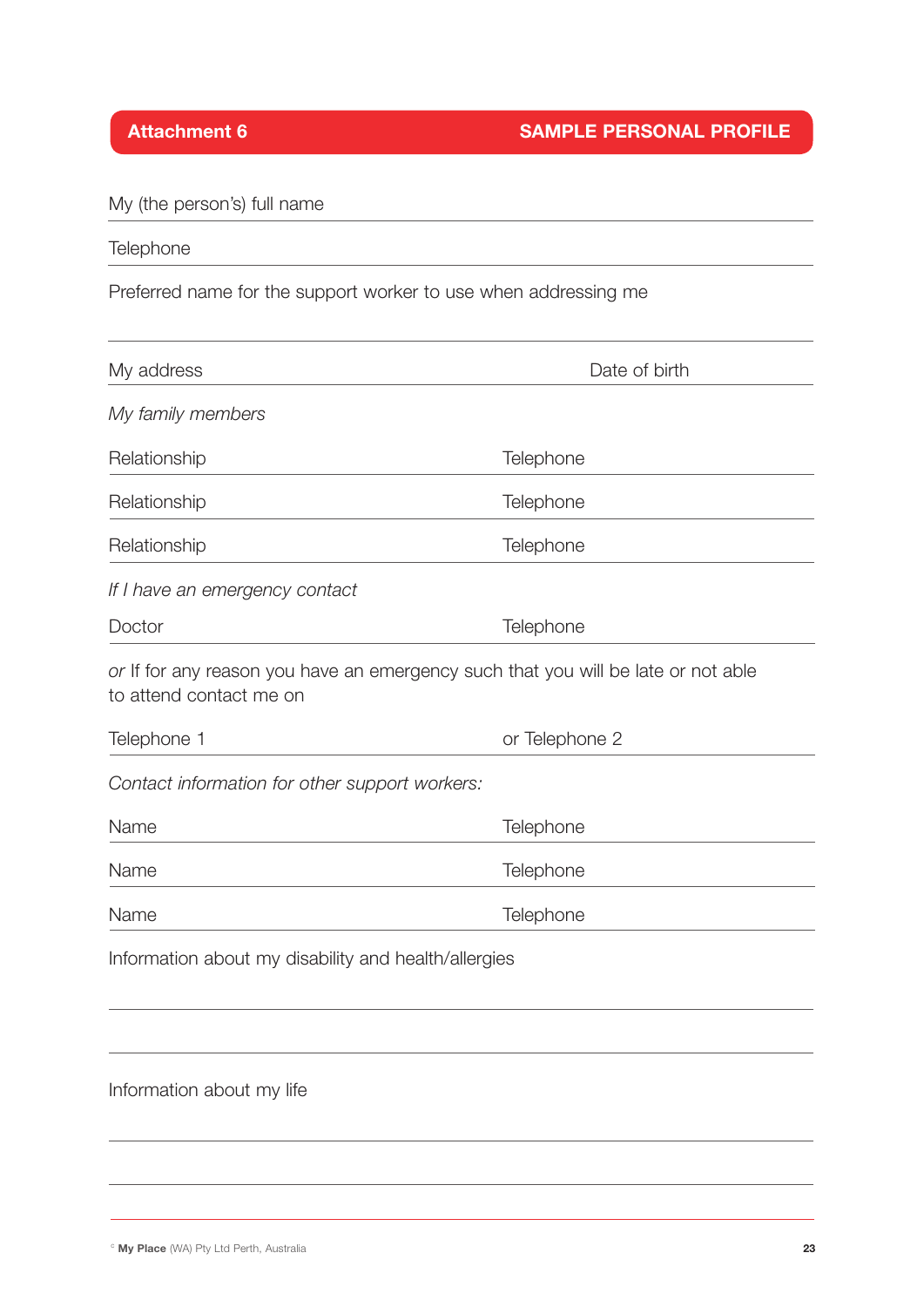Information about my family

The types of support I need

What a typical day's support looks like

Things I particularly like in a support worker

Things I don't like

Skills you will need to support me properly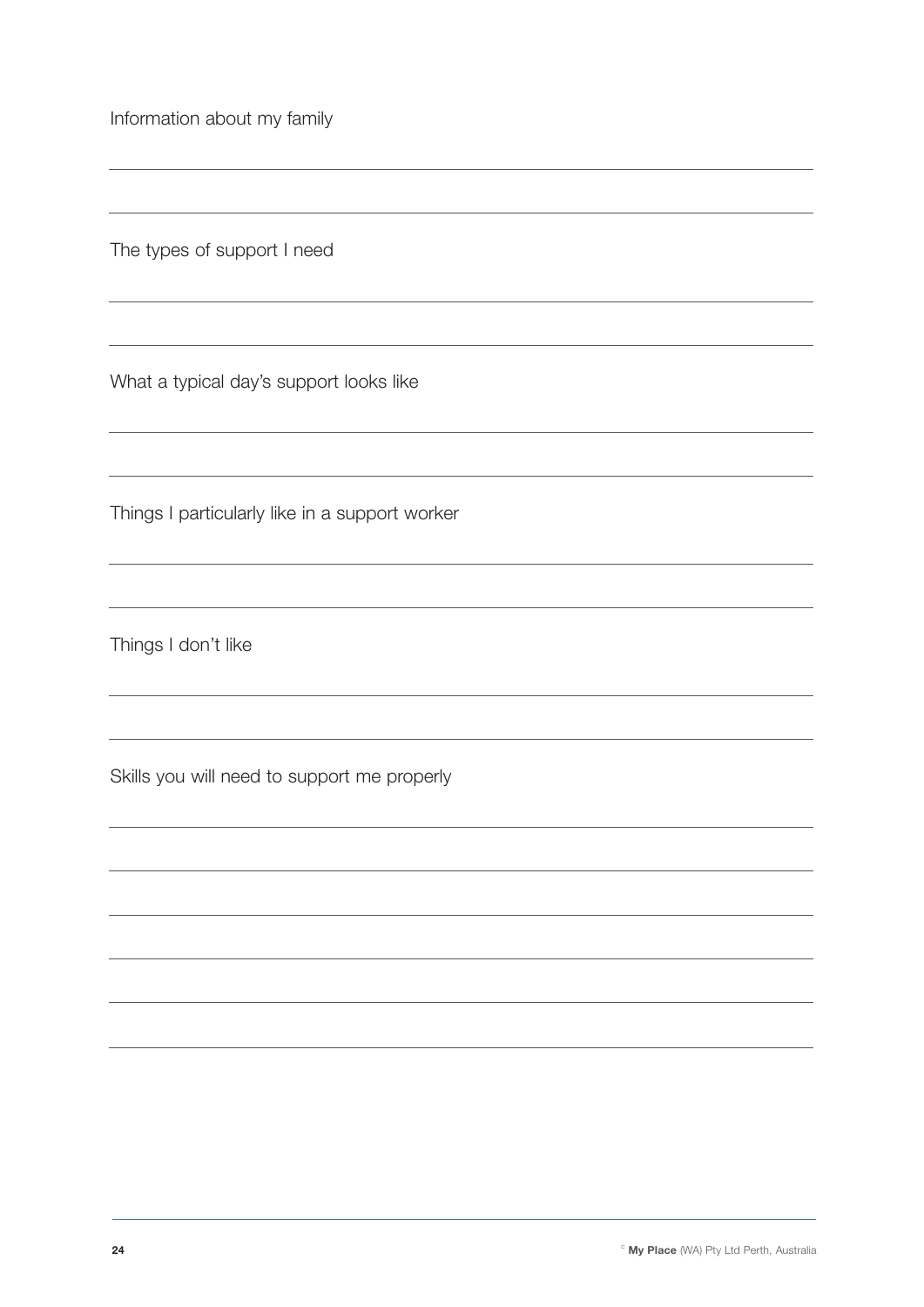#### (Name of support worker)

#### (Address)

I, the contract of the contract of the contract of the contract of the contract of the contract of the contract of my support workers on the terms and conditions set out below. Upon acceptance of this offer, this letter will record the terms and conditions of your engagement from the date of your acceptance.

#### **1 Probation**

- (a) You will/will not (cross out whichever is non-applicable) be employed on a probationary period of three months.
- (b) During this period I will assess your performance and conduct to determine your suitability.
- (c) Prior to the conclusion of the probationary period I will advise you whether or not your employment is to continue on a permanent basis.
- (d) In the event that you or I wish to terminate the contract during the probationary period, we must provide the other party with at least one week's notice, or payment in lieu of notice.

#### **2 Place of Work**

You will be requested to work at my home, currently located at:

#### **3 Duties**

- (a) Your specific duties are as set out in the attached document.
- (b) Your duties may change during the course of your employment. Any changes will be discussed with you before implementation.
- (c) You must perform your duties faithfully and diligently using all of your skill and competence.
- (d) You must inform me immediately if your circumstances change in any way that prevents you from performing all of your requested duties. For example, changes to your medical fitness or where you no longer hold the necessary qualifications as set out in clause 4.

#### **4 Qualifications**

- (a) You are required to have and to maintain the following (cross out if non-applicable):
	- (i) current police clearance that is less than one year old at the time of your employment and renewed every five years thereafter;
	- (ii) current working with children clearance;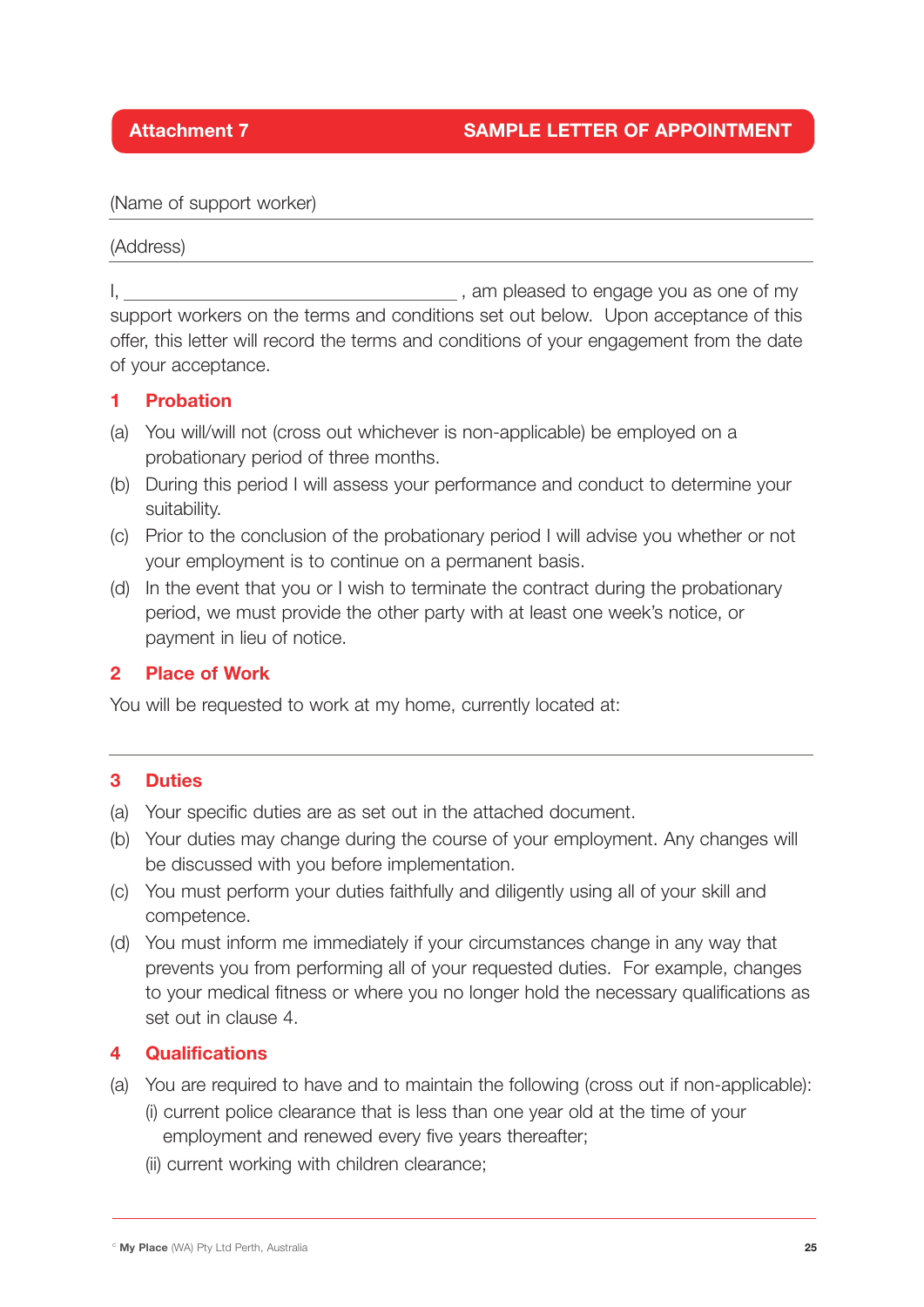- (iii) current first aid certificate;
- (iv) manual handling qualification;
- (v) successful completion of the following training courses:

(b) If at any time you are charged with/convicted of a criminal offence or no longer have all the qualifications in paragraph (a), you must inform me immediately.

#### **5. Hours of Work**

- (a) You are requested to work the following hours:
- OR (cross out whichever is non-applicable)
- (a) You are requested to work approximately \_\_\_\_\_\_\_\_\_\_\_\_ hours per week, and to show the times actually worked on the Timesheet I will provide you.

#### **6 Meal arrangements**

(a) The following arrangements will apply to mealtimes that occur during work hours:

#### **7 Telephone calls**

(a) The following arrangements will apply to private telephone calls during work hours:

#### **8 Remuneration**

- (a) You will be paid at the rate of  $\frac{1}{2}$  per hour worked between Monday to Friday and \$ per hour on weekends and public holidays. You will be paid to the nearest half hour.
- (b) You may be asked to sleep over on occasions and, if you agree, you will be paid at the rate of \$\_\_\_\_\_\_ per sleep-over between the hours of \_\_\_\_\_\_ and \_\_
- (c) Your wages will be paid fortnightly (in arrears) by direct credit into your nominated bank account in Australia.
- (d) I will make superannuation contributions for you at the minimum rate prescribed by the *Superannuation Guarantee (Administration) Act 1992 (Cth)*, which contributions will be paid into a superannuation fund nominated by you or, if you prefer, by me.

#### **9 (Name of Funder or Provider)**

- (a) A *(Funder or Provider)* employee may from time to time (either pre-arranged or unexpectedly) visit your place of work to inspect and supervise your work to ensure that you are adequately complying with your duties.
- (b) You must make yourself available and fully co-operate with any *(Funder or Provider)* employee during their visit to your place of work.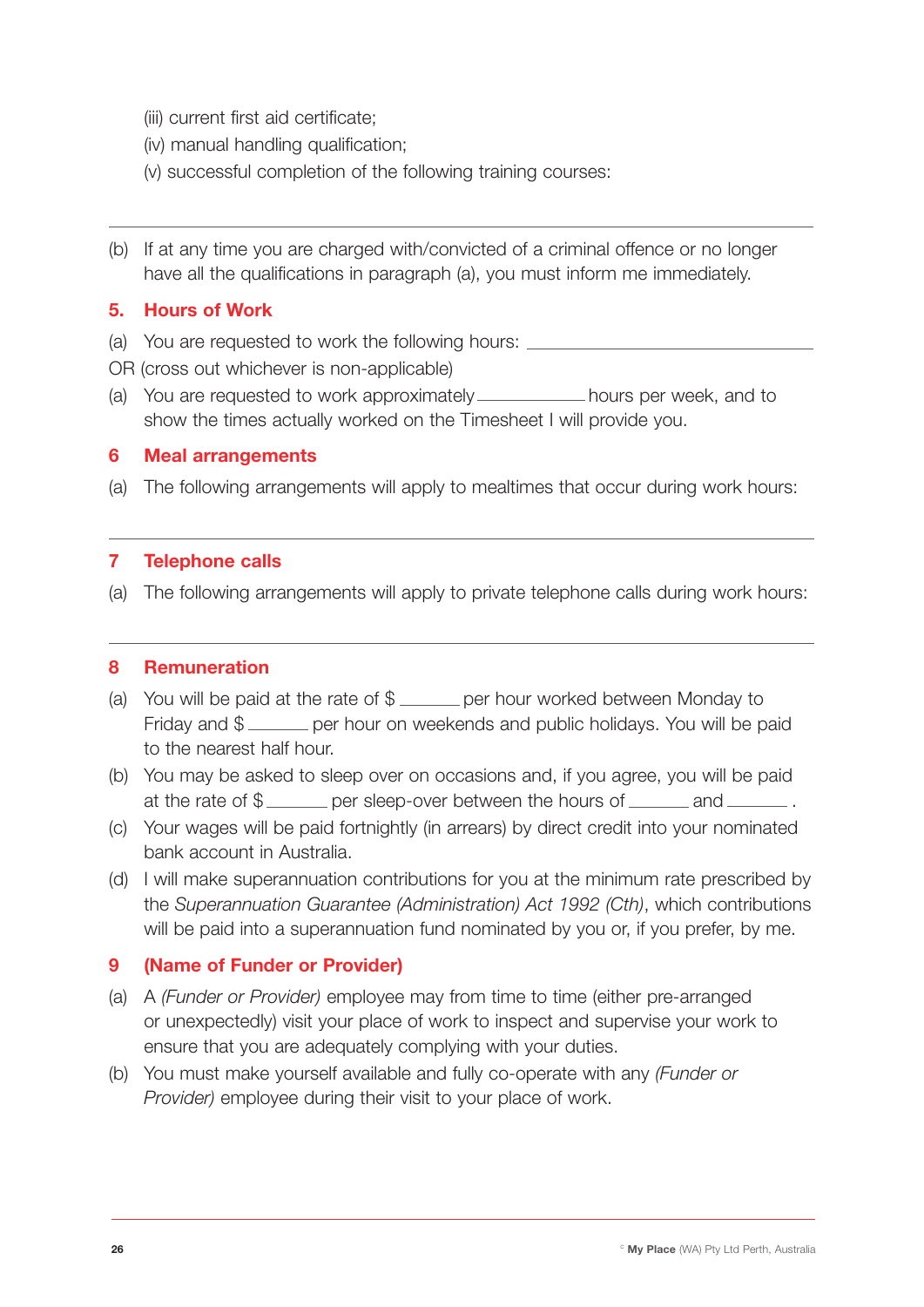#### **10 Leave**

- (a) You **are/are** not *(cross out whichever is not applicable)* entitled to paid annual leave and/or personal (e.g. sick, bereavement) leave.
- (b) You may request and I may grant you periods of unpaid leave.
- (c) You must provide at least two weeks notice of the intention to take annual leave if you are entitled to annual leave. The granting of annual leave is still dependent on being able to mutually agree on a leave period.
- (d) There may be occasions where you cannot be usefully employed due to the person you support going on holiday, or otherwise making alternative care arrangements such as a family member providing assistance. In such instances you may elect to take some or all of any leave you have accrued and/or take leave without pay.

#### **11 Confidential Information/Privacy**

- (a) During the course of your work you may become aware of, or come into possession of, confidential or private information about me.
- (b) By accepting this contract you agree to maintain the confidentiality of this information and not divulge it to any person, at any time, without my consent unless it is necessary for the purpose of carrying out your duties.

#### **12 Dress code**

Although you will work in a home you should wear neat casual clothes that would be appropriate if you were assisting me to go shopping or to an appointment.

#### **13 Emergencies**

- (a) While it is important that you attend at the times that had been arranged, if you have a serious emergency you agree to contact me as quickly as possible to tell me whether you will be late or are not able to attend.
- (b) You acknowledge that such emergencies should be extremely rare and will occur only for unavoidable situations.

#### **14 Termination**

- a) Other than during probation, if I wish to terminate this contract, I must provide you with two weeks notice (if I have employed you for less than three years) and four weeks (if I have employed you for more than three years) or make payment in lieu of notice.
- b) If you are over 45 and been continuously employed by me for more than two years, you are entitled to an additional weeks notice to the above notice periods.
- c) You are required to give me two weeks notice if you wish to terminate this contract or forfeit payment in lieu of notice.
- (a) I reserve the right to summarily terminate this contract if you commit any act that would be considered to be serious misconduct.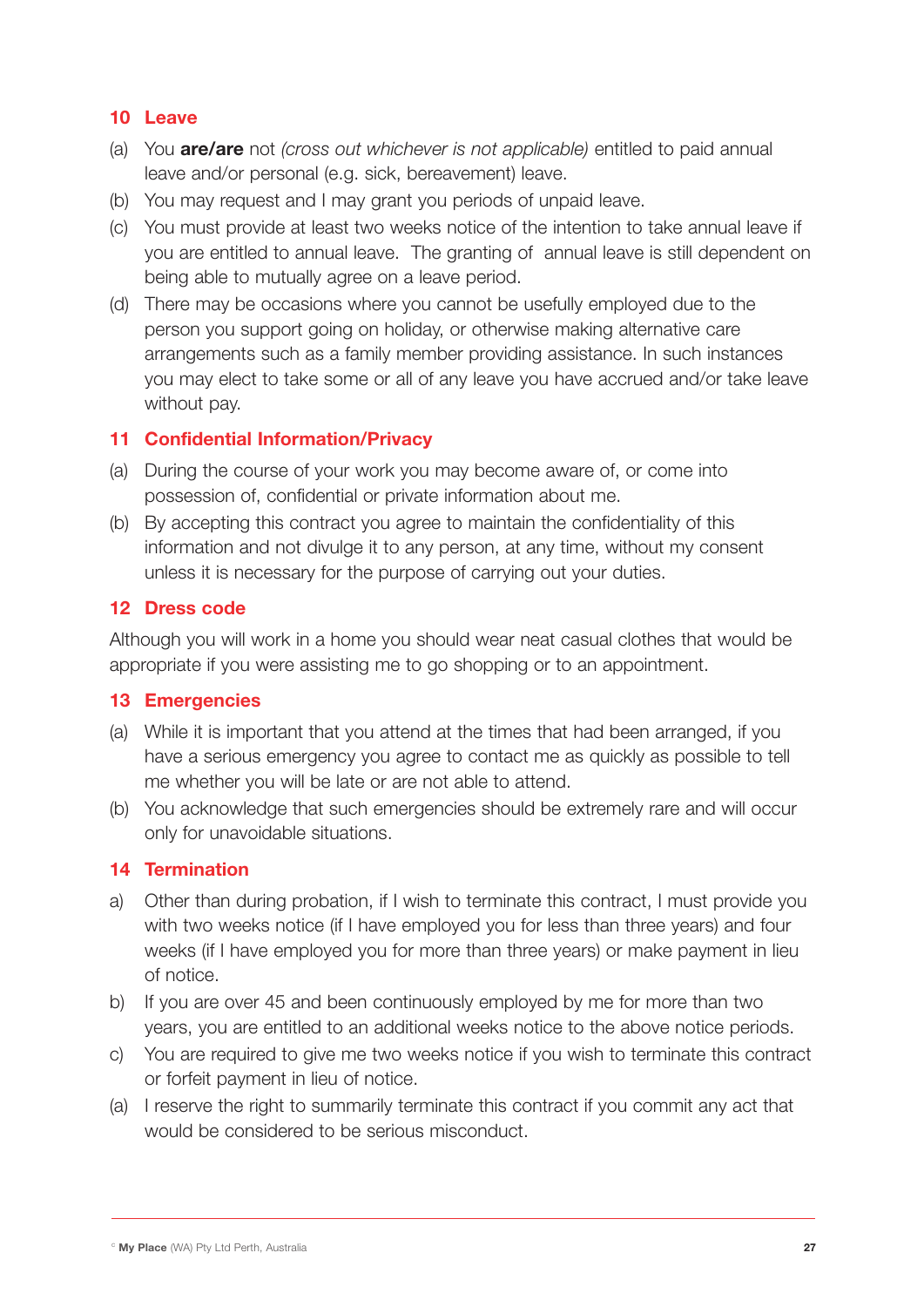Please confirm your acceptance of this offer of employment by signing both copies of this letter, and returning one copy to me.

| Signed:  | (employer) | (date) |
|----------|------------|--------|
| Name:    |            |        |
| Address: |            |        |

#### **EMPLOYEE ACCEPTANCE**

I have read, understand and accept the terms set out in this contract.

| Signed: __                                                      | Date: |  |
|-----------------------------------------------------------------|-------|--|
| Signed by the Parent/Guardian if employee is under 18 years old |       |  |
| Signed: _                                                       | Date: |  |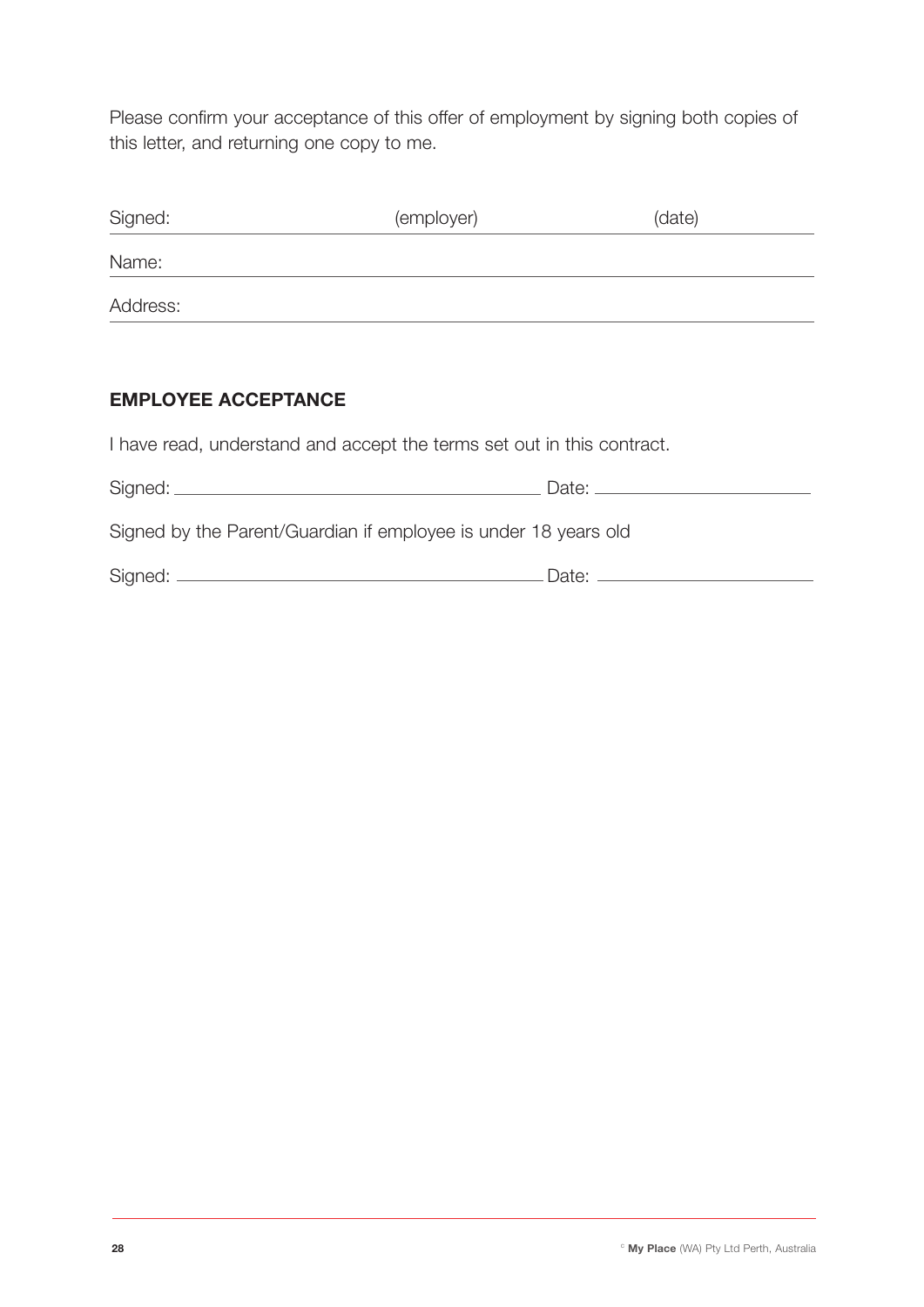### **Attachment 8 Sample Salary/Wages Payment Instruction Form**

| Name: (in full)         | Ph:                                                                                |
|-------------------------|------------------------------------------------------------------------------------|
| Date of Birth:          |                                                                                    |
| Address:                |                                                                                    |
| Suburb:                 | Postcode                                                                           |
| Tax File Number:        | (Must be 9 Digits)                                                                 |
| Name of Employer:       | Start Date:                                                                        |
| <b>Banking Details:</b> |                                                                                    |
| Name of Bank:           | <b>Bank Branch:</b>                                                                |
| Branch Number/BSB No.   | (Must be 6 Digits)                                                                 |
| Account Number:         | (Maximum of 9 Digits)                                                              |
| stated above.           | your Funder or Provider) to deposit my salary/wages directly to my bank account as |

Signed: Dated: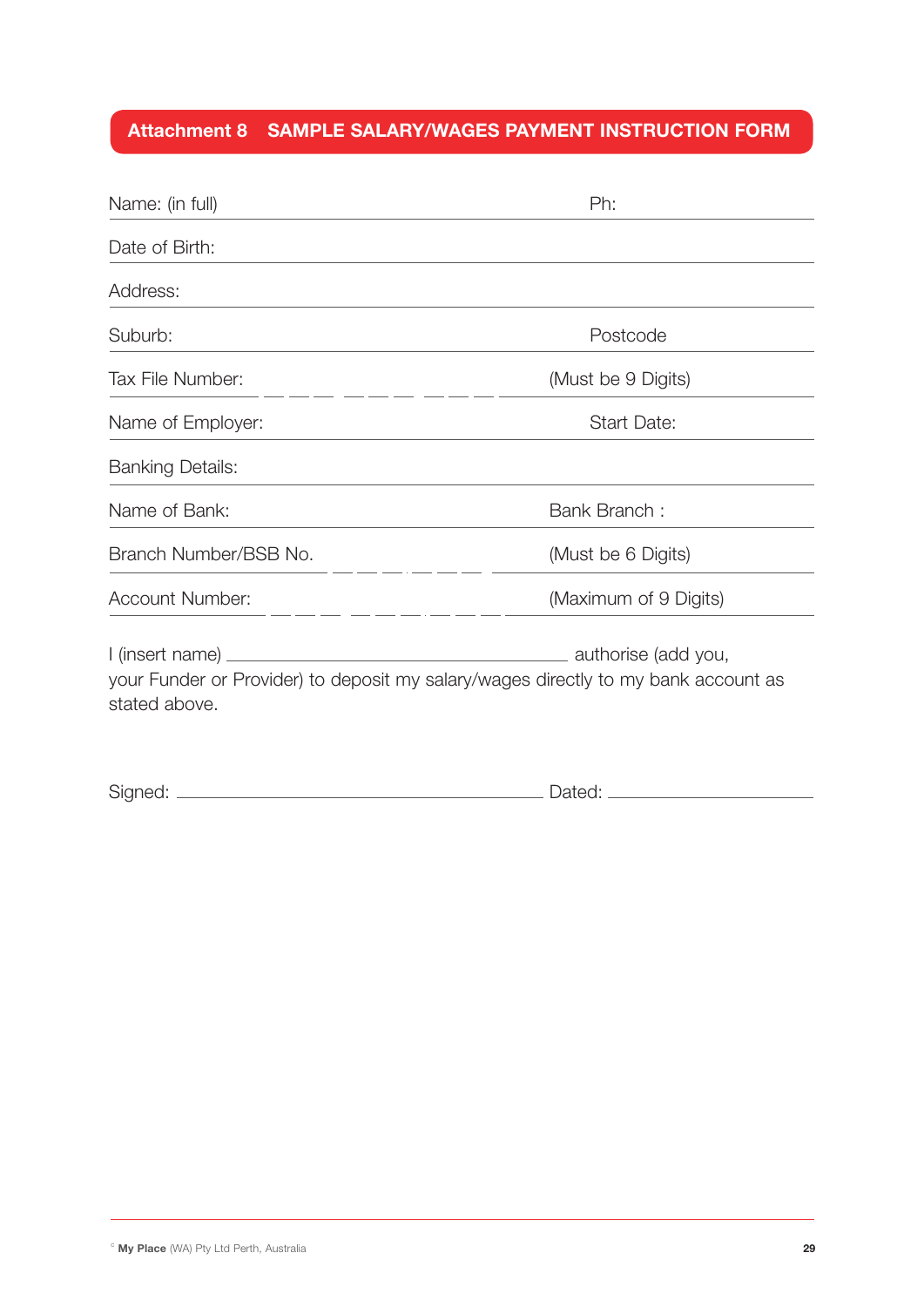#### **Attachment 9 Your legal responsibilities**

Your legal responsibilities will depend on the working relationship between you and the support worker. The two most common working relationships are:

- **n** Employee (known as a contract OF service), and
- Independent Contractor (known as a contract FOR service).

According to the Australian Taxation Office web-site, the characteristics of an Employee include: being paid for the time they worked; you providing most of the equipment to them to do the work (or you providing them with an allowance or reimbursement for using their own equipment); you having the right to direct the way in which they perform their work; they cannot pay someone else to do the work.

The characteristics of an Independent Contractor include: they are paid on results achieved for the quote provided (rather than the time worked); they provide most of their own equipment (and don't receive an allowance or reimbursement for buying/ using that equipment); they are legally responsible for rectifying any defects in their work; they have freedom in how they perform their work; they are free to sub-contract the work to someone else.

**Note:** *For more information on the differences between Employees and Independent Contractors visit www.ato.gov.au and type 'Employee or Contractor? Get the facts' into the Search box.*

Outside of the above two working relationships, there is also what is known generally as 'private and domestic arrangements'. The terms 'private' and 'domestic' are not specifically defined anywhere in legislation, so the ordinary meanings of these words have to be relied upon. A Superannuation Guarantee Ruling made in 2005 (SGR 2005/1) makes reference to the Macquarie Dictionary definition of domestic to mean 'of or relating to the home, household or household affairs' and private to mean 'belonging to oneself' or 'individual or personal'.

Therefore, if a person with disability or a family member engages a support worker to provide support in their own home that is wholly of a private and domestic nature (such as providing personal care and support to a person with disability) and it is provided on a 'flexible' basis, the support worker should complete a Statement by Supplier (ticking the 'wholly of a private and domestic nature' box), or supplying a similar form of words, and provide it to the person with disability or family member.

Most support work is flexible and provided in limited periods of time. These times may be the same each week for a while, then they may change to suit the person's or family's needs. They may cease altogether for a while if the person goes away on holiday or becomes ill. However, if the support worker provides support on a regular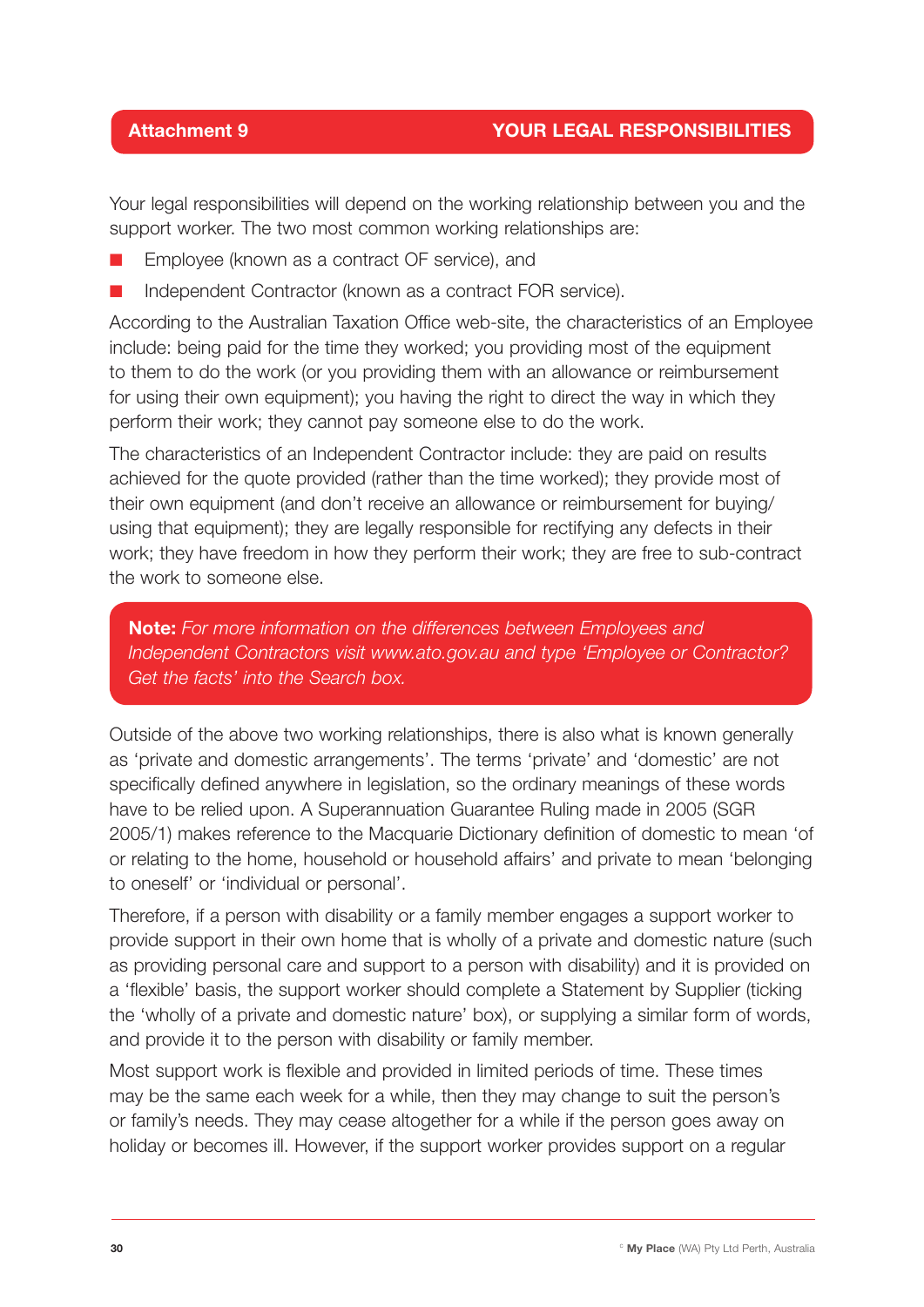and continual basis, then the person or family should apply for a Pay As You Go (PAYG) Withholding Account, which is discussed in the next section.

**Note:** *To download a Statement by Supplier form, visit www.ato.gov.au and type 'NAT 3346' into the Search box.*

The national (Fair Work Australia) Award that typically covers support workers is the Social, Community, Home Care and Disability Services Industry Award (2010). However, it is unlikely that this Award would apply to a support worker engaged by a person to support them in their private home.

Although there is no automatic Award coverage for support workers you employ yourself to work in your own home, there are several minimum conditions of employment that apply to all classes of workers (including private and domestic workers) regardless of whether or not they are covered by an Award.

Support workers (whether they are full-time, part-time or long-term casual) will usually be entitled to 52 weeks unpaid parental leave after 12 months continuous service. The Paid Parental Leave Act (2010) also provides eligible working parents with up to 18 weeks pay for the birth or adoption of a child. This is a Commonwealth Government income support payment, and is not paid by the employer.

Support workers (including those employed under private and domestic arrangements) are entitled to one weeks Notice on Termination after one years continuous service, two weeks notice after one to three years, three weeks notice after three to five years and four weeks notice after more than five years. A further week of notice must be added if the support worker is over 45 years old and has been continuously employed by you for more than two years.

#### **Taxation Issues**

If the support worker is deemed to be an Employee, Section 12-35 of the Taxation Administration Act (1953) applies, which means that you will have to withhold an amount from the support worker's pay to remit to the Tax Office as Pay As You Go (PAYG) income tax.

If you are employing the support worker through an incorporated body such as a business (with a GST turnover of more than \$75,000 per year) or non-profit organisation (with a GST turnover of more than \$150,000 or registered as a Deductible Gift Recipient or Income Tax Exempt Charity), you will first need to apply for an Australian Business Number (ABN). Even if the incorporated body does not turnover these amounts, it may still be able to apply for an ABN.

**Note:** *To find out whether your incorporated body is eligible for an ABN or to register for an ABN, visit www.ato.gov.au and type 'ABN Registration' into the Search box.*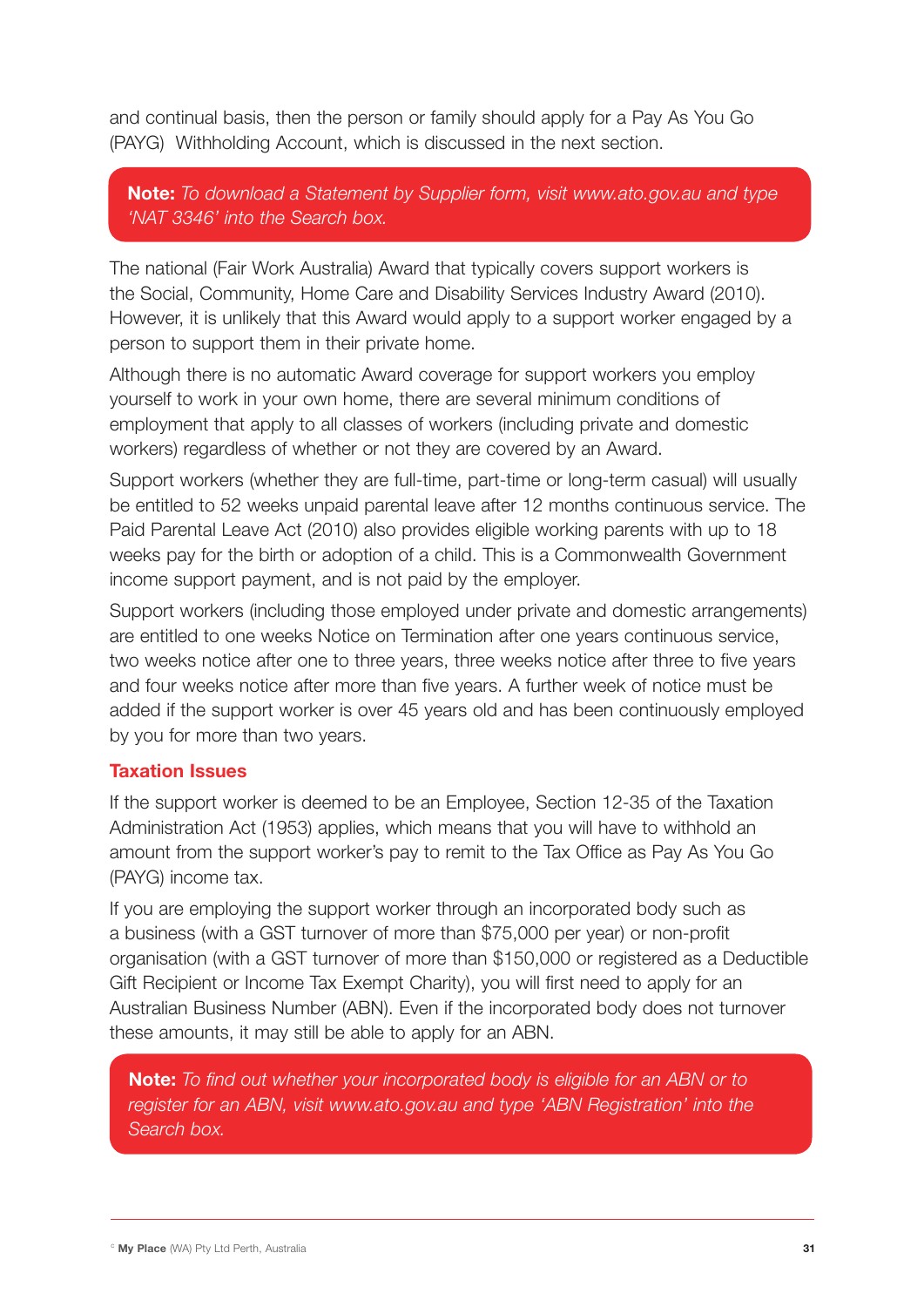If you (or a family member) are employing the support worker, and do not have an ABN, you will need to apply to the Tax Office to register for a PAYG Withholding Account before you pay any wages to your support worker.

**Note:** *To register for a PAYG Withholding Account, visit www.ato.gov.au and type 'NAT 3377' into the Search box.*

The person or family would also need to obtain a signed Tax File Number Declaration form from the support worker and send a copy to the Tax Office.

**Note:** *To register for a PAYG Withholding Account, visit www.ato.gov.au and type 'NAT 3092' into the Search box.*

If the support worker is deemed to be an Independent Contractor, they are generally responsible for their own tax payments. However, in the relatively unlikely event that the Independent Contractor does not provide you with an ABN, you may or may not be required to withhold tax. If the total payment is less than \$50, or if you are paying as an individual (i.e. not as an incorporated body) and the services are for personal rather than business use, you do not have to withhold tax. You are advised to talk to your tax accountant about this if the situation of an Independent Contractor not giving you an ABN arises.

In all of these areas it is vital that you and the person you are proposing to appoint as a support worker have the same understanding of what will happen with regard to all of these financial matters. If this is not the case, confusion and disagreement are almost certain to occur once you begin working together.

**Note:** *You can calculate the amount of tax payable visiting www.ato.gov.au and typing 'Individual Income Tax Rates' into the Search box or calling the Australian Taxation Office's General Tax Line on 13 28 61.*

#### **Superannuation Issues**

Under the superannuation guarantee law you must pay superannuation contributions for your eligible support workers, at a minimum rate of 9% of their ordinary time earnings. This rate will increase to 9.25% from 1 July 2013 and increase each financial year until it reaches 12% in July 2019.

The Superannuation Guarantee Administration Act does not limit itself to employees in the traditional sense of the word. Even if your support worker is an Independent Contractor (refer to previous discussion), but the work they perform for you is wholly or principally made up of physical or mental (or even artistic) labour, then they will be deemed an employee for superannuation purposes.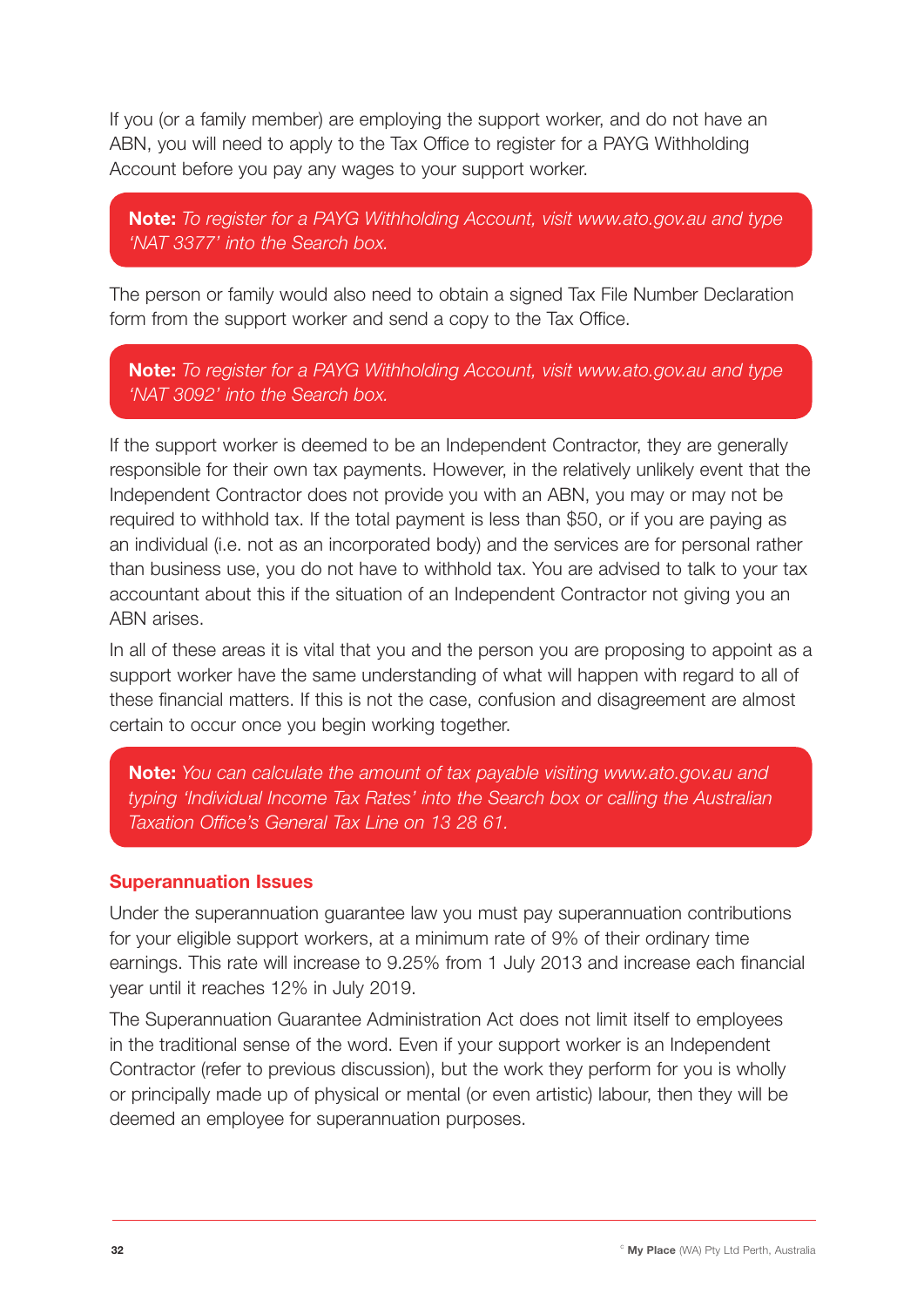Within this broader definition of an employee, the Act exempts support workers who:

- $\blacksquare$  are under the age of 18 or over the age of 69
- earn less than \$450 gross in a month
- are engaged 30 hours or less per week and that work is principally or wholly private and domestic in nature

Prior to their appointment, applicants should be asked to indicate whether they wish to choose the fund into which their superannuation payments will be paid, or whether they wish to leave this to you.

**Note:** *For more information contact the Superannuation Info Line on 13 10 20 or visit www.ato.gov.au*

#### **Insurance Issues**

#### *a. Public Liability*

Public liability insurance covers individuals and incorporated bodies against financial risk of being found liable to a third party (e.g. a neighbour, visitor or a friend) for death or injury, loss or damage of their property or their economic loss as a result of the individual's or incorporated body's negligence. The cover does not extend to support workers that you employ.

#### *b. Home and Contents*

Home and contents insurance covers your home and its contents against theft or damage. Whilst you are not legally required to maintain such insurance, your funder may require it, or you may just want to have it for peace of mind – especially if you have support workers coming into your home.

#### *c. Motor Vehicle*

While compulsory third party insurance is built into motor vehicle registration and covers injury or death as a result of an accident, it does not cover property damage or vehicle theft. If a support worker will be driving your vehicle, it is advisable to consider taking out comprehensive motor vehicle to cover damage or loss, and to include the support worker as an insured driver.

#### *d. Worker's Compensation*

The definition of 'worker' under the Work Health and Safety Act (2011) is broad. It includes all workers on a wage or salary, commission workers, piece workers, working directors, independent contractors and sub-contractors (and their employees), employees of a labour hire company, outworkers, apprentices, trainees, students on work experience and volunteers. Worker's compensation is compulsory if a support worker meets the above definition of 'worker'.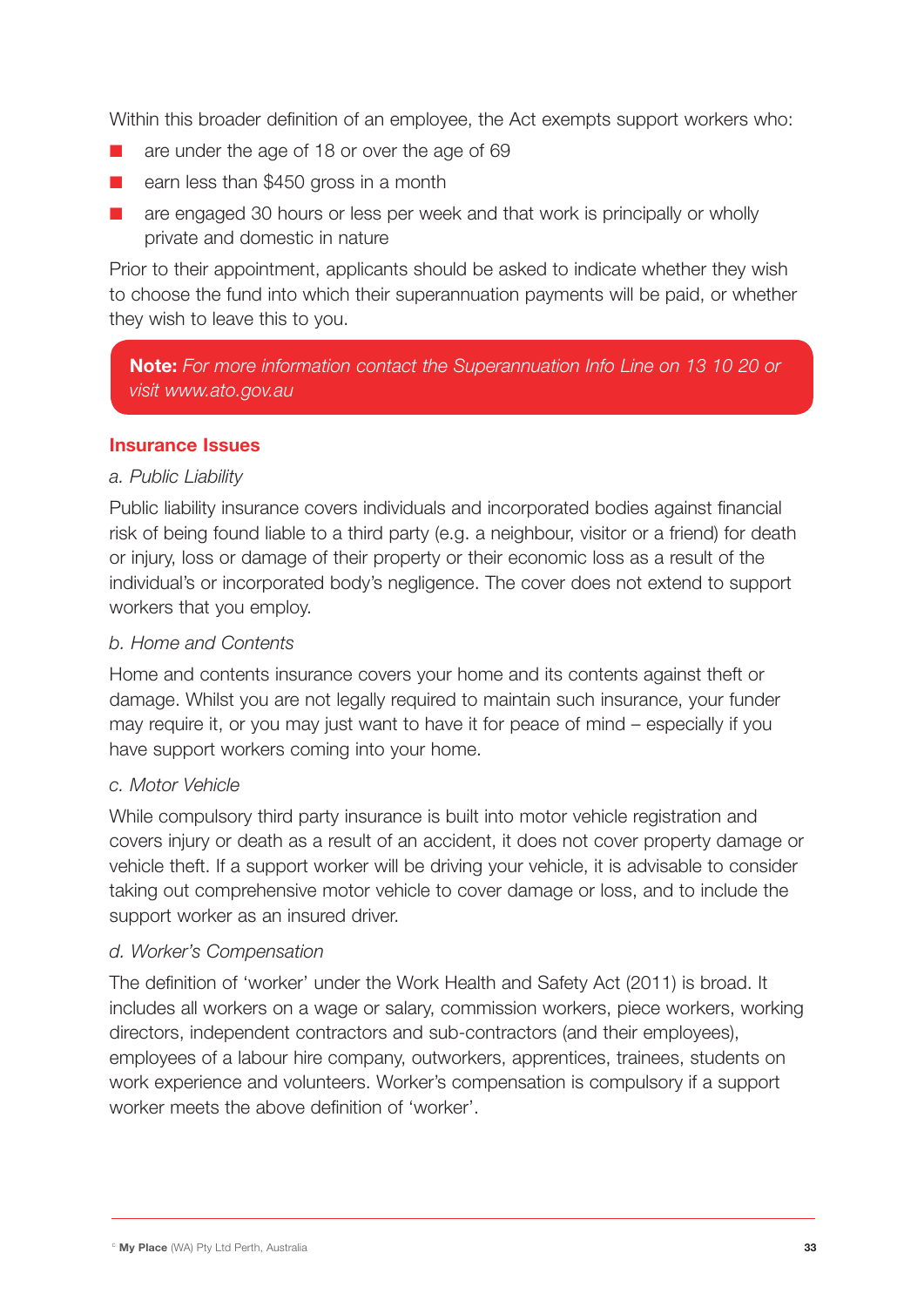#### **Attachment 10 Choosing the management model that best suits you**

This Attachment explores several different management models for utilising support workers. You may need to discuss these models with your funder or provider.

It is your responsibility to obtain all the information you need to make this important decision. You are encouraged to seek up-to-date advice directly from relevant government agencies and support organisations.

Carefully thinking about the way of managing your support workers that best suits you will ensure that you receive the highest quality support and live the lifestyle you choose.

The Attachment will assist you to consider the level of involvement and responsibility you want to have in the selection and management of your support workers.

Decisions need to be made about how involved you want to be in the management of your support workers. For example, you will need to decide what you want to do and what you want your funder or provider to do.

As you work through this Attachment, make sure you understand each step and then decide:

- $\blacksquare$  which of these tasks you want to do yourself.
- $\blacksquare$  which you want to do with the help of your funder or provider,
- n which you would like your funder or provider to do for you.

It is recommended that you record your choices as you work through the booklet by ticking the relevant box to show your decision about each task.

#### **Step 1: Deciding who will be the employer**

A major decision is who will be responsible for hiring and firing your support workers.

If you choose to employ your support workers yourself you will have:

- complete control over who provides your care and support,
- **n** greater flexibility to change your support program to suit your changing needs and interests.

The responsibilities of being the 'hirer and firer' are set out in Options 1 and 2 on the following pages. If you choose to have your support workers employed by a service provider (Option 3), you will want to check that you have:

- $\blacksquare$  the opportunity to be involved in the selection and training of your support workers,
- $\blacksquare$  the option of changing your support arrangements to suit your changing needs and interests, and
- much less work and responsibility than if you chose Options 1 or 2.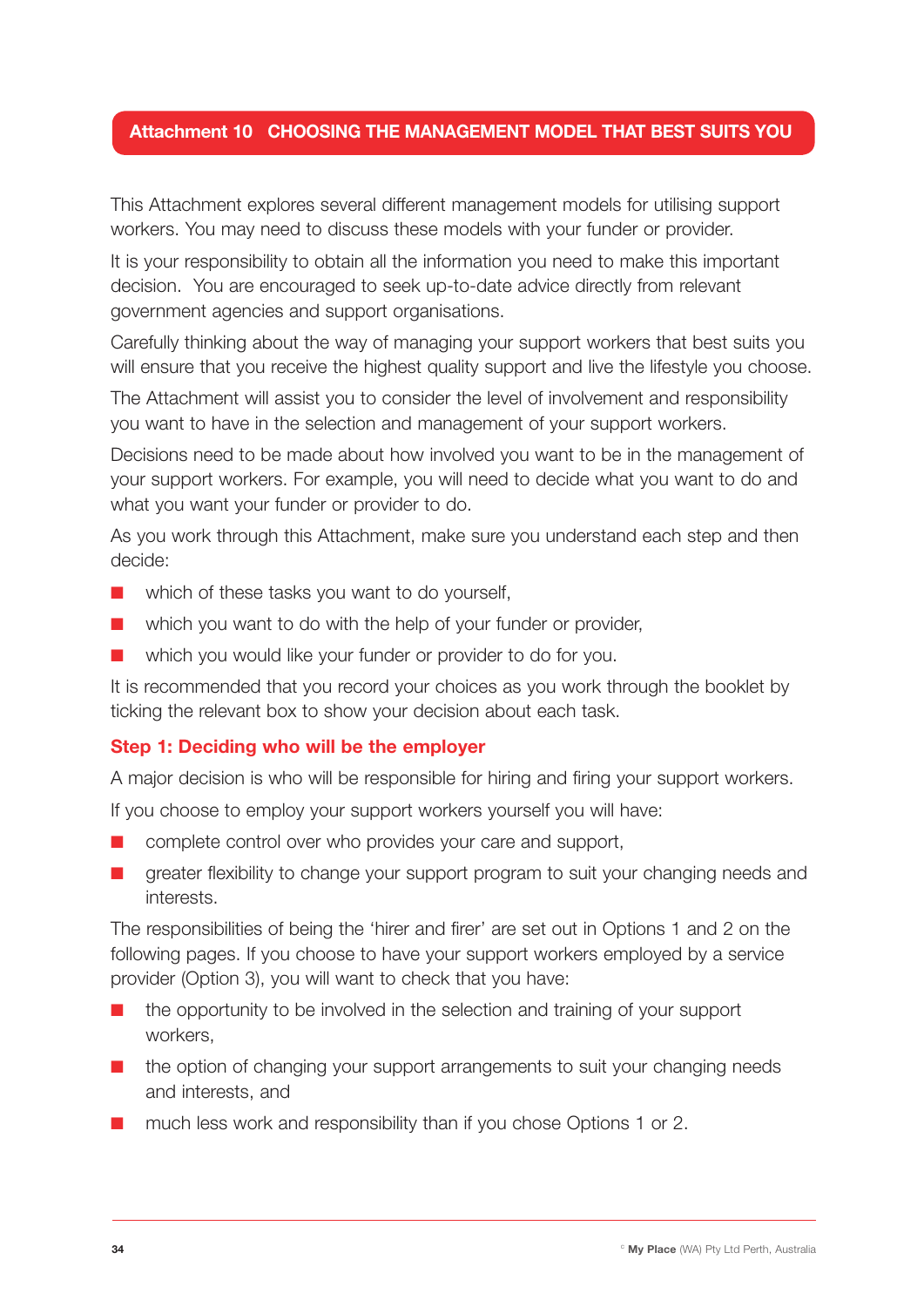To make this choice work through Options 1, 2 and 3 and then record your choice in the space provided.

#### **Option 1: You employ your own support workers**

If you are going to employ a support person the following tasks need to be undertaken.

| Responsibility                                                                                                                                                     | I want to do<br>this myself | I want to do<br>this with my<br>funder or<br>provider | I want my<br>funder or<br>provider to<br>do this |
|--------------------------------------------------------------------------------------------------------------------------------------------------------------------|-----------------------------|-------------------------------------------------------|--------------------------------------------------|
| 1. Develop a Job Description<br>setting out the duties required<br>and Selection Criteria to show<br>the characteristics required to<br>perform the required work. |                             |                                                       |                                                  |
| 2. Draw up a suitable contract of<br>employment.                                                                                                                   |                             |                                                       |                                                  |
| 3. Register with the Australian<br>Taxation Office as an employer.                                                                                                 |                             |                                                       |                                                  |
| 4. Take out workers compensation<br>and public liability insurance to<br>cover your support worker and<br>you.                                                     |                             |                                                       |                                                  |
| 5. Withhold and remit tax to the<br>Australian Taxation Office for the<br>amount required for each support<br>worker.                                              |                             |                                                       |                                                  |
| 6. Make regular contributions<br>to the employee's nominated<br>superannuation fund as required<br>by law                                                          |                             |                                                       |                                                  |
| 7. Provide your support workers<br>with pay slips.                                                                                                                 |                             |                                                       |                                                  |
| 8. Issue your support workers with<br>pay and allowances summaries<br>(group certificates) at the end of<br>each financial year.                                   |                             |                                                       |                                                  |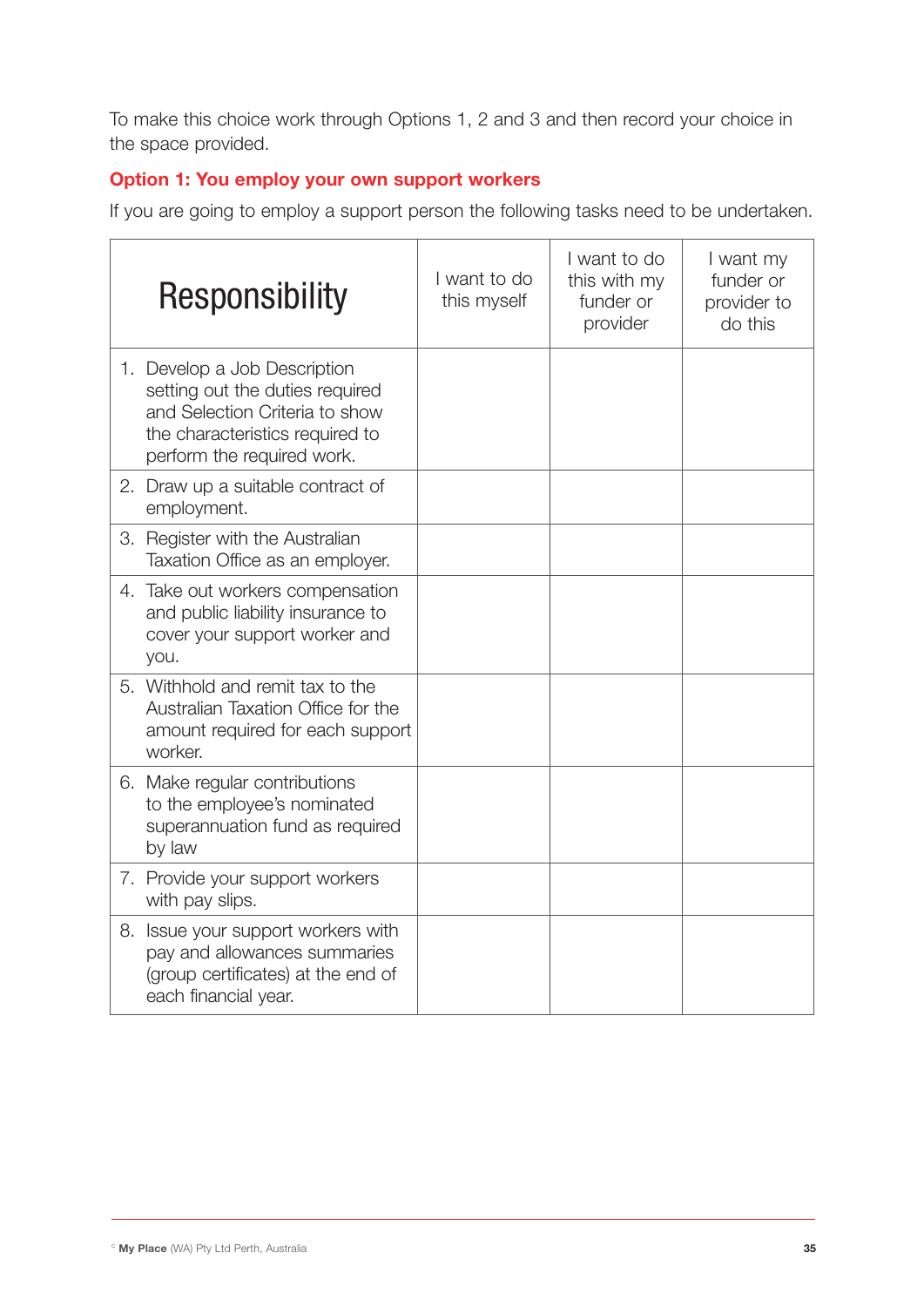#### **Option 2: You engage your support workers as Independent Contractors**

Sometimes support workers can be hired as Independent Contractors. There are rules about who is an independent contractor and, if they are found not to be, you may be fined for not checking properly. If they operate as a registered business you are probably okay. If you do engage an Independent Contractor, the following points may provide a guide.

| Responsibility                                                                                                                                             | I want to do<br>this myself | I want to do<br>this with my<br>funder or<br>provider | I want my<br>funder or<br>provider to<br>do this |
|------------------------------------------------------------------------------------------------------------------------------------------------------------|-----------------------------|-------------------------------------------------------|--------------------------------------------------|
| 1. Draw up a document setting out<br>the tasks to be performed.                                                                                            |                             |                                                       |                                                  |
| 2. Advertise or ask around to locate<br>a suitable contractor.                                                                                             |                             |                                                       |                                                  |
| 3. Prepare interview questions to<br>find out whether the prospective<br>contractor has experience in the<br>desired duties.                               |                             |                                                       |                                                  |
| 4. Interview the prospective<br>contractor(s) usually with help<br>from somebody else you trust.                                                           |                             |                                                       |                                                  |
| 5. Check Police Clearances (or<br>Working With Children Cards), if<br>required.                                                                            |                             |                                                       |                                                  |
| Draw up a contract for the<br>6.<br>contractor that sets out all of the<br>key duties.                                                                     |                             |                                                       |                                                  |
| 7. Check that the contractor has<br>an ABN and that will provide a<br>tax invoice at the end of each<br>fortnight or month for the work<br>they have done. |                             |                                                       |                                                  |
| Take out sufficient public liability<br>8.<br>insurance.                                                                                                   |                             |                                                       |                                                  |
| 9. Provide a safe working<br>environment as your home is<br>the workplace of the contractor<br>and Work Health and Safety<br>regulations apply.            |                             |                                                       |                                                  |
| 10. Make contingency plans for non-<br>attendance or emergencies.                                                                                          |                             |                                                       |                                                  |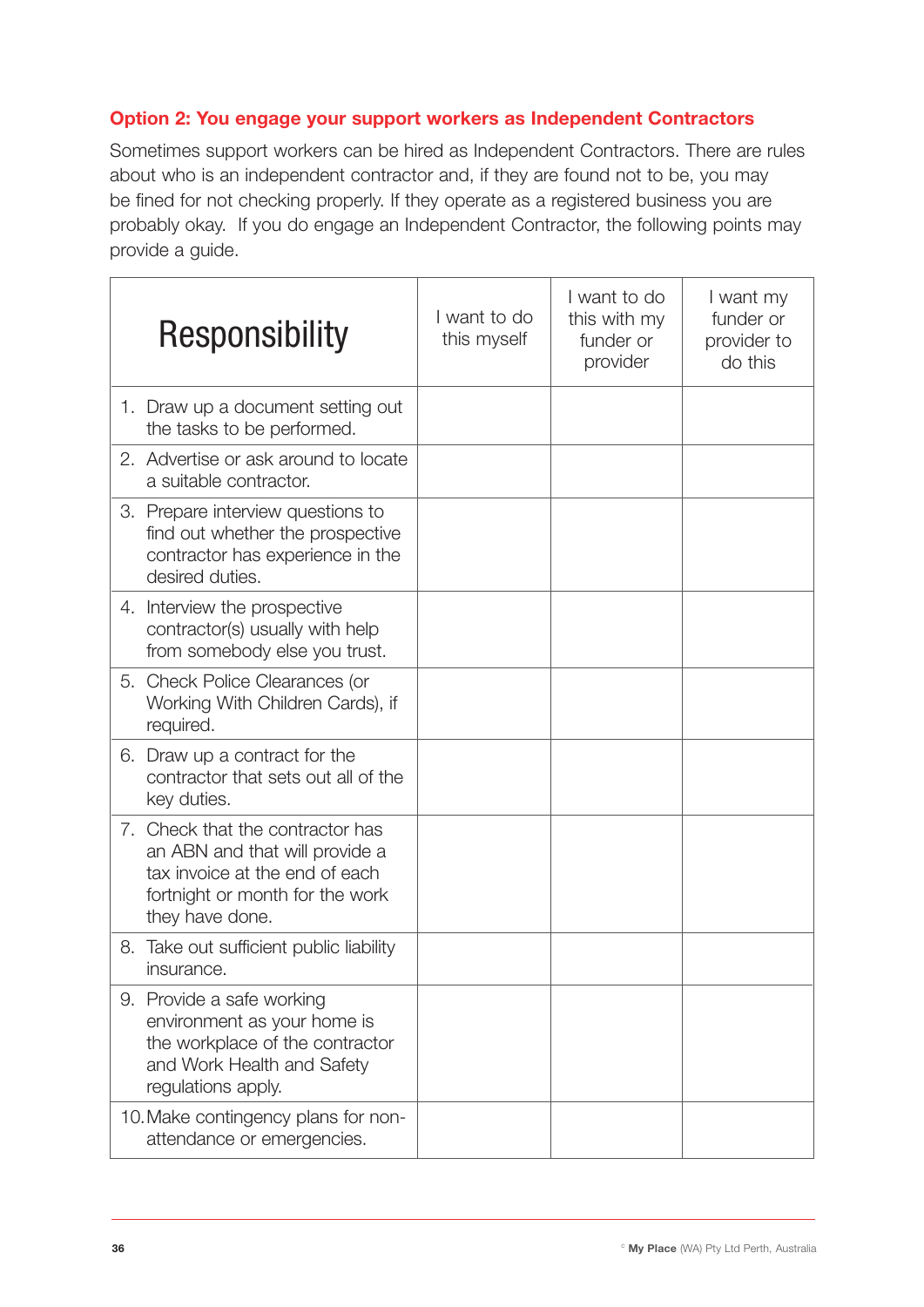#### **Option 3: A service provider employs your support workers.**

If you choose to have a service provider employ your support workers, you should still be involved with deciding when you want your supports, how you want it to be provided and who you want to provide it. You should join in when potential support workers are being interviewed and be part of the final decision.

#### **I choose to:**

|                                                                | Tick One |
|----------------------------------------------------------------|----------|
| Option 1: Employ my own support workers                        |          |
| Option 2: Engage my support workers as independent contractors |          |
| Option 3: Have a service provider employ my support workers    |          |

Now that you have determined which option best suits you, you are able to work through Responsibilities Guide on the following pages to clarify exactly who does what. Every responsibility outlined in Steps 2 - 6 will need to have a cross in each of the rows, so that it is clear who will undertake that responsibility.

In general, if you have chosen Option 1, you will have more crosses in Column 1 ('I want to do this myself'), as you are the legal employer. If you have chosen Option 3, there will be more crosses in Column 3 ('I want my funder or provider to do this') and Column 2 ('I want to do this with my funder or provider'), as they are the legal employer. If you have chosen Option 2, there will be less crosses in Column 1 because, among other things, independent contractors are paid for results, have freedom in how they perform their work and are free to sub-contract the work to someone else.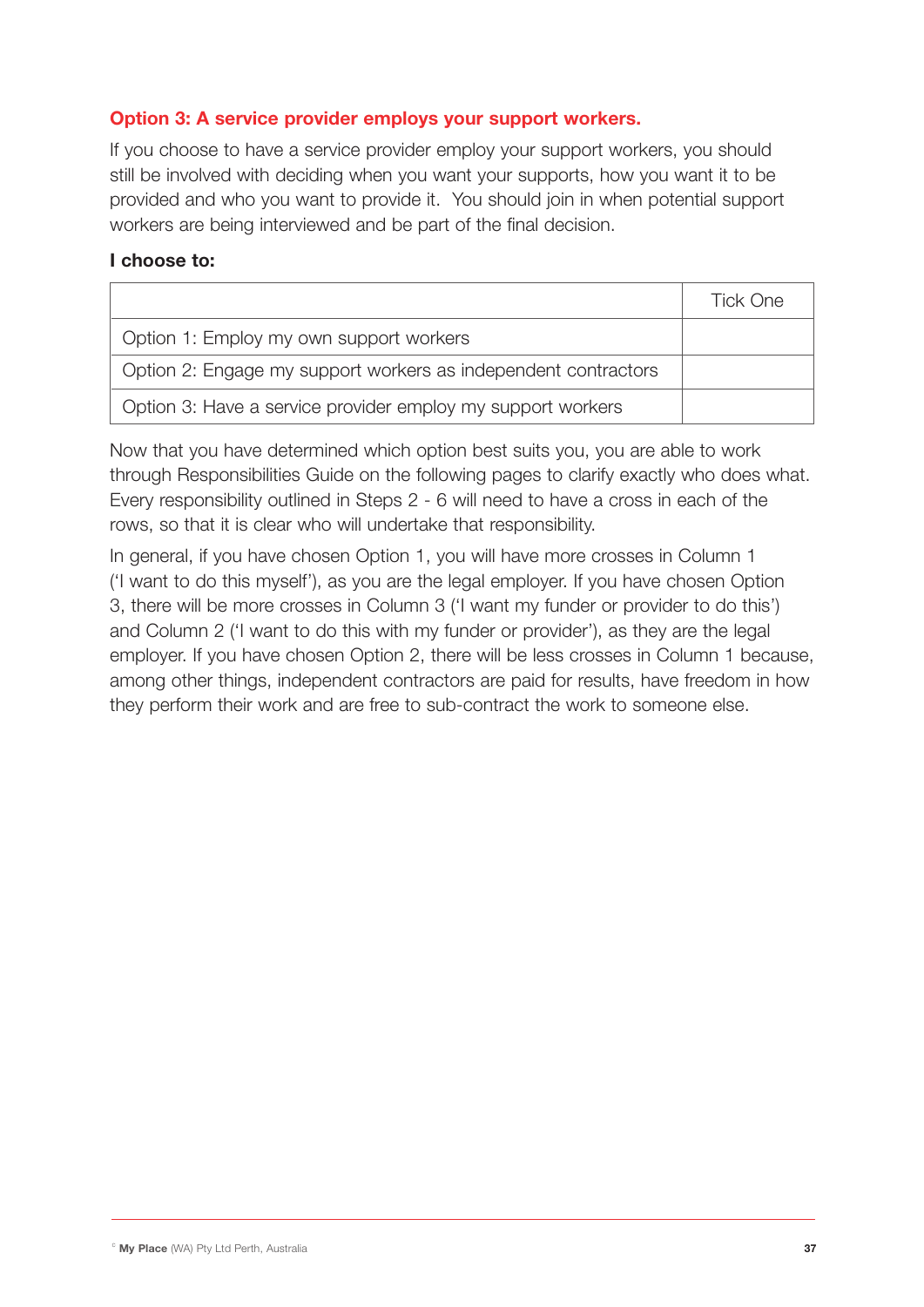#### **Step 2: Recruiting, selecting and training your support workers.**

Think about the following tasks and who you want to be responsible for each task.

| Responsibility                                                                                                                                                     | I want to do<br>this myself | I want to do<br>this with my<br>funder or<br>provider | I want my<br>funder or<br>provider to<br>do this |
|--------------------------------------------------------------------------------------------------------------------------------------------------------------------|-----------------------------|-------------------------------------------------------|--------------------------------------------------|
| 1. Advertise or ask around your<br>networks (including your existing<br>support workers) to locate<br>prospective employees                                        |                             |                                                       |                                                  |
| 2. Prepare interview questions to<br>find out whether the prospective<br>employees have experience in<br>the desired duties.                                       |                             |                                                       |                                                  |
| 3. Conduct the interviews with the<br>help of one or two other trusted<br>people and select the best<br>applicant.                                                 |                             |                                                       |                                                  |
| 4. Check Police Clearances (or<br>Working With Children Cards, if<br>required).                                                                                    |                             |                                                       |                                                  |
| 5. Draw up a contract for the<br>support worker that sets out<br>all of the details relating to their<br>employment.                                               |                             |                                                       |                                                  |
| 6. Agree upon the method of<br>payment, usually a fortnightly<br>bank transfer.                                                                                    |                             |                                                       |                                                  |
| 7. Agree what travel or other<br>expenses the support worker<br>may claim in providing your<br>support.                                                            |                             |                                                       |                                                  |
| 8. Agree leave entitlements, if any.                                                                                                                               |                             |                                                       |                                                  |
| 9. Ensure the support person<br>has completed all necessary<br>paperwork before starting.                                                                          |                             |                                                       |                                                  |
| 10. When the support person starts,<br>assess their knowledge and skills<br>and decide if there are any gaps<br>that may require them to have<br>further training. |                             |                                                       |                                                  |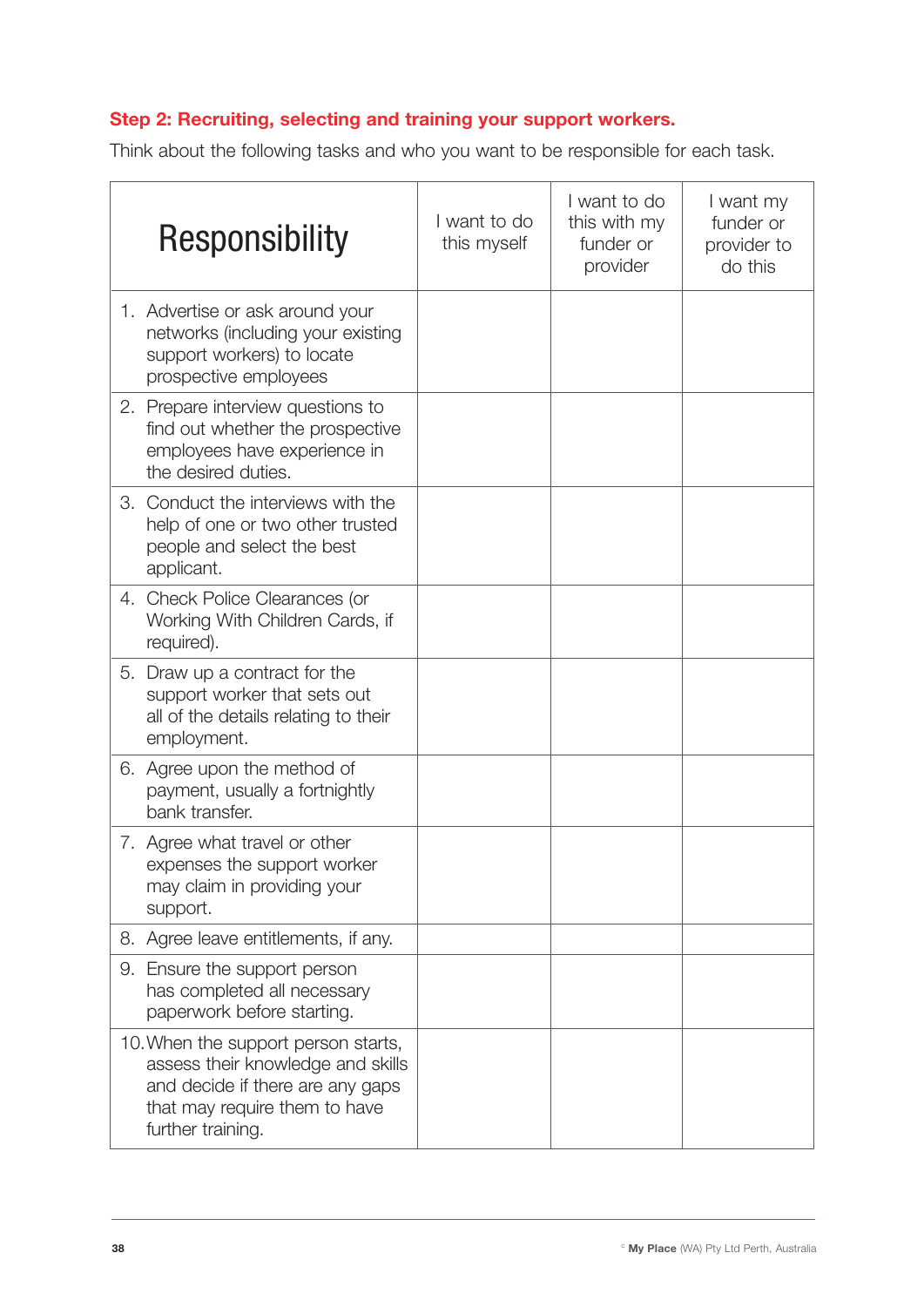| 11. Discuss special requirements,<br>safety considerations and<br>emergency contacts.                                                                                              |  |  |
|------------------------------------------------------------------------------------------------------------------------------------------------------------------------------------|--|--|
| 12. Explain any relevant policies<br>and procedures.                                                                                                                               |  |  |
| 13. Develop a care support roster.                                                                                                                                                 |  |  |
| 14. Have cover arrangements in<br>place for sickness, emergencies<br>and any leave.                                                                                                |  |  |
| 15. Introduce the new support<br>worker to any other people that<br>they might meet and show them<br>the places in which they will be<br>working.                                  |  |  |
| 16. Provide training in the correct<br>use of equipment and manual<br>handling techniques.                                                                                         |  |  |
| 17. Look for opportunities in the<br>community for free training or<br>apply for grants that will provide<br>further training for your support<br>person.                          |  |  |
| 18. Ensure that you have adequate<br>replacements available to cover<br>for situations where your support<br>person is attending a training<br>course.                             |  |  |
| 19. Have regular discussions with<br>support workers about their role<br>and performance.                                                                                          |  |  |
| 20. At least annually, or when your<br>requirements change, consider<br>whether any further training is<br>needed for your support worker.                                         |  |  |
| 21. Hold regular informal meetings<br>with your support workers to<br>discuss any issues you or they<br>might have and to answer any<br>questions that might be in their<br>minds. |  |  |
| 22. Ensure your support worker<br>feels valued and supported.                                                                                                                      |  |  |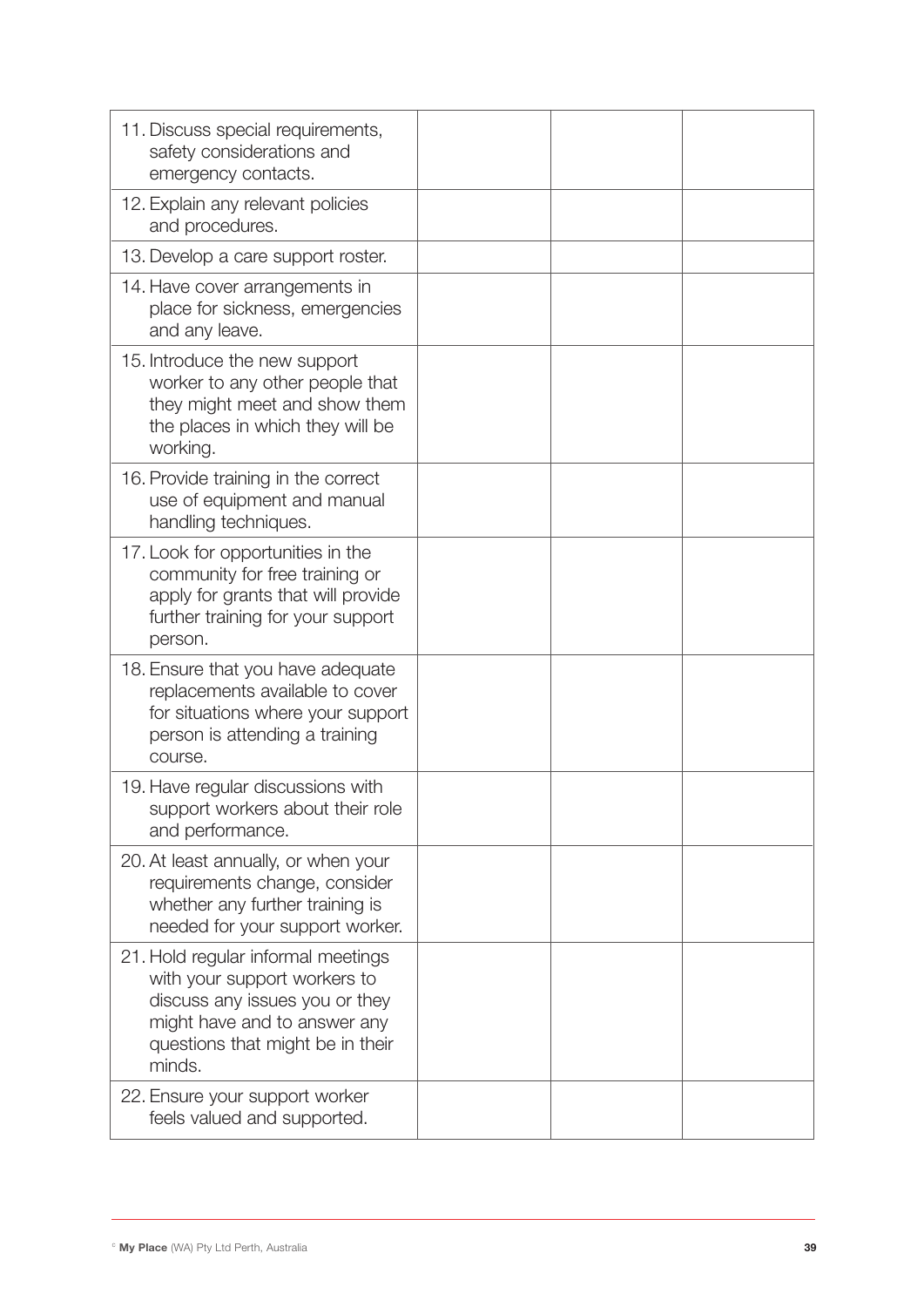#### **Step 3: Monitoring and supervising your support workers**

Providing regular feedback to your support workers about how they are going in their role is important and will strengthen your relationship with them.

|    | Responsibility                                                                                                                                                                    | I want to do<br>this myself | I want to do<br>this with my<br>funder or<br>provider | I want my<br>funder or<br>provider to<br>do this |
|----|-----------------------------------------------------------------------------------------------------------------------------------------------------------------------------------|-----------------------------|-------------------------------------------------------|--------------------------------------------------|
|    | 1. During the support worker's<br>probationary period provide<br>regular feedback on their<br>performance and advise them<br>about their progress.                                |                             |                                                       |                                                  |
|    | 2. If their performance is not<br>satisfactory during the<br>probationary period consider<br>giving them a notice of<br>termination before the end or the<br>probationary period. |                             |                                                       |                                                  |
|    | 3. Hold regular one-to-one meetings<br>with your support worker to<br>discuss any issues or concerns<br>that you or they might have.                                              |                             |                                                       |                                                  |
|    | 4. If there are matters requiring<br>changes or corrections to your<br>support worker's behaviour,<br>provide constructive feedback<br>and suggest how they can<br>improve.       |                             |                                                       |                                                  |
| 5. | Carefully consider the legal issues<br>relating to unlawful termination<br>before issuing a dismissal notice.                                                                     |                             |                                                       |                                                  |
|    | 6. Before considering terminating<br>a support worker's employment<br>consider whether providing<br>further resources or training might<br>improve the situation.                 |                             |                                                       |                                                  |
|    | 7. Ensure that your support workers<br>understand that any misconduct<br>will require investigation and<br>serious situations will lead to<br>dismissal.                          |                             |                                                       |                                                  |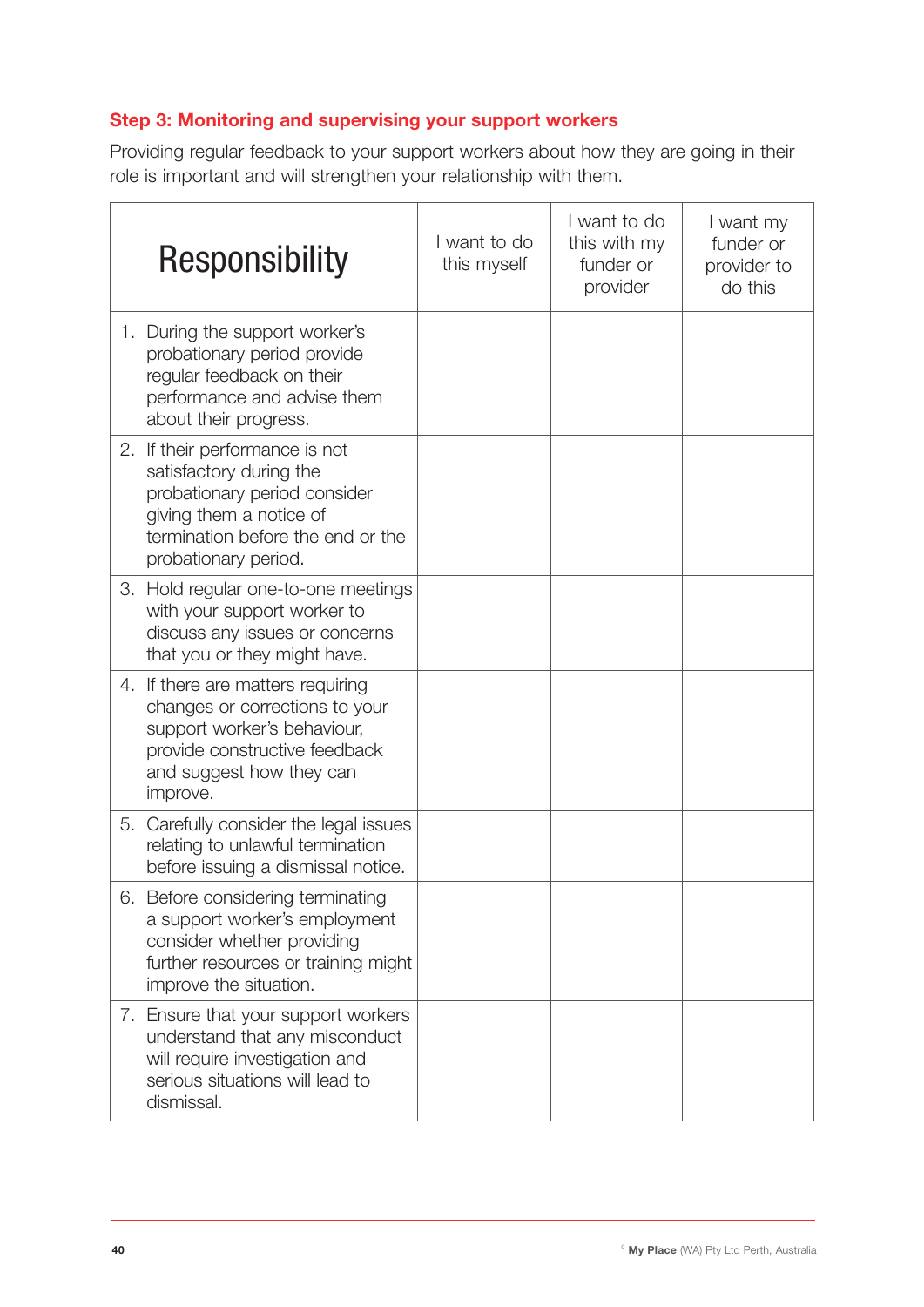#### **Step 4: Paying and protecting your support workers**

Payments have to be managed for a wide range of expenses including wages, superannuation, taxation, insurances and workers compensation.

| Responsibility                                                                                      | I want to do<br>this myself | I want to do<br>this with my<br>funder or<br>provider | I want my<br>funder or<br>provider to<br>do this |
|-----------------------------------------------------------------------------------------------------|-----------------------------|-------------------------------------------------------|--------------------------------------------------|
| 1. Make payments for public<br>liability insurance and any other<br>insurance.                      |                             |                                                       |                                                  |
| 2. Pay and manage the costs<br>involved in recruiting new support<br>workers (such as advertising). |                             |                                                       |                                                  |
| 3. Organise and make the<br>payments for wages, travel and<br>other allowances.                     |                             |                                                       |                                                  |
| 4. Organise and make the<br>remittances to the Australian Tax<br>Office for your support workers.   |                             |                                                       |                                                  |
| 5. Organise and make payments to<br>the nominated superannuation<br>fund for your support workers.  |                             |                                                       |                                                  |
| 6. Organise and pay for necessary<br>safety equipment, including<br>training in its correct use.    |                             |                                                       |                                                  |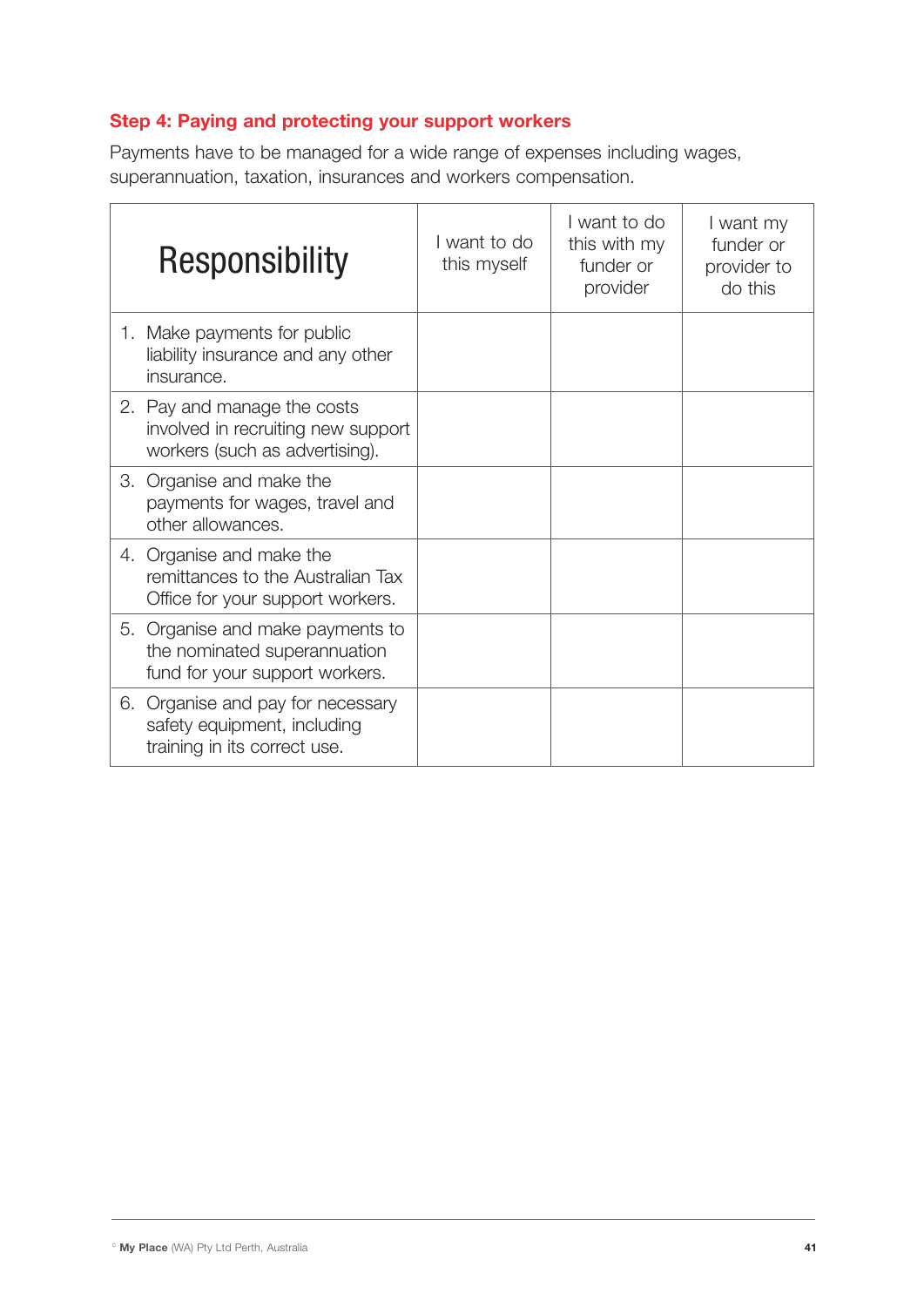#### **Step 5: Record keeping and budget planning**

Record keeping and budget planning are important administration tasks that will provide an accurate record of how funding has been spent.

| Responsibility                                                                                                                               | I want to do<br>this myself | I want to do<br>this with my<br>funder or<br>provider | I want my<br>funder or<br>provider to<br>do this |
|----------------------------------------------------------------------------------------------------------------------------------------------|-----------------------------|-------------------------------------------------------|--------------------------------------------------|
| 1. Prepare a budget that provides a<br>guide as to how your funding will<br>be spent over the months and<br>year.                            |                             |                                                       |                                                  |
| 2. Keep signed records of the work<br>times your support workers.                                                                            |                             |                                                       |                                                  |
| 3. Keep accurate records of support<br>rosters and duties                                                                                    |                             |                                                       |                                                  |
| 4. Keep accurate records of wages,<br>allowances and reimbursements<br>paid to each support worker.                                          |                             |                                                       |                                                  |
| 5. Keep records of any leave<br>entitlements and leave taken.                                                                                |                             |                                                       |                                                  |
| 6. Keep appropriate records of any<br>superannuation payments and<br>PAYG tax withheld and paid to<br>the Australian Tax Office.             |                             |                                                       |                                                  |
| 7. Keep copies of insurance and<br>workers compensation policies.                                                                            |                             |                                                       |                                                  |
| 8. Maintain up-to-date personal<br>records and support plans in<br>a safe, secure and confidential<br>place.                                 |                             |                                                       |                                                  |
| 9. Maintain the appropriate financial<br>records and receipts to enable an<br>auditor or the funder to confirm<br>and classify all payments. |                             |                                                       |                                                  |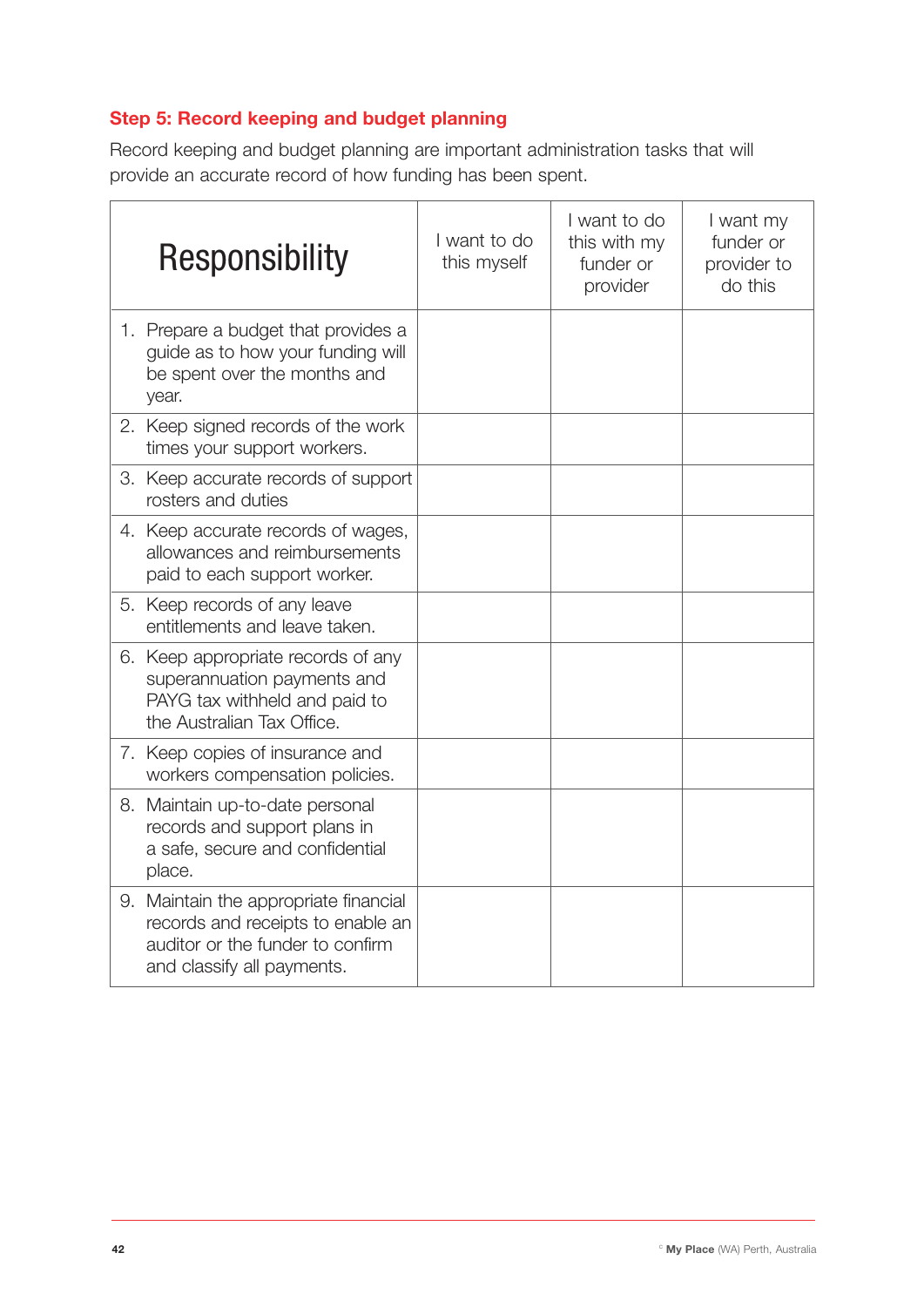#### **Step 6: Monitoring and reporting on your support arrangements**

Information and reports need to be provided during and/or at the end of the financial year.

| Responsibility                                                                                                            | I want to do<br>this myself | I want to do<br>this with my<br>funder or<br>provider | I want my<br>funder or<br>provider to<br>do this |
|---------------------------------------------------------------------------------------------------------------------------|-----------------------------|-------------------------------------------------------|--------------------------------------------------|
| 1. Review the supports provided<br>regularly to make sure that<br>everything is progressing well.                         |                             |                                                       |                                                  |
| 2. Record the number of hours of<br>support purchased.                                                                    |                             |                                                       |                                                  |
| 3. Monitor your expenditure at least<br>monthly against your budget.                                                      |                             |                                                       |                                                  |
| 4. Produce individual financial<br>accounts at least annually or<br>more often if requested by the<br>funder or provider. |                             |                                                       |                                                  |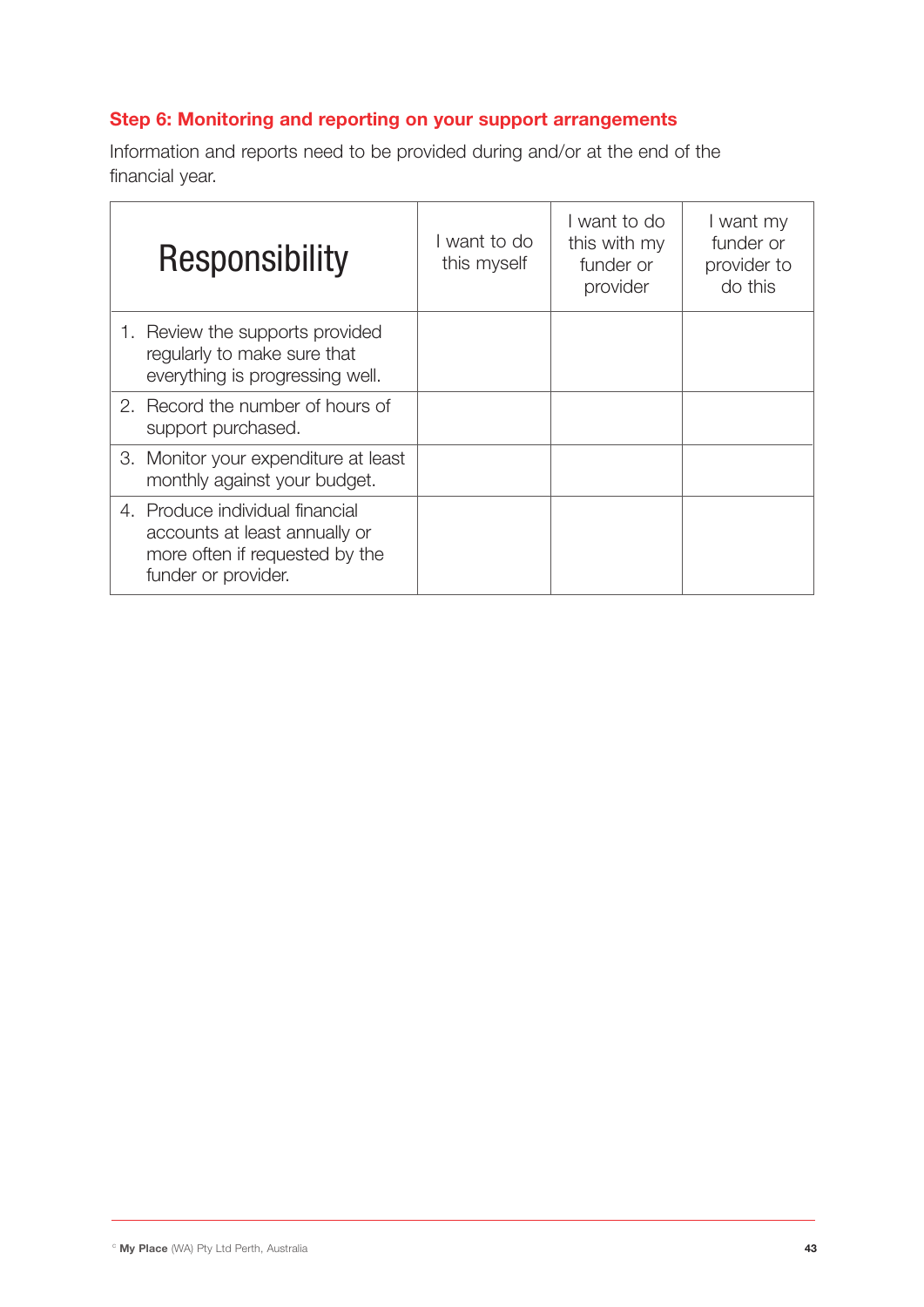**Notes**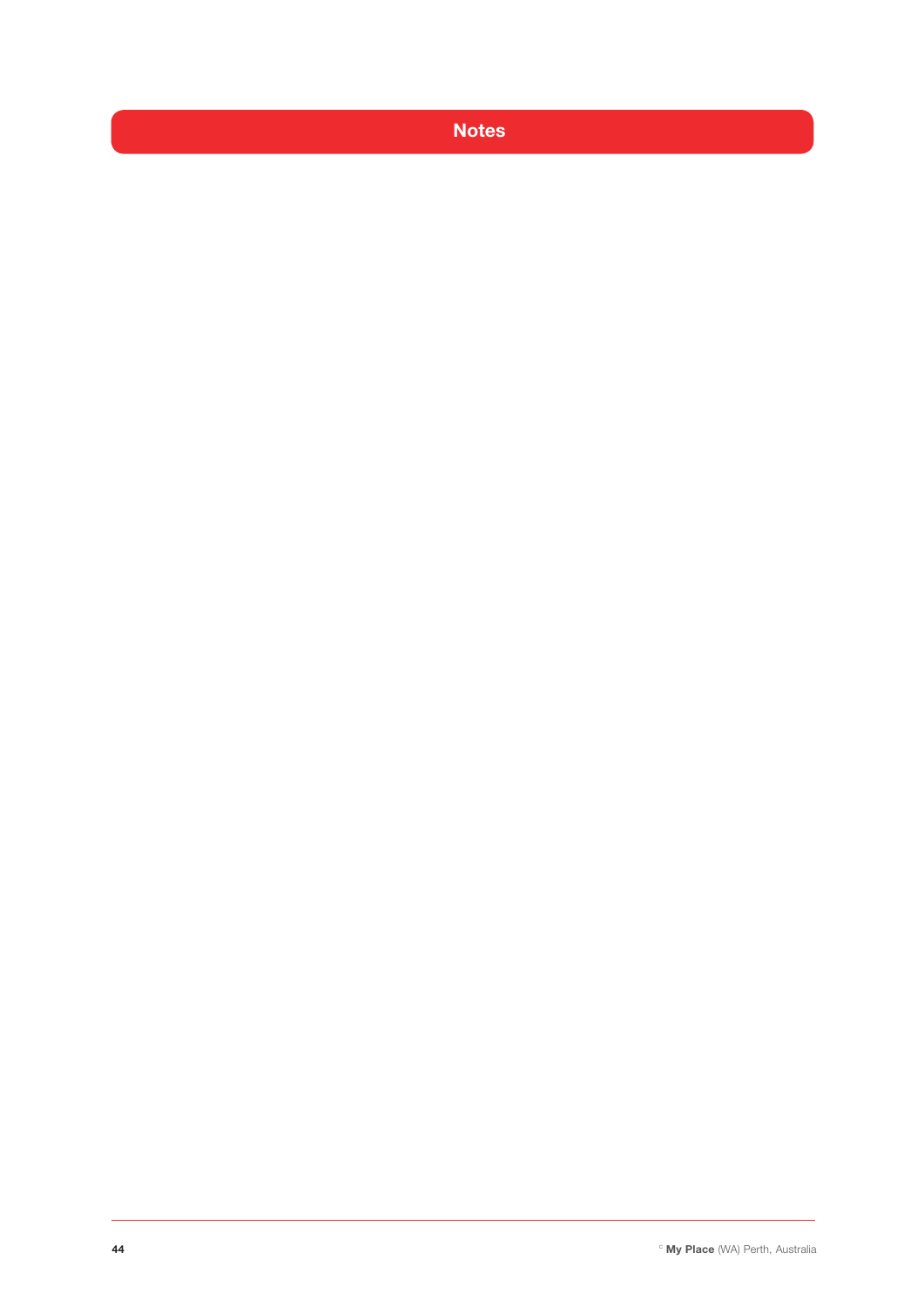**Notes**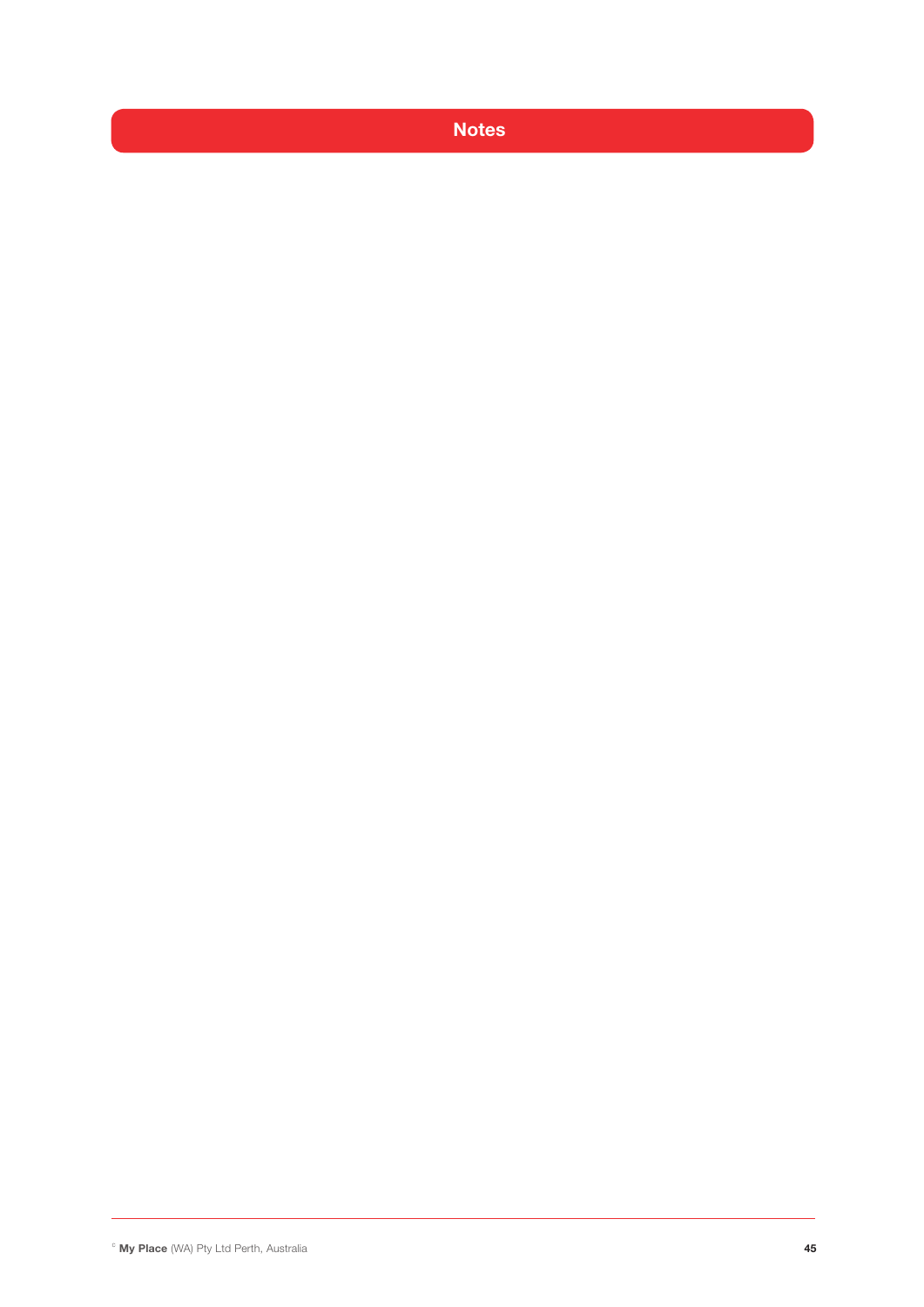**Notes**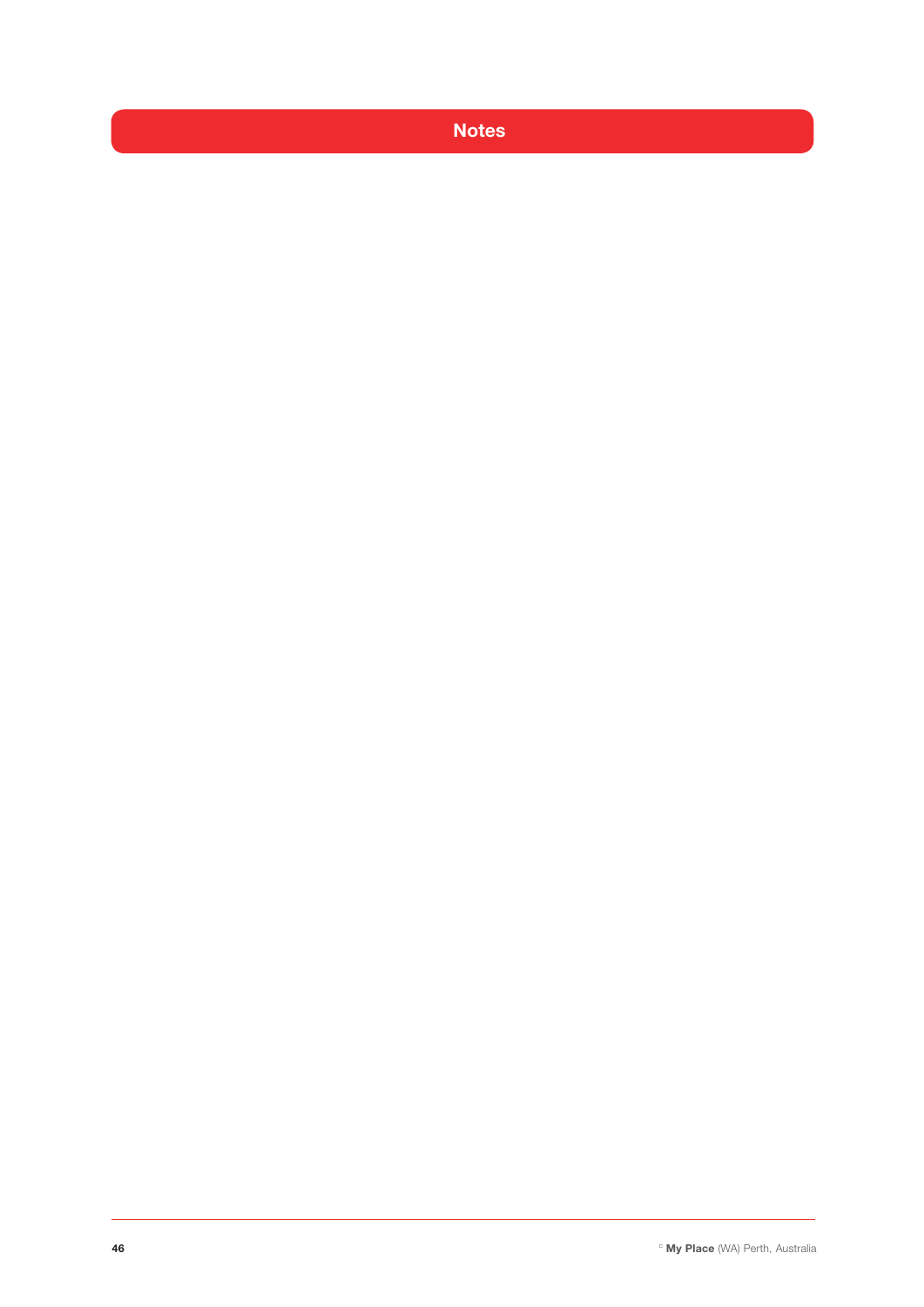